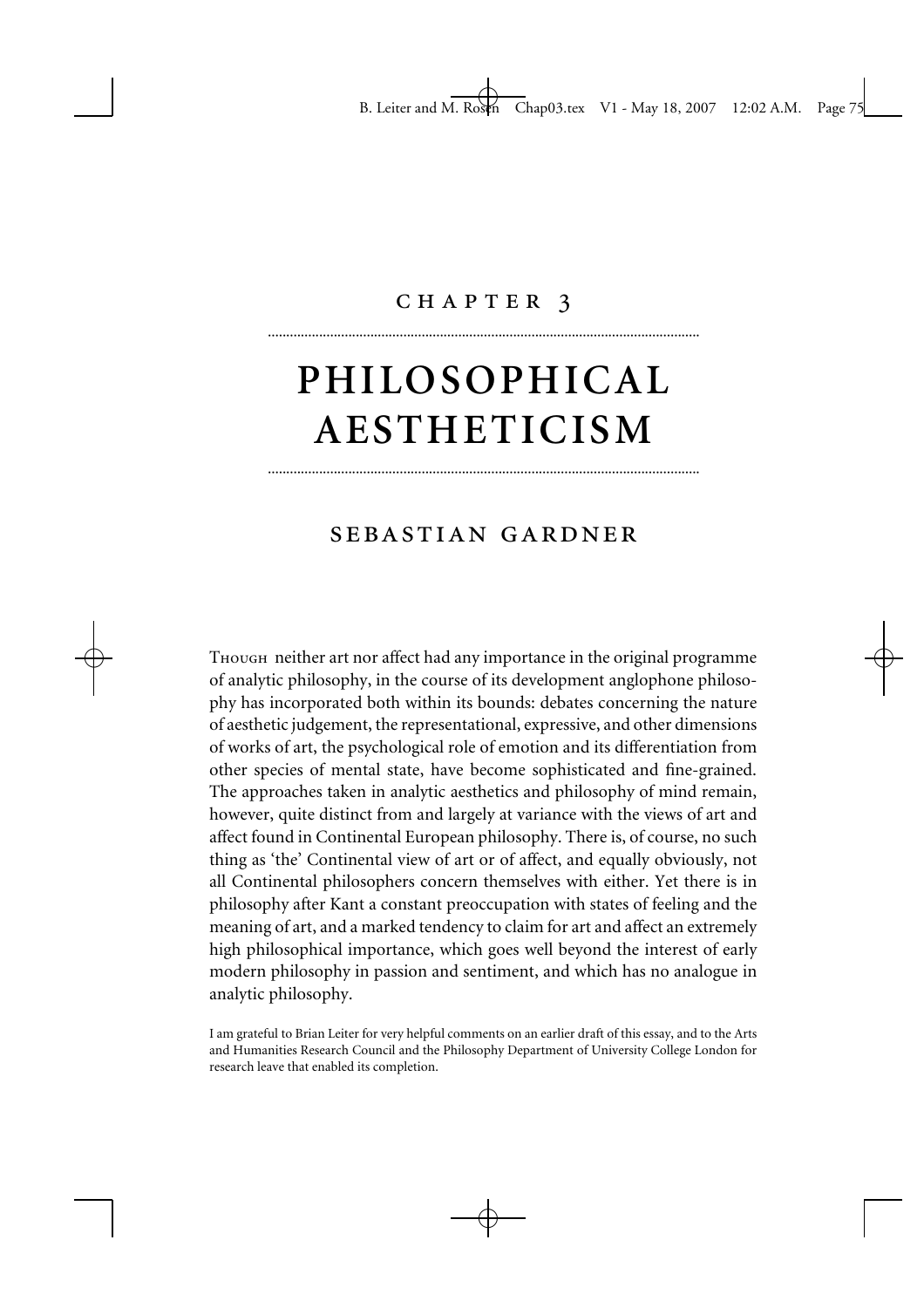#### philosophical aestheticism

 $\oplus$ 

A comprehensive survey of these developments would require a very great deal of space. What I aim to do here is to consider one strand in post-Kantian thinking about art and affect that is in my view especially important and distinctive. This is the view that art and affect are not merely central topics of philosophy, but must be included among the very *grounds* of philosophical thought. On the view to be examined, art and affect in certain of their forms are *philosophically cognitive*, and the task of philosophy is dependent, in some sense and at some level, upon their cognitive contribution. What this means more exactly will emerge in due course.

The historical origin of this outlook lies in early German Romanticism, and there is a loose sense in which all of its forms may be described as Romantic. It cannot, however, be identified with Romanticism *tout court*, because early German Romanticism incorporates specific metaphysical ideas which are rejected by later figures in the tradition that I am concerned with. Philosophical Aestheticism, as I will call the kind of outlook that I will be focusing on, is defined not by any specific philosophical doctrine but by the kind of *strategy* that it employs to establish the philosophically cognitive **status of Aesthetic phenomena.**<sup>1</sup> Section 1 describes and analyses this strategy, and Sections 2 and 3 examine some of its most striking historical instances. Section 4 looks briefly at two important historical critiques of Philosophical Aestheticism. Finally in Section 5 I will say something about the reasons we may be thought to have for taking Philosophical Aestheticism seriously.

## **1. The strategy of Philosophical Aestheticism**

••••••••••••••••••••••••••••••••••••••••••••••••••••••••••••••••••••••••••••••••••••••••••••••••••••••••••••••••••••••••••••••• ••••••••••••••••••••••

1. If Aesthetic phenomena are to contribute to the task of philosophy, it is necessary that they should exhibit significant rationality. Whether ordinary, pre-philosophical consciousness supports this proposition is doubtful. Works

<sup>&</sup>lt;sup>1</sup> I will use 'Aesthetic phenomena' as shorthand for 'works of art and/or states of feeling held to incorporate philosophical cognition'. This usage of 'aesthetic' harks back to the broader meaning that the term carried, reflecting its Greek root, in early modern philosophical discourse up to and including Kant, as concerning matters of feeling in general. The qualification 'Philosophical' distinguishes the position I am concerned with from aestheticism in the nineteenth-century sense of *l'art pour l'art*, with which there is no logical connection (on the contrary: if art is its own end, then no cognitive end may be attributed to it). Philosophical Aestheticism is also distinct from Kierkegaard's concept of the aesthetic as an existential orientation.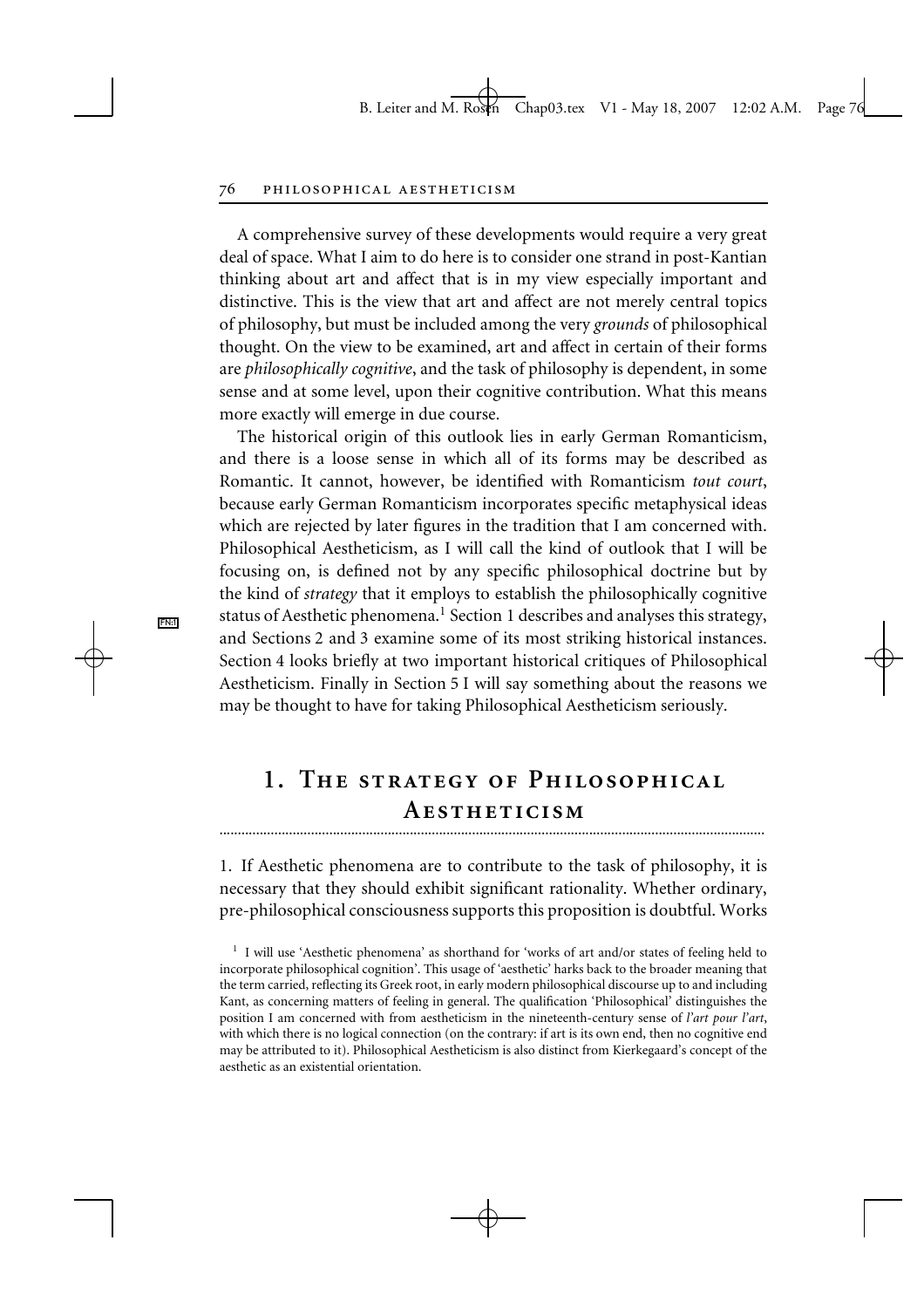$\oplus$ 

of art and states of affect may incorporate discursive, propositional elements, but what distinguishes them *as* instances of art and affect is something other than their discursive or propositional form, and moreover, something on account of which they are distanced from the states of belief and claims to knowledge which occupy philosophy's primary focus. Art and affect do not elude the net of rationalization altogether: some sort of rationality must be involved in responding to art and in states of full-fledged emotion, if not of mere feeling, since judgements of artistic worth are argued about and emotions are assessed for appropriateness. Perhaps, as some analytic philosophers have argued recently, art and affect assist cognition indirectly. But the fact remains that states of affect and works of art present themselves in the first instance, in contrast with other forms and objects of consciousness, as at least partially disconnected from reason, as distinct from cognition as ordinarily understood, and as standing only in a loose and indirect sense under the requirement of justification. Moreover, common-sense psychological lore affirms the assumption of seventeenth-century moral psychology that a deep problem is set by the susceptibility to passion at the root of human nature, the **power of affect to pervert and override rational judgement.**<sup>2</sup>

It does not follow that common sense endorses the strong, Platonic view that Aesthetic phenomena are necessarily and in all respects antagonists of reason—this requires additional metaphysical and epistemological assumptions. But it does give prima facie reason for doubting that art and affect have a proper place among the grounds of philosophical reflection. The most that can be claimed, it may be supposed, is that there is something right about the Romantic's endeavour to show that art and feeling have a proper place in human life, while the Aestheticist's attempt to give a more precise, philosophical form and meaning to this diffuse and nebulous idea must be rejected as ill-conceived.

 $\oplus$ 

If common sense fails to support, and to some extent resists, the idea that Aesthetic phenomena have inherent rationality, then two things are necessary. In the first place, the scope of the Aestheticist claim needs to be narrowed down: a distinction must be drawn between forms of affect that express practical, empirically derived motivation—what would traditionally be called passion—and those contemplative, disinterested forms of affect for which the Aestheticist claims philosophical significance. Second, because common sense does not provide Philosophical Aestheticism with a sufficient basis, an

<sup>2</sup> See James, *Passion and Action*, 10 ff.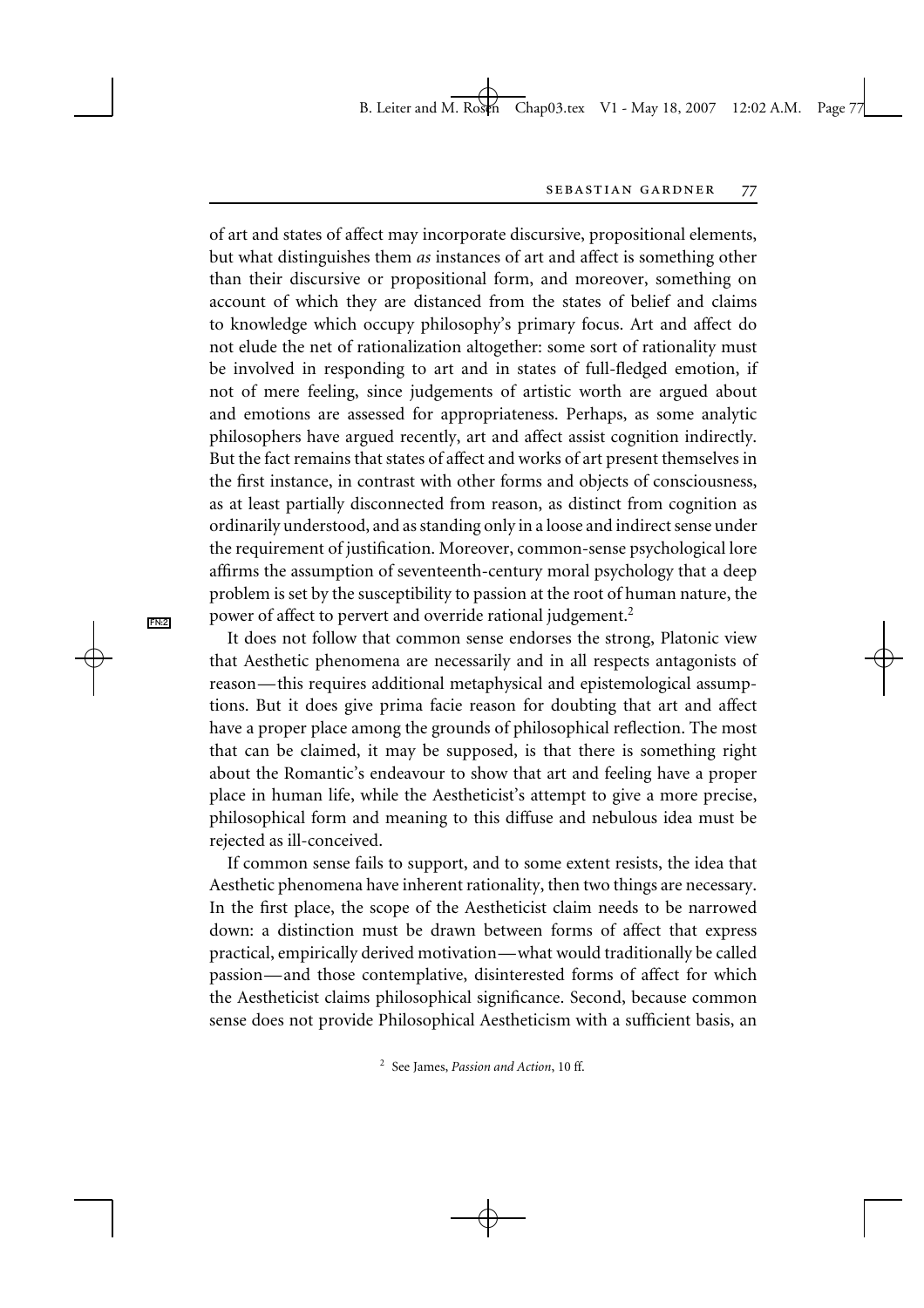#### philosophical aestheticism

injection of philosophical theory is required: the Aestheticist must argue that, when the right philosophical assumptions are in place, the features of art and affect which may seem to show their irrelevance to the task of philosophy are converted into features that make them unique candidates for discharging it. 2. The question arises next whether anything general can be said about which kind or kinds of philosophical theory are capable of playing the relevant role. Historically, the association of Philosophical Aestheticism with the post-Kantian, transcendental tradition is very strong, but it should be asked if it is strictly necessary, and more specifically, whether Philosophical Aestheticism can make sense in the context of philosophical naturalism. What makes the latter question especially pertinent is the consideration that three figures who have made major contributions to the formation of a naturalistic world-view—namely Hume, Nietzsche, and Freud—regard affect (and, in Nietzsche's case, also art) as of outstanding philosophical importance.

It is no accident that naturalism in moral theory has frequently emphasized the role of affect, since states of feeling are obvious candidates for materials with which to construct naturalistic accounts of value. This means, in the first place, that the forms of affect most significant for naturalism are precisely those which Aestheticism puts to one side, the 'interested' ones which register the practical concerns of the empirical subject. More deeply, there is a crucial difference between the way in which affect figures for the naturalist and the way in which it does so for the Aestheticist. Naturalism explicates affective episodes, and aesthetic experiences, in terms of causal transactions between empirical objects and empirical subjects. The causality here, though it need not exclude relations of meaning, must be constrained in order for the analysis to qualify as interestingly naturalistic.<sup>3</sup> Now as argued above, the meaning which can be ascribed to affect on the basis of our ordinary conceptions of emotion and feeling does not support Aestheticism, and while any interesting naturalism is certain to go beyond common sense, it hardly seems possible that any naturalism that is serious about its commitment to continuity with the results and methods of natural science will be motivated to extend common sense in the direction proposed by the Aestheticist—that is, to treat art and affect as *media* of philosophical cognition. Philosophical

 $\bigoplus$ 

<sup>3</sup> Scheler, *The Nature of Sympathy*, p. xlix [*Wesen und Formen der Sympathie*, 14]: the 'higher' emotions, love and sympathy, 'can also be of significance, indeed crucial, interest to *metaphysics ...* but only *if* it can be assumed that their manifestations are *...* incapable of further analysis in empirical or genetic terms'; they may then be considered 'functions of a special kind which bring us closer to the *very foundation of all things*'.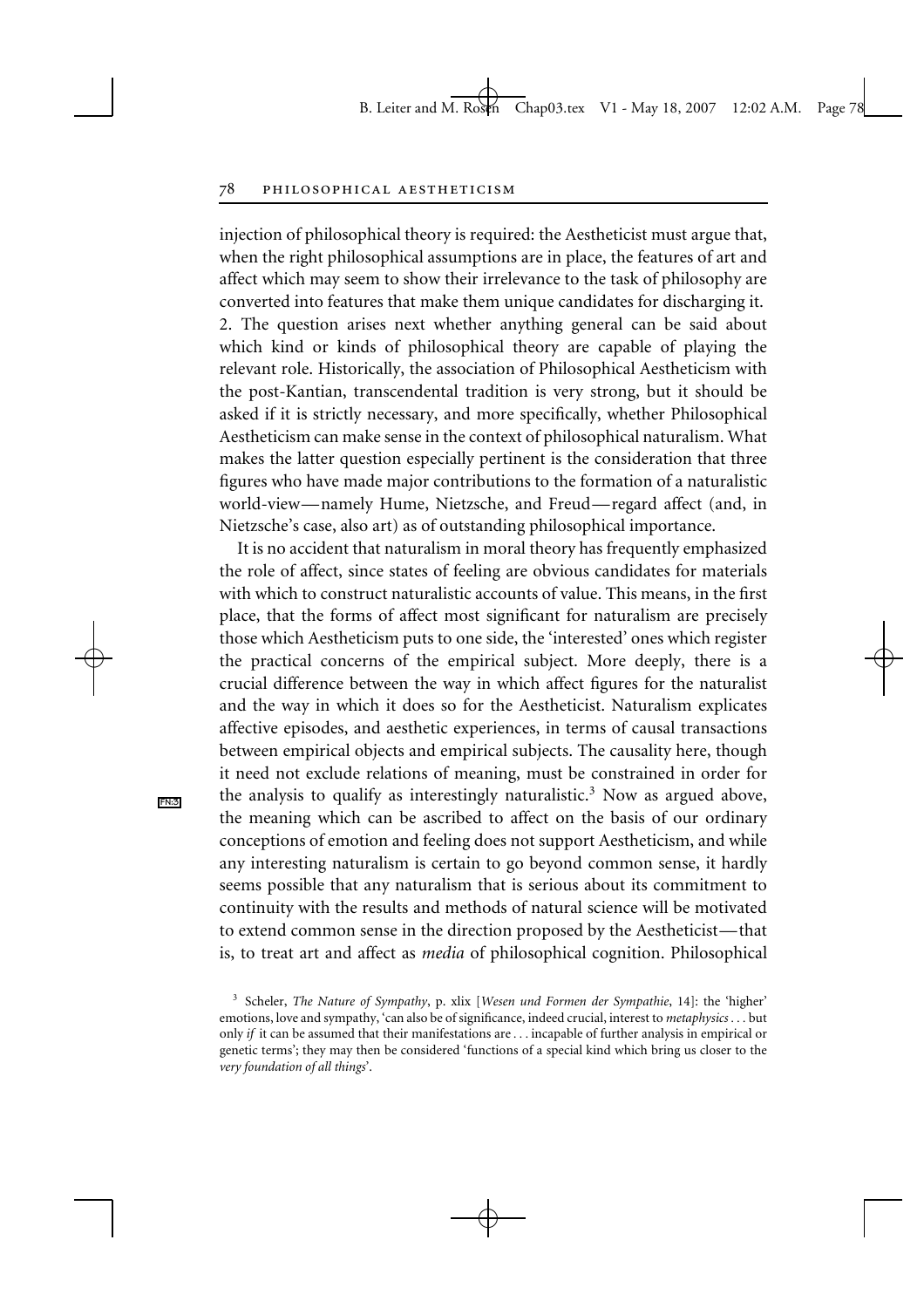$\oplus$ 

naturalism has already what it considers an adequate conception of the proper tool of philosophical cognition, viz. appropriately confirmed empirical theory. This allows art and affect to figure for the naturalist as objects of philosophical investigation, to compose or provide access to the data from which empirical theories are extrapolated, and thus also to furnish materials for the construction of psychological theories (of morality etc.) for which philosophical significance may be claimed. But it does not allow them to compose an autonomous cognitive resource. Hume's essay on taste and his theory of the passions are not the last word in naturalist analysis of art and affect, but they give a good idea of its general character: philosophical naturalism understands art and affect in psychological terms, and naturalistic psychology does not support the ascription to art and affect of the kind of trans-psychological meaning claimed by Aestheticism. (Nietzsche's relation to Aestheticism, however, requires further discussion, and I will return to it later.)

3. In order for art and affect to be argued up into a position within the core of philosophy, philosophy must first of all find itself in the situation of being unable to do something that it needs to do. In order for this to come about, two opposing vectors are required: on the one hand, a conception of the task of philosophy that is relatively demanding, and on the other, a theory explaining why the demand cannot be met without Aestheticist supplementation. Conceptions of philosophy that do not bind it in advance to a definite goal which there is no guarantee of its being able to achieve—for example, the relatively modest conception of philosophy as merely an adjunct to the natural and human sciences, responding to their difficulties as and when they occur, or as merely one participant in the conversation of mankind—will not be capable of generating the cognitive deficiency or shortfall, the vacant portion of philosophical space, required for the Aestheticist strategy to be set in motion.

 $\oplus$ 

The Aestheticist must, therefore, make it plausible that the deficiency is a consequence of some limiting feature inherent in the very nature of philosophy. Candidates for this feature, Aestheticists have argued, include the purely discursive character of philosophy's medium, and its commitment to a particular, bounded conception of explanation. Also required from the Aestheticist is an account of why art and affect, as opposed to some other non-discursive phenomenon, should be regarded as the appropriate means to compensate for the deficiency of philosophy, a point to which I will return shortly.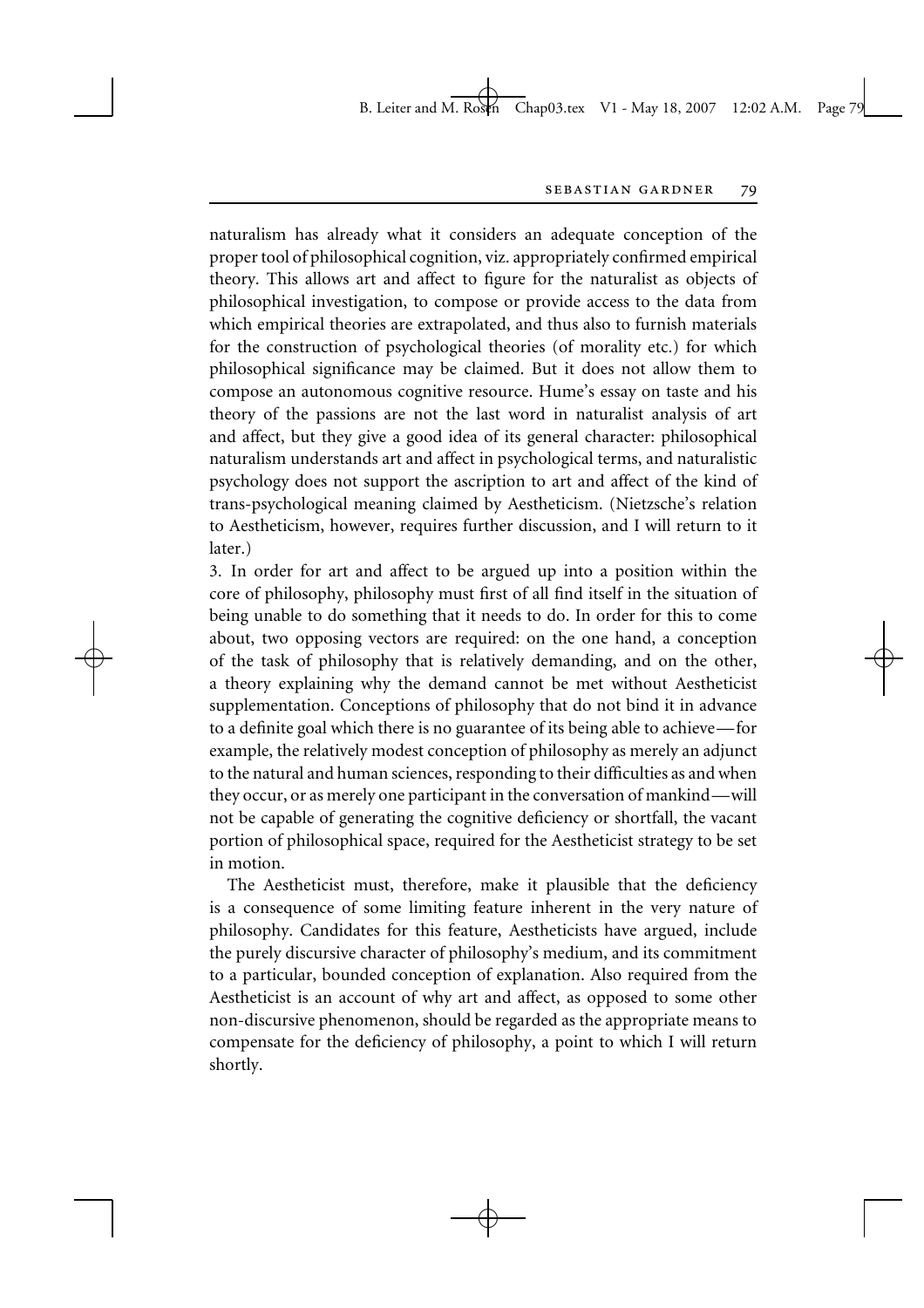#### philosophical aestheticism

4. There are several respects in which the attempt to argue for Philosophical Aestheticism risks miscarrying. Analysis of the logical dangers to which the view is exposed reveals much about what constitutes it and distinguishes it from neighbouring philosophical positions, whilst also showing that successful execution of the Aestheticist strategy—far from being a quick and easy route to philosophical solutions—is a delicate matter.

The fundamental problem lies in the seemingly paradoxical claim of Philosophical Aestheticism that art and affect harbour a content which is philosophical yet inaccessible to philosophy. There are two levels of paradox here. First: If the content is inaccessible to philosophy, then how can it be a *philosophical* content? Second, even if this first paradox can be dissolved, the Aestheticist's claim appears to confute itself: If the Philosophical Aestheticist can access the content in question, how then can it be described as *inaccessible* to philosophy? It would seem that, in order to describe the content, the Aestheticist must express it, to do which is to incorporate it into philosophy.

In light of these puzzles, it is natural to wonder if Philosophical Aestheticism is not a confused attempt to formulate a really much plainer and more plausible (but less exciting) idea, namely that reflection on art and affect, as on many other things outside pure philosophy, can lead to philosophical insight. If so, then Philosophical Aestheticism conflates the occasioning cause of a cognition with the cognition itself, and it misattributes to art and affect a cognitive achievement that belongs properly to philosophy.

The apparent logical difficulties of Philosophical Aestheticism recall the more familiar and general paradox which is often alleged to surround claims for the existence of the ineffable or inexpressible: Philosophical Aestheticism wishes to locate philosophical content over the horizon of philosophical discourse, just as the ineffable is purportedly located over the semantic horizon. This suggests, however, a way in which the charge of contradictoriness can be dealt with, for there is nothing self-stultifying in asserting the existence of ineffable knowledge, nor in talking about it from certain angles: we can talk about what results when we attempt to express the ineffable and even evaluate these results in some respect. What we specifically cannot do with the ineffable is actually express it.<sup>4</sup> Similarly Philosophical Aestheticism can be restated so as to avoid incoherence. First, what makes the content ascribed by the Aestheticist to art and affect qualify as philosophical, is quite simply

 $\oplus$ 

<sup>4</sup> I follow Moore, *Points of View*, 155–6. Whether or not Moore's Wittgensteinian view that nonsense results from our attempts to express the ineffable, to say what can only be shown, would accommodate Philosophical Aestheticism, is a further matter.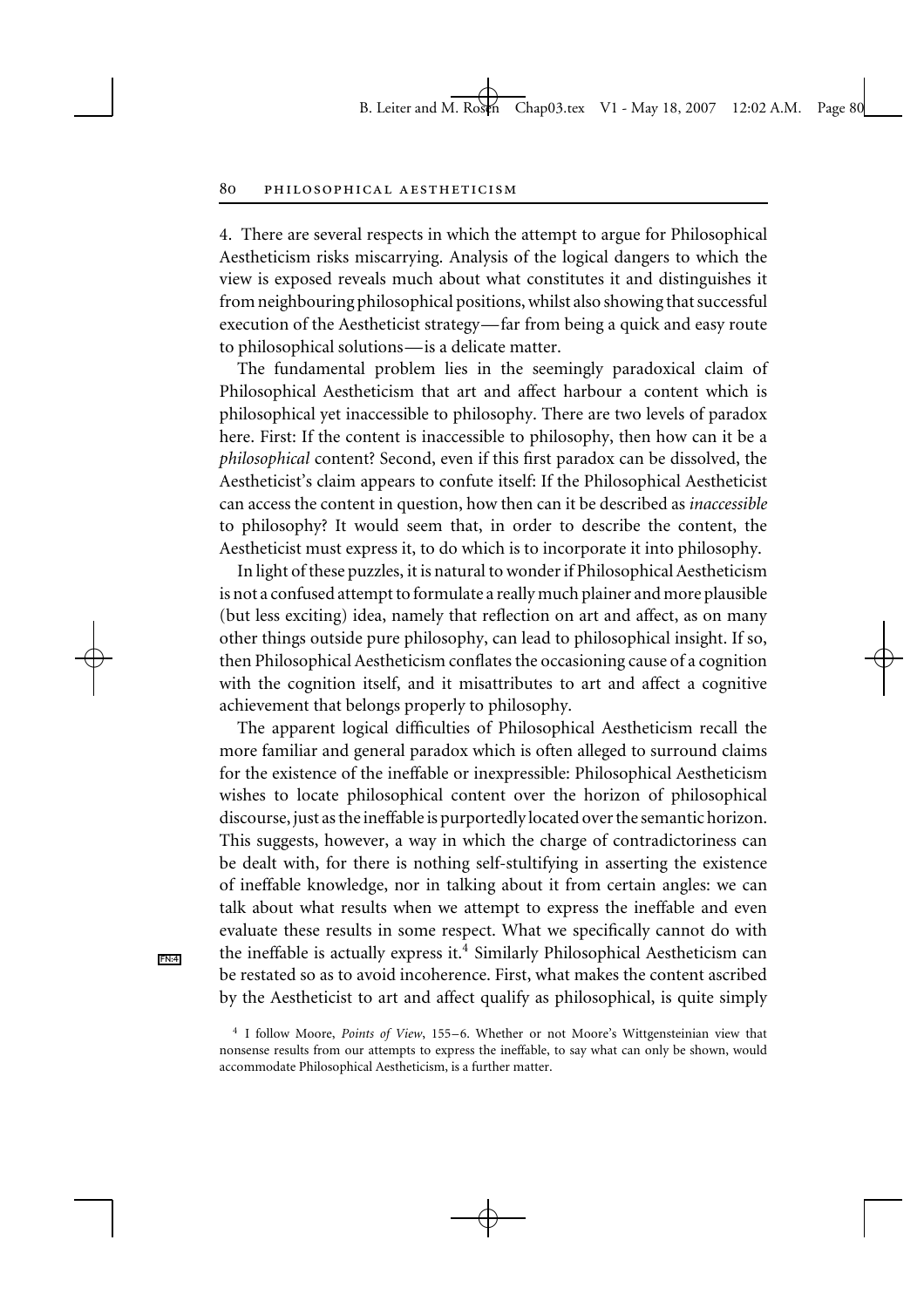$\oplus$ 

the relation which it is revealed to have to philosophical needs once it has been taken up and deployed in philosophical reflection. Second, it does not follow from the Aestheticist's ascription of philosophical content to art and affect, that the ascription *expresses* the content in question. The relation is not so direct. What the Aestheticist does is identify the *conditions* under which the content is disclosed, without itself bringing it about that those conditions are realized: realization of the conditions for apprehension of the content is reserved for Aesthetic consciousness. The Aestheticist thus identifies a cognitive perspective in terms of how it is afforded, viz. Aesthetically, without actually expressing its contents. When the Aestheticist undertakes description of the content ascribed to art and affect, the relation between the two is like the relation between a poem and its paraphrase, or the relation between a proposition containing an indexical element thought *in situ* and the same proposition entertained unsituatedly, or the relation between a thought presented alongside its apodictic evidential basis and the same thought detached from it: the Aestheticist's claim is that the content is not truly thinkable, in its full significance, outside the Aesthetic context.

The appearance of paradox thus rests on an ambiguity between two different senses in which a content can be accessible (internal) to philosophy. The content ascribed to art and affect is *in*accessible, external to philosophy, in the sense that it cannot be grasped without occupying the requisite Aesthetic state of mind or perspective, in a way that is not required for philosophical cognition in general; yet it is accessible, internal to philosophy, in the sense that the content is disclosed to a state of mind or perspective the conditions for which can be stated philosophically. Philosophical Aestheticism, in describing the content of art and affect, does therefore make a claim to philosophical cognition, but this claim is distinct from the cognition that it ascribes to art and affect: it is cognition, one level up, *of the conditions* under which the latter is available.

 $\oplus$ 

There is a further point worth making here. The Aestheticist conception of art and affect as *perspectives* brings out the contrast with philosophical naturalism, for which they are instead empirical objects: whereas the naturalist looks *at* art and affect, the Aestheticist seeks to see things *by means of* them, regarding art and affect as extensions of our subjectivity, which raise it to a higher power.

5. Supposing that Philosophical Aestheticism escapes paradox, a further, no less substantial problem presents itself. Even if the Aestheticist claim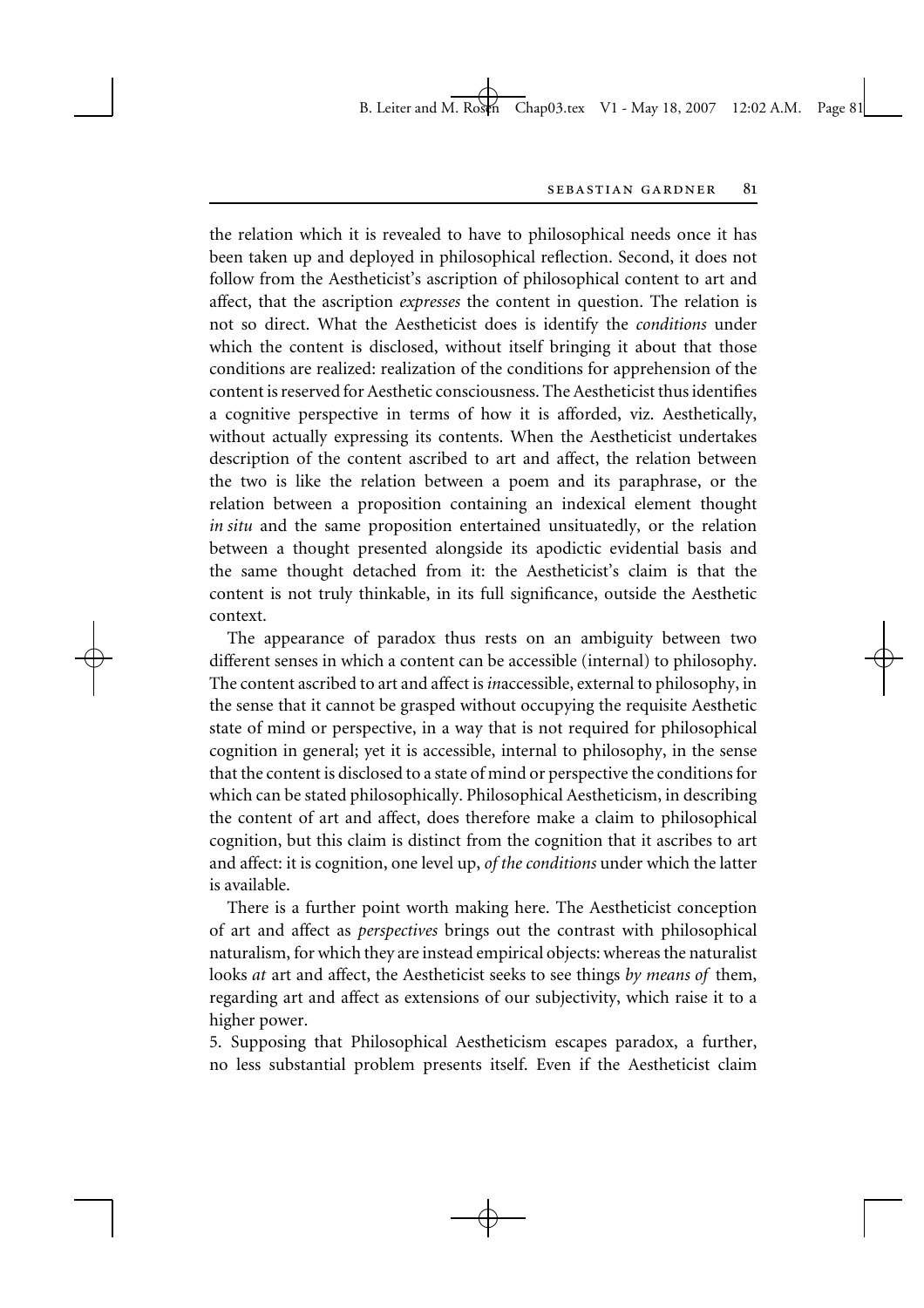#### 82 PHILOSOPHICAL AESTHETICISM

 $\oplus$ 

is coherent, can it be justified? There is a clear danger of dogmatism or arbitrariness. The epistemological worry is best illustrated in historical terms.

The neo-classical orthodoxy which dominated aesthetic theory up until the late eighteenth century—until the dawn of Romanticism—allocated to art a determinate place within an already complete intellectual edifice. Art was conceived as the imitation of nature, where 'nature' meant neither sensible appearance nor extended matter but the essential, underlying structure of the world, conceived as divine creation. 'Nature' was therefore, as well as being a metaphysical principle realized in all actual existence, also a norm, an objective principle of (moral) rightness, and in many contexts the term was used interchangeably with 'reason'. The correlated objectivist, neo-classical view of beauty as apprehension of the moral-rational order of things allowed works of art to be conceived as possessing truth simply on account of their exhibiting beauty. To the extent that art had a philosophical role, as distinct from a moral-didactic function, it was that of merely confirming or giving illustrative form to a philosophical outlook that had been arrived at independently.

Neo-classical formulae appear to us now to impose on art metaphysical conceptions which are alien to it: neo-classical aesthetics fails, it seems to us, to give art its proper due, instead reducing art to philosophy's looking**glass.<sup>5</sup> Philosophical Aestheticism must be able to meet the charge of similarly** merely reading into art what it wishes to find there. It can do this by showing that the specific gap that it locates in discursive philosophical understanding is one which it is specifically appropriate for art and affect to fill—by revealing an affinity or congruence between the nature of art and affect and the philosophical content attributed to it. The Aestheticist must show therefore that distinguishing features of Aesthetic phenomena—their resistance to objectualization, their interstitial position on the borderline between sensation and thought, intuition,  $\equiv$  concept—suit them to the cognitive role ascribed to them. If the philosophical conceptions employed in the Aestheticist interpretation of art and affect are prompted by art and affect themselves—if there is an intelligible route from the Aesthetic to the philosophical conceptions employed in its interpretation—then Philosophical Aestheticism can rebut the charge of being arbitrary in the manner of neoclassicism: it can claim to have established an internal and reciprocal relation between philosophy on the one hand, and Aesthetic phenomena on the other.

<sup>5</sup> On this theme, see Hilmer, 'Kunst als Spiegel der Philosophie'.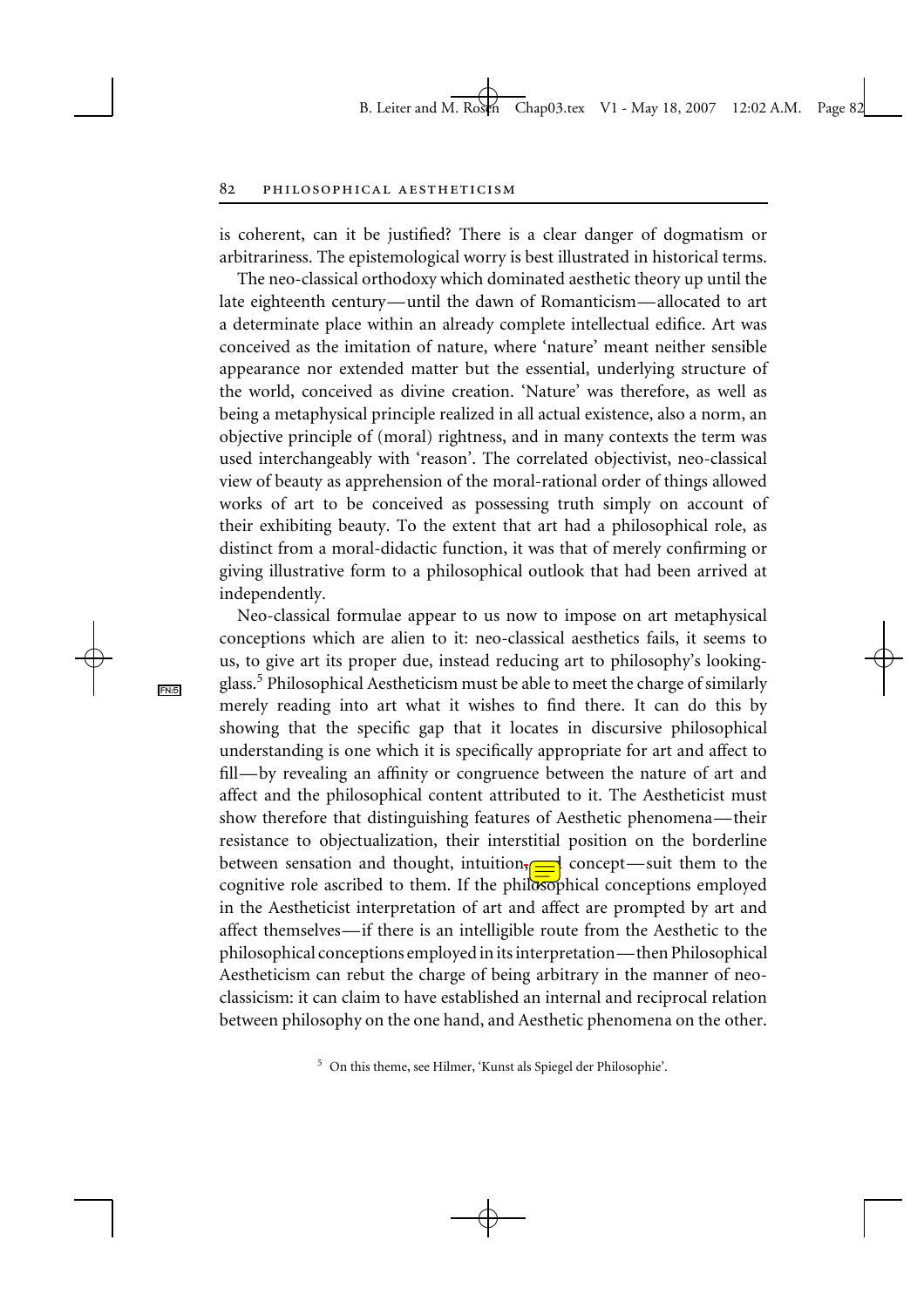$\oplus$ 

6. In view of the key role played by the appeal to privileged states of mind as conditions for the thinkability of the content ascribed to art and affect, Philosophical Aestheticism has something in common with mysticism. It is however important to locate Philosophical Aestheticism at the right point on the continuum of outlooks that may be brought under that heading. In the first place, Philosophical Aestheticism need not assert an *independent* non-discursive capacity for philosophical cognition that operates outside the context of philosophical reflection and that transcends altogether the cognitive capacities of ordinary, pre-philosophical consciousness: it may on the contrary argue for continuity between Aesthetic consciousness and discursive or ordinary consciousness. Two ways in which this can be done are the following. First, the relevant Aesthetic consciousness may be claimed to lie immanently in ordinary consciousness, contained in its deep background, Philosophical Aestheticism doing no more than to bring this implicit affective dimension to light. Second, insight into the philosophical content of art and affect may be held to depend upon a context of prior philosophical reflection. Thus in German Romantic speculation, the lacuna in philosophical understanding which Aesthetic insight is held to fill, is sometimes regarded as a 'presupposition' or 'postulate', that cannot be cognized determinately but which it can be shown to be necessary for us to think in an indeterminate form. The specific epistemological contribution of art and affect is then to give objective reality to the postulate, i.e. to show that it is not *merely* a postulate. On this account, art and affect are sub-adjacent to philosophical discourse: their contribution to philosophical cognition is not autonomous but depends **upon, and can only occur within, a context of argument and reflection.**<sup>6</sup>

It is clear from what has been said that the Aestheticist strategy cannot pretend to take the form of a strict proof. Making Aestheticism plausible involves a complex hermeneutical movement in which philosophical reason, dissatisfied with itself, looks outside to discover elements with the aid of which it can restore itself to equilibrium, and reaches a point where it recognizes that what it needs, but cannot generate from its own discursive resources, is **presented in art and affect.**<sup>7</sup>

 $\oplus$ 

 $^6$  See the distinctions in Henrich, *Between Kant and Hegel*, 70–1.  $^7$  The connection of Philosophical Aestheticism with post-Kantian philosophy deserves brief comment. The relation is strictly contingent, in that nothing in the definition of Philosophical Aestheticism requires the philosophical knowledge claimed for the Aesthetic to be transcendental, and historically there have been theories, typically of a Neoplatonistic stamp, which reserve some portion of philosophical knowledge for states of higher feeling (Cambridge Platonism, Rousseau, Shaftesbury).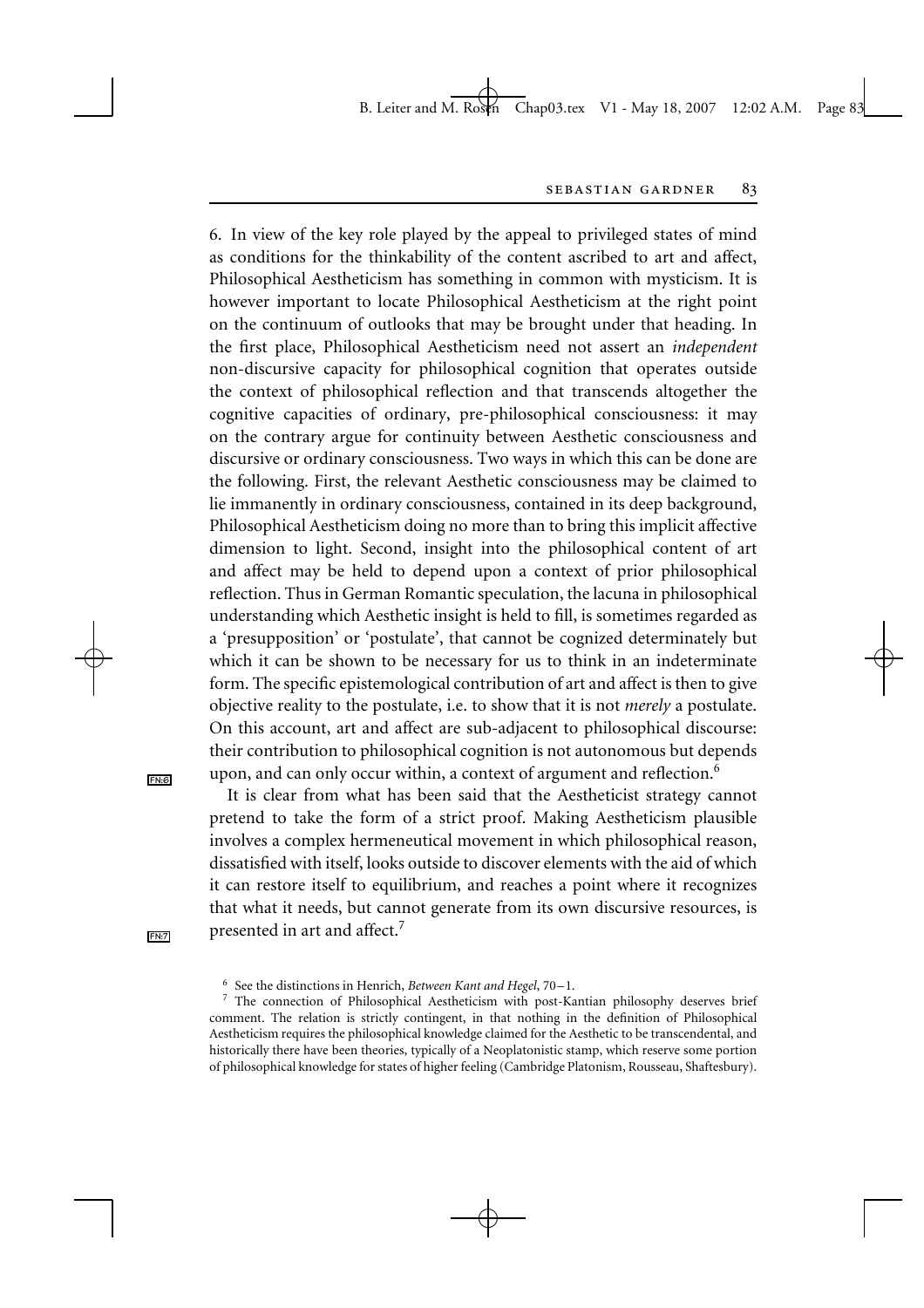#### 84 PHILOSOPHICAL AESTHETICISM

7. The history of post-Kantian attempts to interweave philosophy with art and affect encompasses, as noted earlier, a wide range of views. In order to be clear about which of these count as Aestheticist, two distinctions are important.

On the spectrum of different views of relation of art and affect to philosophy, Philosophical Aestheticism is flanked on each side by two other views, one weaker and one stronger. The weaker view, which may be called Aesthetic Parallelism, agrees that art and affect have cognitive import and are to be integrated with philosophy in a systematic fashion, but denies that there is any respect in which the Aesthetic should be accorded a cognitive facility which outstrips philosophy: it affirms only *parallels* between their respective contents. The extent of the parallel is left open: the Parallelist may hold either that Aesthetic cognition equals, or that it falls short of, philosophical cognition, but in either case the *dependence*, affirmed by the Aestheticist, of philosophy on Aesthetically grounded insight, is denied.

The stronger view, Aesthetic Subversivism, is an inversion of the Platonic view. Like Plato, it regards the relation of philosophy to art and affect as necessarily antagonistic, but it holds, against Plato, that the claims of philosophy are subverted, 'overthrown', by art and affect. Characteristically associated with Subversivism is the complaint that philosophy has sought, in the history of its theorizing about Aesthetic matters, to neutralize, disempower, FINER 618 or 'disenfranchise' art and affect.<sup>8</sup> Subversivism thus contradicts the positive, harmonious, reciprocal relation of philosophy to art and affect affirmed by Philosophical Aestheticism.

 $\oplus$ 

The distinction of Subversivism from Aestheticism is reflected in the account that each gives of how the limitations of philosophy come to be recognized. In the Aestheticist case, the limitations of philosophy are already in place—they have already been discerned and comprehended *by philosophy*—before art and affect make their appearance. On the Subversivist view, the limitations of philosophy must be shown *by art and affect* themselves. Subversivism

 $\bigoplus$ 

What distinguishes post-Kantian Philosophical Aestheticism is simply its greater methodological selfconsciousness and theoretical intricacy, this being a direct consequence of its absorption of empiricist and Kantian lessons concerning the general epistemological difficulty attaching to metaphysical claims. Non-transcendental Philosophical Aestheticism belongs to a philosophical world in which the possibility of metaphysics and theology may be taken for granted and, though not for that reason lacking interest, belongs to a different story from that which this essay is concerned with.

<sup>8</sup> See Bernstein, *The Fate of Art*: 'Throughout its history philosophy attempted to tame art, to suppress its tendential protest to the reign of theory' (p. 12). Bernstein envisages art as the critique of philosophical cognition.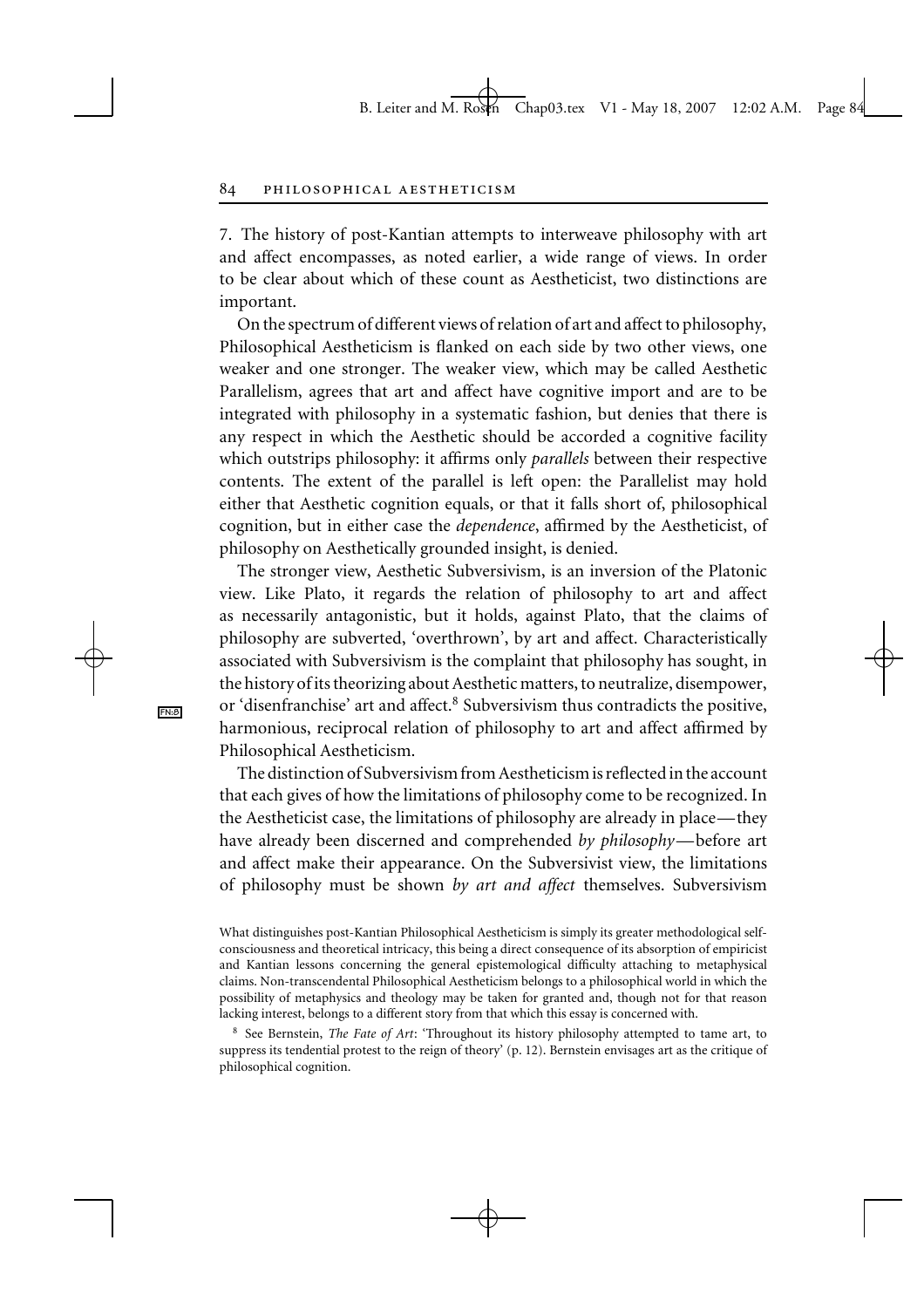$\oplus$ 

thus imposes a considerably heavier burden on art and affect than does Philosophical Aestheticism.

This difference is associated with another. The consequences for philosophy that are held to follow according to Subversivism are typically of a fairly extreme character: Aesthetic Subversivism, especially in French neo-structuralist philosophy, is associated with the promotion of radical skepticism, relativism, perspectivism, or anti-realism. Philosophical Aestheticism by contrast asserts only a limited aporia in philosophical reason, and does not pronounce a negative verdict on its general competence. For this reason Aestheticism does not encounter the difficulty for Subversivism that will be described later.

### **2. Early Aestheticist strategies: German Romanticism**

••••••••••••••••••••••••••••••••••••••••••••••••••••••••••••••••••••••••••••••••••••••••••••••••••••••••••••••••••••••••••••••• ••••••••••••••••••••••

So far the characterization of Philosophical Aestheticism remains purely formal. In this section and the next, it will be seen in what ways the schema can be filled in.

 $\oplus$ 

That Philosophical Aestheticism should have emerged first in the post-Kantian period is, in view of what was said above, no accident. Kant's philosophy, under the interpretation and assessment which prevailed in the 1790s, furnished exactly the conditions described above. (1) Kant had argued conclusively, in the eyes of his most philosophically advanced readers, that there are a priori conditions on theoretical and practical cognition, the correct conception of which is found not in early modern rationalism but rather in Kant's transcendental theory of experience and metaphysics of morals. Also endorsed was (2) Kant's view that philosophy, as the expression of our highest cognitive ambition, is committed to attaining cognition of the (trans-empirical) unconditioned, and to achieving systematic form. This double demand would be met ideally by the foundation of philosophy on a single principle. Kant had not furnished this principle, but more immediately problematic was (3) Kant's restriction of claims to knowledge in the context of theoretical reason to the sphere of the (empirically) conditioned. Kant's claim that his Critical system, through its practical part, reconciled (2) and (3), was widely rejected—meaning that, if Kant's reasoning to (2) and (3) were correct, philosophy had shown itself to be incapable of meeting the demands that it rightly places on itself.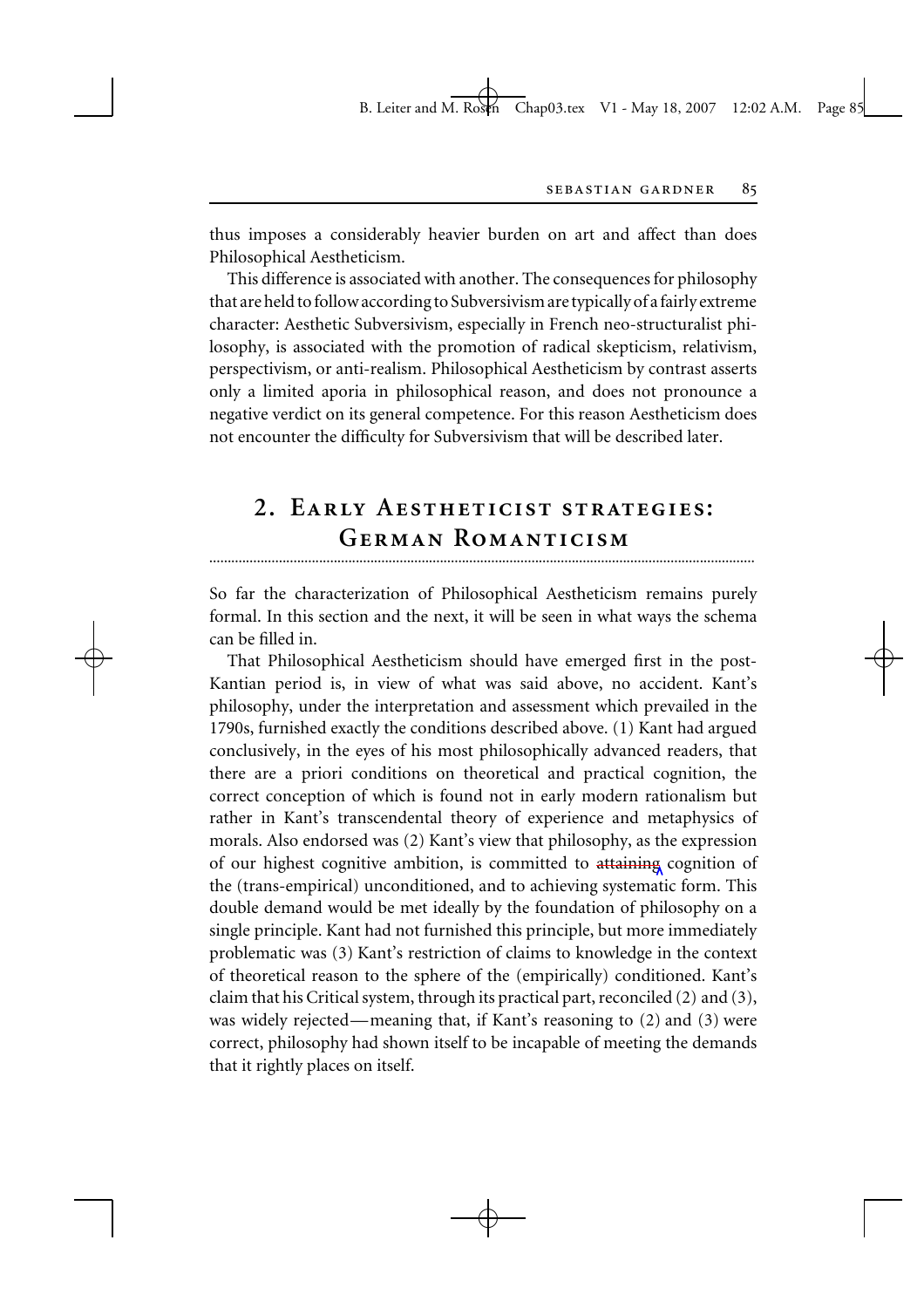#### 86 PHILOSOPHICAL AESTHETICISM

One response was provided by Fichte's *Wissenschaftslehre*, which offered the 'absolute I', the I that posits itself as absolute and the Not-I in opposition to itself, as a single principle that expresses the unconditioned and secures philosophical completeness. Early German Romanticism, inspired by Fichte's success in showing the potential for further development of Kantian thought, but dissatisfied with Fichte's claim to have located the required single principle, formulated itself at this point as an alternative. In this context there emerged over a short period of time an extraordinary number and variety of Aestheticist ideas.

1. Perception of Fichte's shortcomings, taken as symptomatic of the whole single-principle approach, was one element, to the fore in motivating early German Romantic Aestheticism, but in the background, and also of crucial importance, were the proto-Aestheticist ideas of F. H. Jacobi and Friedrich Schiller.

Shortly after the publication of the *Critique of Pure Reason*, but before its full effect had begun to be felt, Jacobi had succeeded in posing a radical questionmark over the ambition of systematic philosophy. Jacobi's *Concerning the Doctrine of Spinoza* (1785) belonged at one level to a local debate concerning the interpretation of Lessing's religious views, but its real message concerned **EN:9** an issue of maximal philosophical scope: the competence of human reason.<sup>9</sup> According to Jacobi, the consistent application of the principles of reasoning and explanation to which philosophy is committed by its very (systematic, rationalistic, concept-bound) conception of its task, has only one possible outcome: a metaphysics that denies the existence of God, individual personality, and human freedom. Spinoza's great achievement, Jacobi insisted, had been to demonstrate incontrovertibly these nihilistic entailments of philosophical reason.

The only means of avoiding this catastrophic outcome, Jacobi argued, is to embrace a non-systematic, non-rationalistic philosophy that, under the name of Hume and with appeal to his authority, firmly and aggressively subordinates philosophical reason to 'feeling' or 'faith', *Gefühl* or *Glaube*, a **state of immediate assent to the directly given real existence of its object.**<sup>10</sup> The broad sweep of Jacobian *Glaube* ranges from the objects of ordinary empirical knowledge to the supersensible being of God and our freedom. The ultimate ground of beliefs formed through *Gefuhl* is, according to Jacobi, theistic: objects are given to us through what is in effect God's constant revelation. The

 $\bigoplus$ 

<sup>&</sup>lt;sup>9</sup> See Beiser, *The Fate of Reason*, ch. 2.<br><sup>10</sup> See Jacobi's summary account of what he means by *Gefuhl*, in *David Hume on Faith*, Preface (1815), 563-4 [*David Hume uber den Glauben ¨* , Vorrede, 59–63].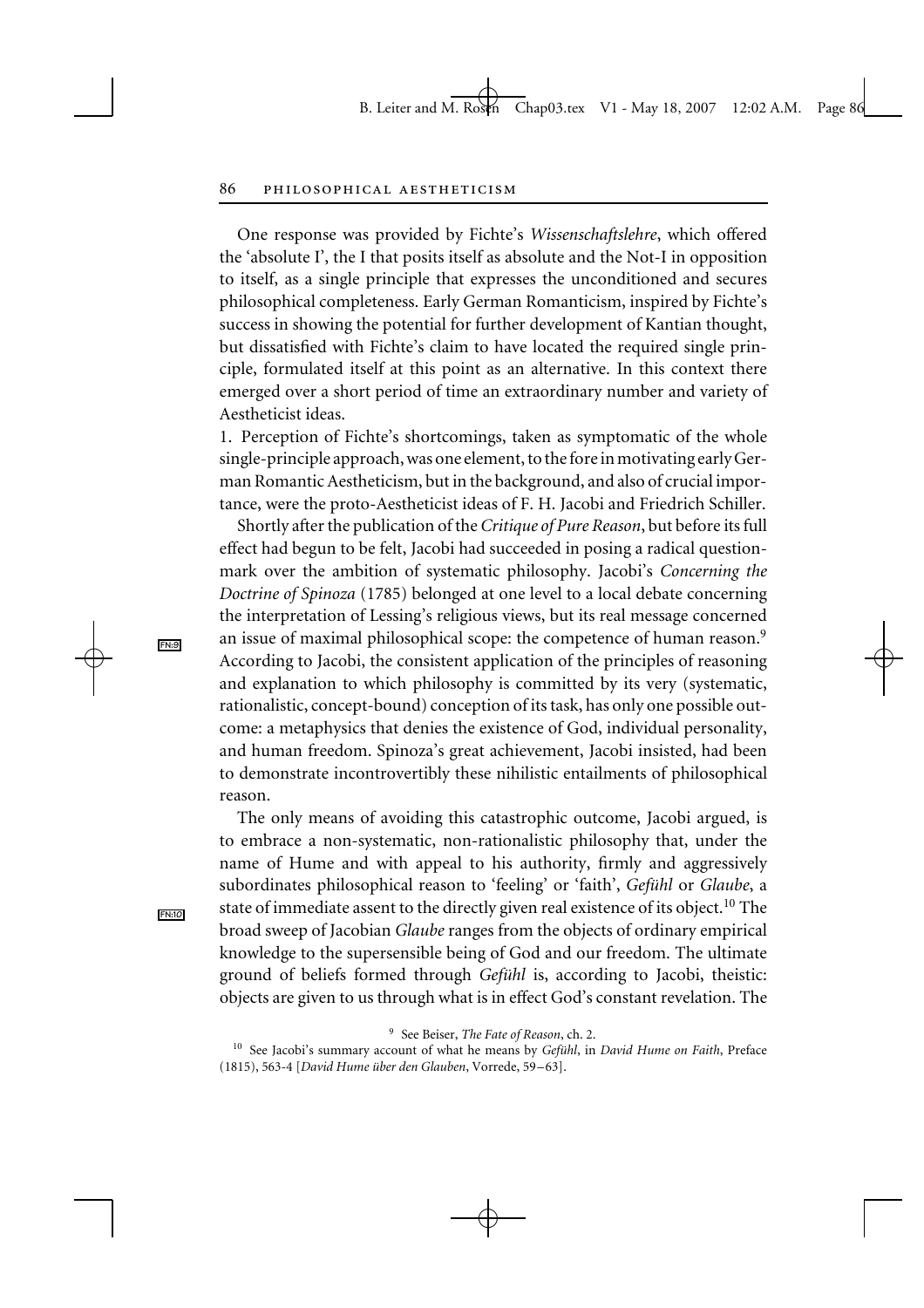$\oplus$ 

dialogic character of cognition is, Jacobi holds, not excogitated by inference, but a further, internal component of the state of *Glaube* itself.

What Jacobi took to warrant this philosophical proposal, given his own admission of the logical unavoidability of 'Spinozism', was his claim to have shown, again through reflection on Spinoza, the incapacity of philosophy to ground its own basic principles: the possibility of knowledge of truth presupposes the unconditioned, but conceptuality is confined to the sphere of the conditioned. Connectedly Jacobi argued, with Kant and Fichte especially in mind, that the aconceptual, or trans-conceptual, character of all awareness of existence entails that the method of conceptual construction to which philosophical reason is confined leaves its results floating in logical space without existential validation. Thus, per Jacobi, we are forced to recognize the dependence of finite human reason on *Gefühl*, and while the adoption of Jacobi's point of view does require what he on one occasion calls a 'salto  $\frac{F(N:11)}{F(N:12)}$  mortale<sup>'</sup>,<sup>11</sup> it is not an instance of *credo quia absurdum*.<sup>12</sup>

Though Jacobi raised the philosophical prestige of affect, his position did little for art; indeed, if genuine cognition, belief with existential import, depends on felt divine revelation, it is not clear that artistic creation will do more than reflect the cognitive impotence of human subjectivity working under its own steam independently of God. Schiller, by contrast, in his *Letters on Aesthetic Education* (1794–5), presented a powerful case for art's pre-eminence, centred on the claim that it provides the unique means of resolving the problem facing Kantian philosophical reason. Schiller's view of the problem has some points of contact with Jacobi's—they share a dissatisfaction with the one-sidedness of *Aufklärung* ideals—but a much finer focus, and while Jacobi deployed affect to the end of undermining philosophical systems like Kant's, Schiller advanced the claims of art with a view to preserving and perfecting a modified Kantianism.

Whereas Kant's third *Critique* had merely differentiated the sphere of the aesthetic and explained its independence from theoretical and practical reason, thereby establishing a place for art, but without showing art to be strictly necessary for the human *telos*, Schiller contended that we are compelled to create art in order to solve a problem which is set for us by our metaphysical F<sub>N:13</sub> natures, and which is otherwise unsolvable.<sup>13</sup> The problem for Schiller is

 $\bigoplus$ 

**FN:12**

<sup>&</sup>lt;sup>11</sup> *Concerning the Doctrine of Spinoza* (1785), 189 *[Ueber die Lehre des Spinoza*, 17].<br><sup>12</sup> For a short statement of Jacobi's position, see *Concerning the Doctrine of Spinoza* (1785), 230–4

<sup>[</sup>*Ueber die Lehre des Spinoza*, 162–72]. <sup>13</sup> On the argument of the *Letters*, see Beiser, *Schiller as Philosopher*, ch. 4.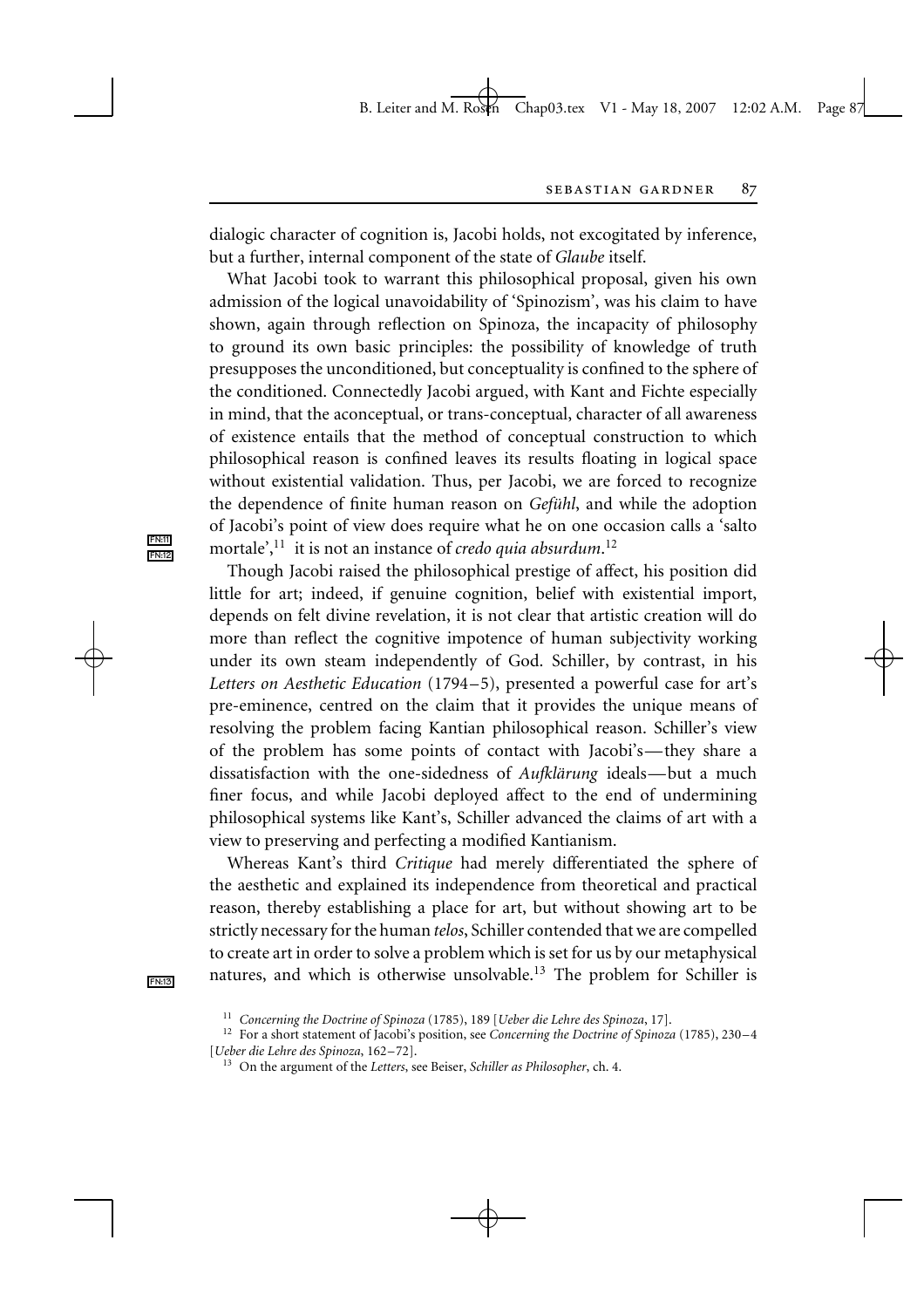#### 88 PHILOSOPHICAL AESTHETICISM

based on Kant's familiar dualism: human subjects are constituted of two heterogeneous elements or principles—the form drive, related to Reason and Freedom, and the material or sensuous drive, related to Nature. Schiller maintains that it is impossible for the two to cohabit, and for either to fulfil the purpose which is intrinsic to it, without the introduction of some third, mediating element which will not simply connect but actually comprehend the two drives. No such problem is recognized by Kant: on his account, once Critical philosophy has established a degree of coherence in reason, whereby the various spheres of its employment are coordinated with one another, there remains only the practical problem of achieving victory for duty over inclination, i.e. the problem of becoming morally good (and thereby acceding to the highest good, in which the claims of morality and happiness are harmonized). This neglects, on Schiller's account, a deeper, underlying problem of the metaphysical wholeness of human being, the solution to which is provided by a third drive, the 'play drive', which disentangles, reconciles, and facilitates the mutual enhancement of the otherwise antagonistic form and material drives, which it in some sense subsumes. The play drive is precipitated or activated in us by the experience of beautiful art, in which Freedom and Nature are apprehended as one, and its hypothetical historical and political realization is what would allow humanity to raise itself to a **EN:14** condition of individual and collective wholeness.<sup>14</sup>

> Jacobi's and Schiller's ideas, for all of their appeal to dissatisfied post-Kantians, also exhibit weaknesses. In the case of Jacobi, these are clear: the cost of according total epistemic authority to *Gefühl* is to give up on the hope of being able to reply to the skeptic, or the naturalist, with something more than intensity of feeling. It is also to surrender all of the philosophical gains made by Kant, in particular regarding the concept of autonomy.

 $\bigoplus$ 

<sup>14</sup> That Schiller succeeds in showing that the problem of deeper wholeness arises *within* Kant's own terms (or even takes himself to do so) is doubtful: his argument is rather that these terms must be *enlarged*. What Schiller shows convincingly is that the need for a higher degree of wholeness than Kant allows for is indicated in the light of (i) common-sense intuitions about human goodness (as located in the person as a whole, not merely in her capacity for practical judgement), (ii) historical and political knowledge (concerning the atomism and mechanization of modern social life and its correlative distortion of human personality, and the miscarriage of political reason evidenced in France's postrevolutionary Terror), and (iii) Kant's own conception of our reason as striving to absolute unity. Schiller believes also that aesthetic experience wakens us to this need. What then follows in terms of Schiller's argument with Kant, as I consider next, depends on whether orthodox Kantianism can meet the challenge set, and whether Schiller can complete the further (and philosophically harder) task of showing the *real possibility* of the wholeness he says we are in need of.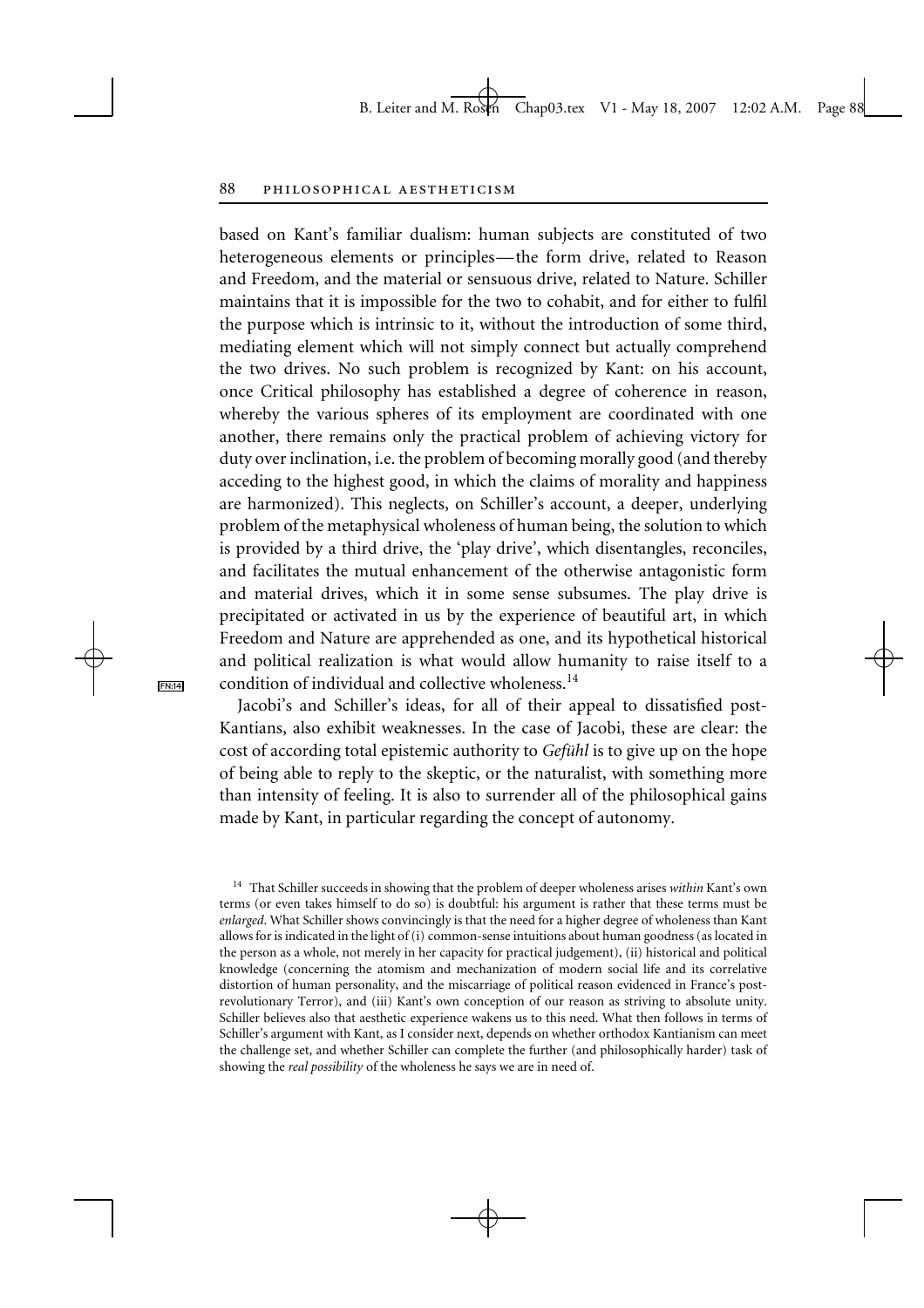$\oplus$ 

The weakness of Schiller's account is less obvious but more revealing of the specific direction pursued in German Romanticism. It lies essentially in Schiller's contradictory attempt to develop an Aestheticist position on foundations that stick closely to the letter of Kantian doctrine. The Aestheticist element in Schiller's theory consists in his claim that the Idea of a unity of freedom and nature is first given to us through Aesthetic experience and cannot be established through philosophical means in a form that makes it of real significance to us. The problem is that Schiller gives insufficient reason for thinking that this unity is not merely alluring, but also a rational possibility for us. Might not the Aesthetic unity of freedom and nature be a mirage, and its pursuit destructive? Kant will object that to grant nature a legitimacy equal to that of reason is simply to undermine morality. Schiller has something of an answer, in so far as he, first, attempts to show the inescapability of our need to **EN:15** achieve wholeness, to realize what he calls our infinite nature,<sup>15</sup> and second, sketches a transcendental argument designed to show that the third thing, beauty and the play-drive, is implied as a possibility if not an actuality by the **FINIG EXAM** conjunction of thought and feeling that we actually find within us.<sup>16</sup> Whether or not these parts of Schiller's theory (which make rather tendentious appeal to Fichte) are found convincing, there is a clear limit to what is achieved. The characterization of art in Schiller remains, so to speak, functional rather than cognitive: art projects an Idea of the unity of freedom and nature, and points us in its direction, such that, *if* we realize the Idea, then art will be describable as containing truth, in the weak sense of its having facilitated our realization of the Idea that it projects. But art does not give, in Kant's language, 'objective reality' to the Idea: Schiller does not show that the Idea of a higher unity possesses truth in a sense sufficient to warrant belief in its realizability.

> Reflection on the imperfect Philosophical Aestheticism of Jacobi and Schiller yields the following formula, which governs German Romanticism: Aesthetic media can be claimed to yield access to the unconditioned, to the real existence of discursively inaccessible objects, and to the higher synthetic unity that is the proper telos of human development, but this claim must be, contra Jacobi, integrated with, rather than opposed to, systematic philosophy; in addition, the systematic philosophy in question must be one that departs further than

 $\bigoplus$ 

<sup>15</sup> Given in Letter 11, pp. 73–7 [*Briefe*, 341–4] in terms of a bifurcation in man's nature between his 'Personhood' and his 'Condition', with some anticipation in Letter 9, pp. 55–61 [*Briefe*, 332–6]; see also Letter 14, p. 95 [*Briefe*, 352–3].

<sup>&</sup>lt;sup>16</sup> Letters 18–22, pp. 123–59 [*Briefe*, 365–83].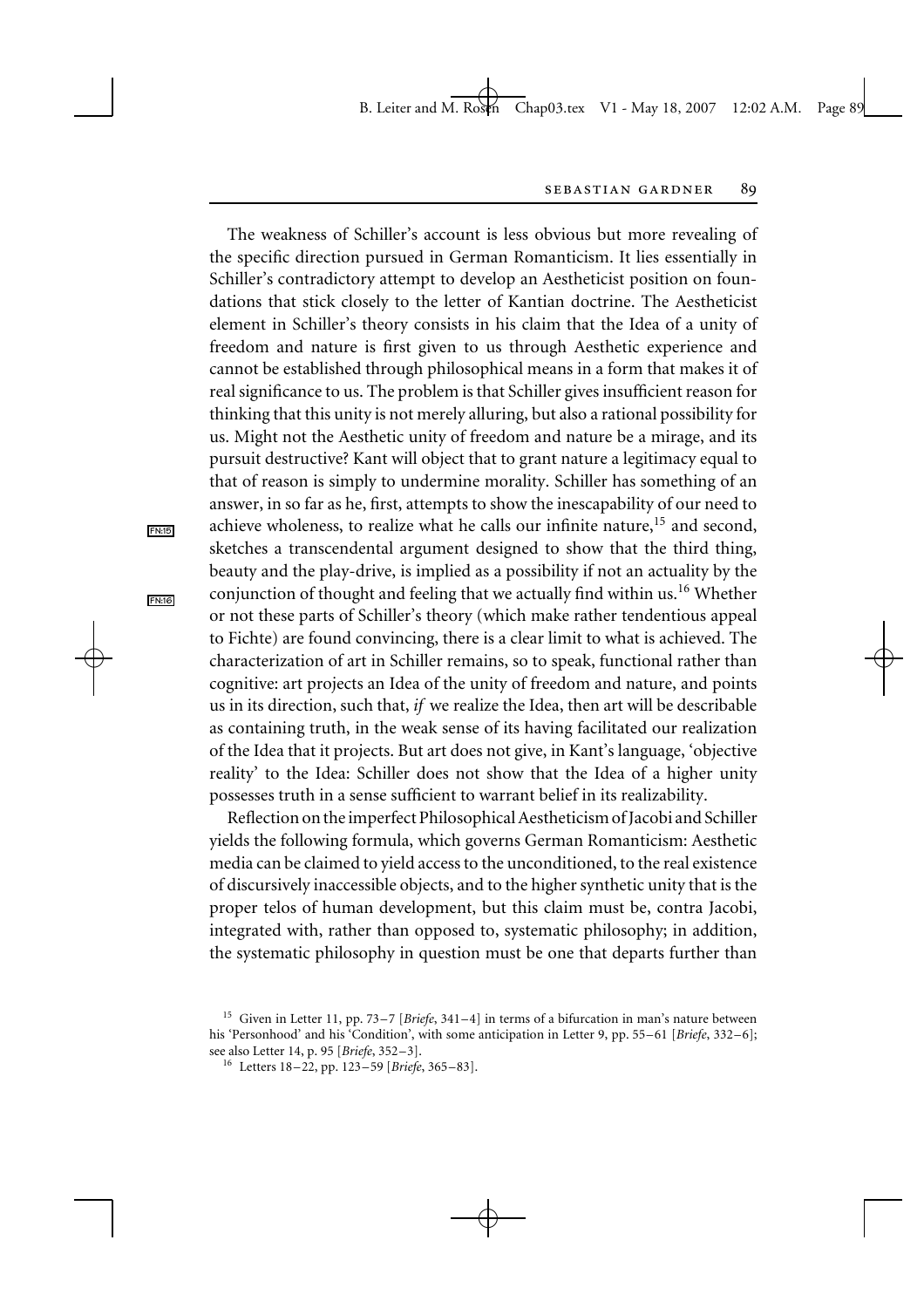#### 90 PHILOSOPHICAL AESTHETICISM

 $\oplus$ 

Schiller from the letter of Kantian doctrine—just as, the German Romantics appreciated, Fichte's *Wissenschaftslehre* had done.

2. The philosophical beginnings of German Romantic Aestheticism lie in early, unpublished reflections of Hölderlin and Novalis. A fragment of Hölderlin's, 'Judgement and Being', makes a deep and original criticism of Fichte, to the effect that the I by its very nature cannot be absolute and so is not fit to play the systemic role assigned to it by Fichte. Hölderlin's argument is, in rough summary: (1) In judgement, a separation is presupposed: a judgement can only be a joining together, an identity of things that are originally articulated as distinct, namely its subject- and predicate-terms. (2) This applies also to the self-relation, the self-consciousness exhibited in the pure 'I' which judges, 'I = I', 'I am self-identical'. It follows that (3) the pure 'I' is inhabited by a separation. (4) The proper criterion for absolute being, 'absolutes Seyn', is the Spinozistic one of essential oneness, a degree of unity that *precludes* the possibility of separation (immanent separability being a mark of conditionedness and hence non-absoluteness). It follows (5) that the 'I' is ruled out as a candidate for absolute being. Fichte has, therefore, in making the 'I' absolute, confused Being with identity. Thus, while the absolute—that unitary, unconditioned being which, playing the logical role of Spinoza's one substance, stands as the real ground of the epistemological,  $F<sub>~~FNI~~</sub>$ </del> explanatory, conceptual, and ontological orders<sup>17</sup> — of course exists, it cannot be expressed in the form of a proposition about the I, nor about anything else: *no* proposition can express the absolute. A parallel line of thought appears in Novalis, who maintains *contra* Fichte that there must be a relation to an *independent* Not-I in order for the I to posit itself, and that when the I first posits itself, it does so *within* a 'sphere that encompasses' both I and Not-I **and that therefore cannot be posited by the I.**<sup>18</sup>

Such critique does not leave Fichte without room for manoeuvre, but it opens the door immediately to new possibilities. So long as the aspiration to grasp the absolute is not abandoned—and it remains axiomatic for the FN:19 German Romantics that all philosophizing must 'end in an absolute ground'<sup>19</sup>

<sup>&</sup>lt;sup>17</sup> The concept of the absolute was for the post-Kantian idealists not merely the name of a blank functional role within philosophical discourse: it could be known, so they argued, to have certain determinations, including infinite rationality and activity. These can be set aside, however, in the present context.

<sup>&</sup>lt;sup>18</sup> Fichte Studies, no. 8, p. 7 [Fichte-Studien, 107-8]. For discussion of Hölderlin's and Novalis's critiques of Fichte, see Frank, *The Philosophical Foundations of Early German Romanticism*. <sup>19</sup> *Fichte Studies*, no. 566, p. 167 [*Fichte-Studien*, 269].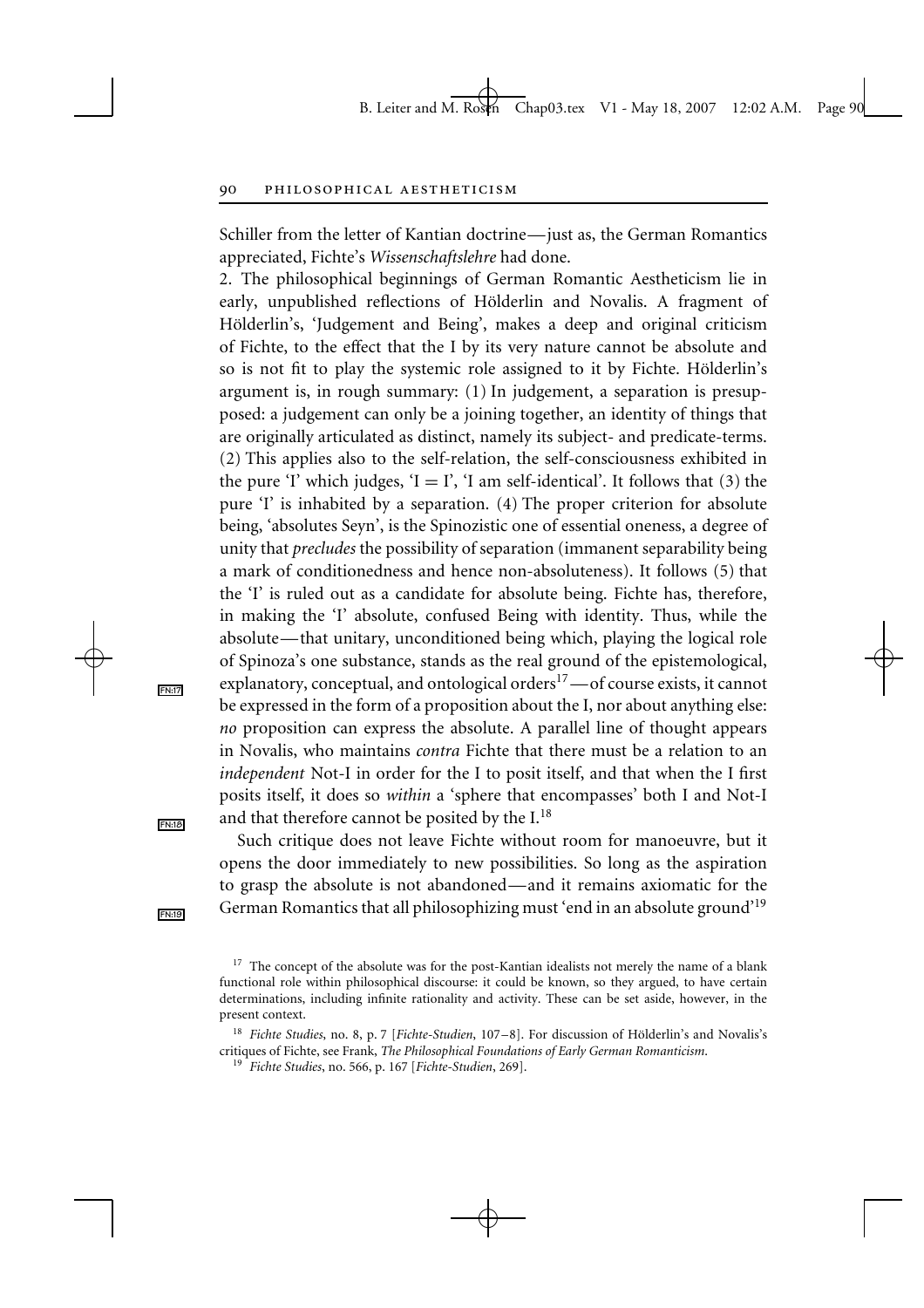$\oplus$ 

or at any rate direct itself towards doing so—what is suggested is that our relation to the absolute must be construed in some new way, one that will count as relatively indirect from the standpoint of discursive reason. If the Fichtean absolute I is not philosophically the end of the story, then we must conceive of there existing some hinterland to Fichte's landscape: we must suppose that, at the point where the self relates to itself by positing itself, it does so against a background that contains some more basic, pre-individual ground. 'Judgement and Being' gives no hint as to what should be said about the connection, which of course must exist, between the self and absolute being, but the whole of Hölderlin's later theoretical and artistic development is in a sense guided by the task of binding them together. For both Hölderlin and Novalis, the primacy of being over consciousness can be grasped, as in Plato's allegory of the cave, on the model of a light in which consciousness beholds itself, flowing from a ground which consciousness cannot bend back to illuminate. The being that grounds consciousness, that reflection cannot represent, may however be presented through Aesthetic means:

Philosophy is originally a feeling. The philosophical sciences conceptualize the intuitions of this feeling *...* Thus philosophy always needs *something given*—it is *form ...* Philosophy does not admit of construction. The borders of feeling are the **borders of philosophy. Feeling cannot feel itself.**<sup>20</sup>

The feeling Novalis speaks of is a feeling *of* the sphere that encompasses I and FN<sub>ERI21</sub> Not-I, of what Hölderlin calls absolute being.<sup>21</sup> From the premise that reflection is conditioned and bounded by feeling (all that philosophical reflection can do is *give form* to the material supplied by feeling), Novalis reaches the double conclusion that philosophy cannot be a pure, free reflective construction in the way that Fichte envisages his *Wissenschaftslehre* as being, and that (because feeling 'cannot feel itself') philosophy cannot complete its aim of  $F<sub>IFN:22</sub>$  closing the circle on itself.<sup>22</sup> Recognition that the aim of producing a complete, self-justifying philosophical system is strictly unfulfillable does not, however, mark the end of philosophical speculation. On the contrary, in the view of Novalis, and of his close philosophical associate Friedrich Schlegel, it provides it with a spur: philosophy will henceforth understand its task as one of infinite

 $\oplus$ 

<sup>20</sup> *Fichte Studies*, no. 15, p. 13 [*Fichte-Studien*, 113–14]. <sup>21</sup> Or 'Seyn, im einzigen Sinne des Worts', which is available to us only in Aesthetic form, as beauty: see *Hyperion* (Die vorletzte Fassung), Vorrede, 236–7.<br><sup>22</sup> Novalis has a complex theory of why it should appear otherwise—of why reflection should

appear to itself autonomous—in terms of an illusion of inverted order: see *Fichte Studies*, nos. 15–17, pp. 12–14 [*Fichte-Studien*, 111–15].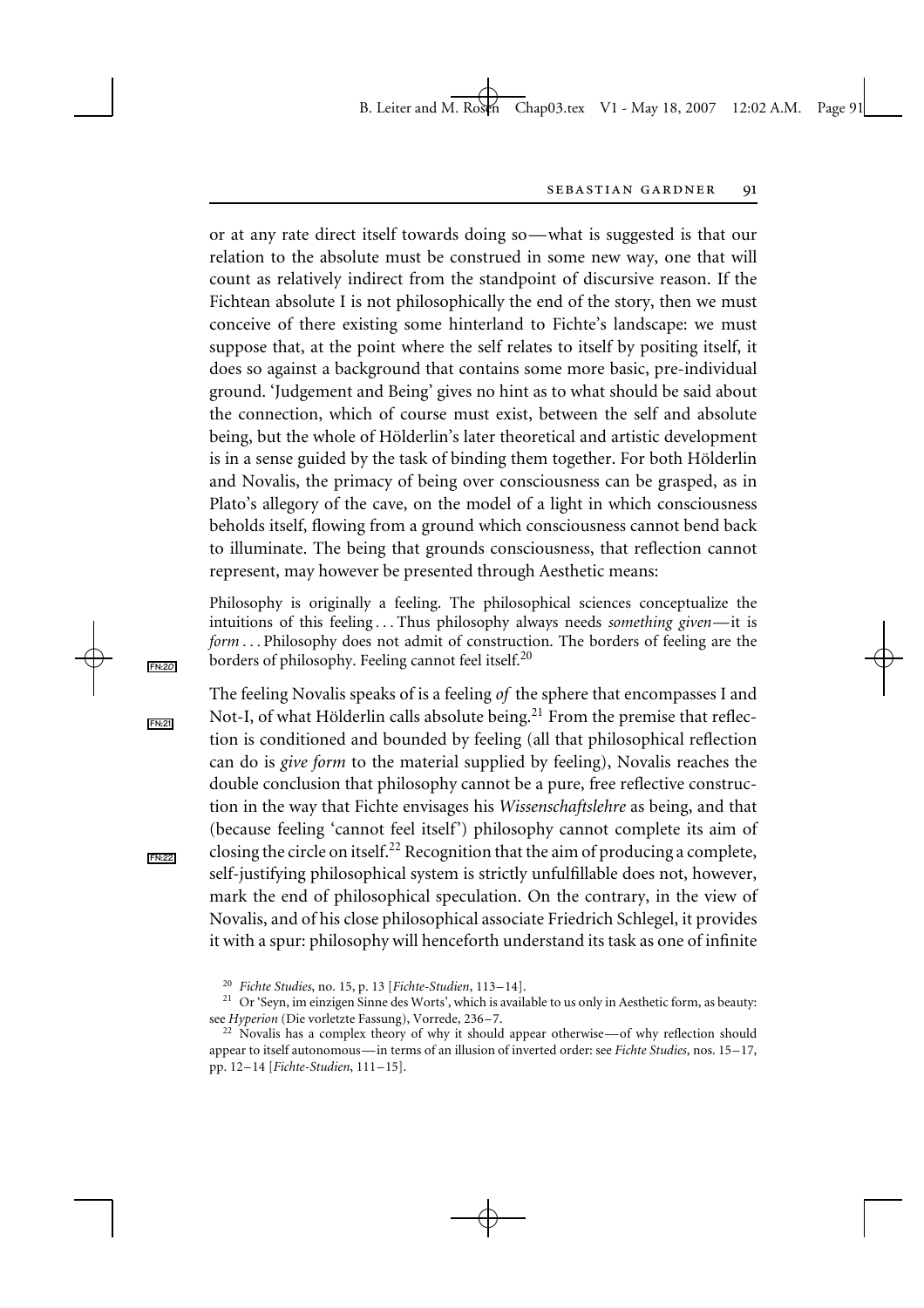#### 92 PHILOSOPHICAL AESTHETICISM

striving towards the systematic ideal and will stand alongside art's presentation of the discursively unpresentable, contributing to a comprehensive Aesthetic reinterpretation, or 'romanticization', of self and world. As Schlegel defines the new programme: 'Where philosophy stops, poetry has to begin'23—'Whatever **FN:23** can be done while philosophy and poetry are separated, has been done and is **EN:24** achieved. So the time has come to unite the two.<sup>'24</sup>

3. The German Romantic integration of Aesthetic media into philosophical speculation has further rationales, in addition to the post-Fichtean motive of resolving the aporia in the *Wissenschaftslehre* and penetrating to the true ground of the I. One is the metaphysical organicism of the Romantics: the idea that the world as a whole and all of its elements have organic structure, which allows it to be held that works of art, on account of the way that the special interpenetration of parts and whole which they exhibit raises them to a higher unity, exhibit in microcosmic form, and thus furnish cognition of, **the true shape of reality.**<sup>25</sup>

Another, of fundamental importance on account of its methodological character and independence from any specific metaphysical doctrine, for which reason it recurs again and again in post-Kantian philosophy of art, is the theory of the identity of the transcendental with the Aesthetic point of view. The concept of the transcendental, which Kant had employed in a relatively narrow epistemological way, becomes greatly expanded in German Romantic F<sub>FN:26</sub> usage.<sup>26</sup> Again the departure from Kant is grounded in a perceived deficiency of his system, this time in his alleged failure to explain how ascent can be made from the ordinary, pre-transcendental standpoint to the level of transcendental reflection. Here again the discursive shortfall meets with the German Romantic suggestion of Aesthetic compensation. The idea was first articulated by Fichte:

> Perhaps one cannot express what fine art does in any better way than by saying that *it makes the transcendental point of view the ordinary point of view*.—The philosopher elevates himself and others to this point of view by means of work and in accordance with a rule. The beautiful spirit [der schöne Geist] occupied this viewpoint without thinking of it in any determinate manner; he is acquainted with no other viewpoint. He elevates those who open themselves to his influence to this same viewpoint, and he does that just as unnoticeably, so that they are not even aware of the transition.

<sup>23</sup> Schlegel, 'Ideas', no. 48, p. 98 ['Ideen', 261].<br>
<sup>24</sup> Schlegel, 'Ideas', no. 108, p. 104 ['Ideen', 267].<br>
<sup>25</sup> Beiser explores this theme in detail in *The Romantic Imperative*.<br>
<sup>25</sup> Transcendental is what is, shou no. 388, p. 79 ['Athenäums-Fragmente', 237].

 $\bigoplus$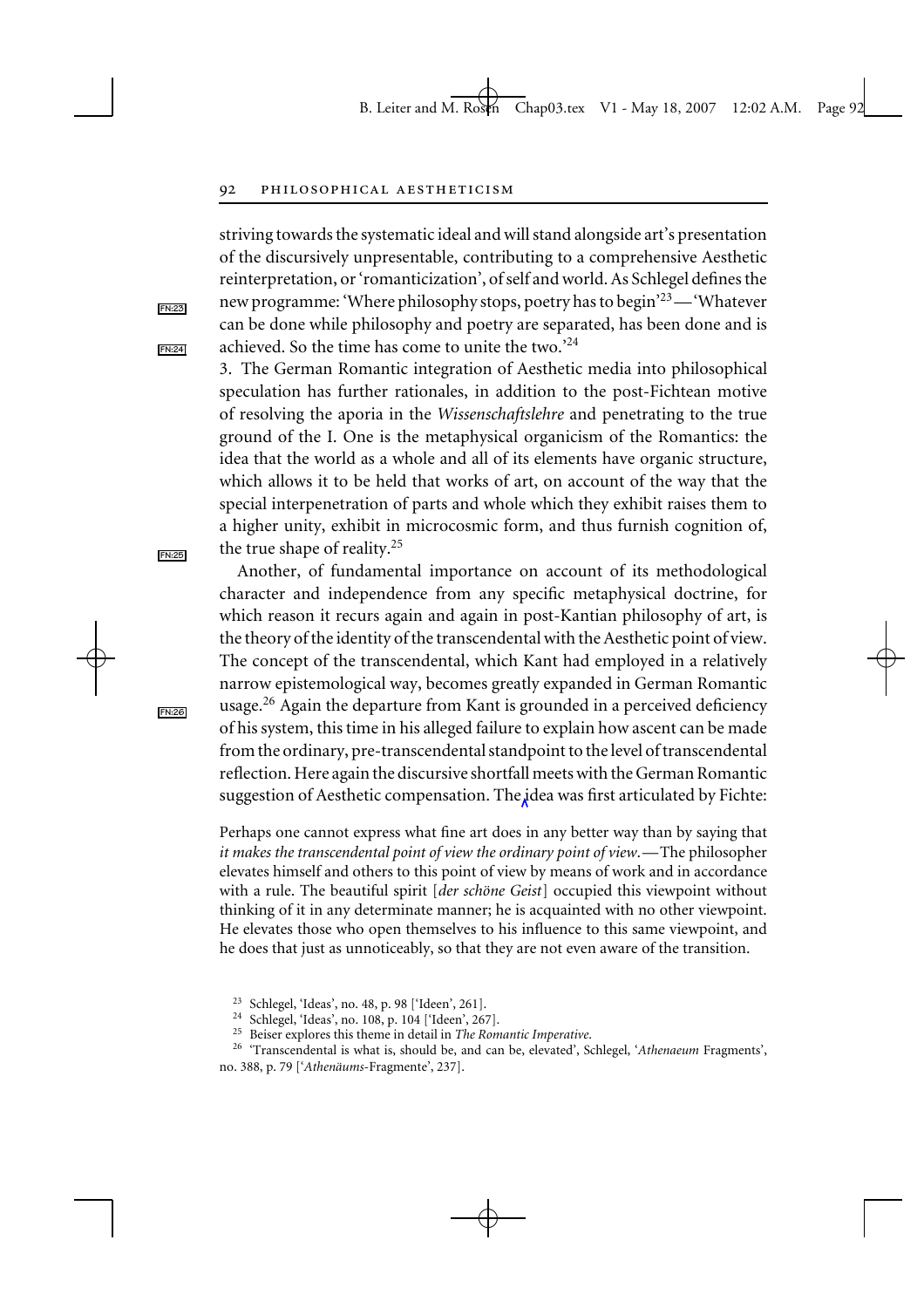$\oplus$ 

Let me make myself clearer: from the transcendental point of view, the world is something that is made; from the ordinary point of view, it is something that is given; from the aesthetic point of view, the world is given, but only under the aspect of how  $F<sub>N:27</sub>$  it was made.<sup>27</sup>

> Fichte, as the quotation shows, envisages Aesthetic ascent to the transcendental as strictly inessential, since there is a 'rule' that the Fichtean philosopher can employ to elevate himself. Novalis and Schlegel by contrast treat the primary and central form of the transcendental viewpoint as intuitional rather than conceptual: on their view, Aesthetic media are what allow us to attain the transcendental, to enact in self-consciousness the shift from pre-Copernican to transcendental philosophy, and what provides assurance of the (peculiar) reality of the transcendental standpoint.

Just as Fichte's transcendental philosophy is anchored in moral freedom, and Schiller's philosophical writings have a moral-political purpose, so in German Romantic theory the significance of the Aesthetically induced transcendental standpoint is not exclusively or even primarily theoretical. The aporia in Fichte's philosophy, Hölderlin supposed, not only pertains to theoretical reason but amounts also to a practical or existential problem, which gives human life its basic form: because self-identity falls short of absolute being—because the self is essentially a unity, yet at the same time divided all the way down—self-consciousness as such is a problem for itself. Self-cognition of a theoretical and discursive sort does not allow the self to harmonize with itself, because it is premised on the distinction of subject and object, rendering it incapable of unifying the self's unity and multiplicity. A self-relation that achieves this unification is possible, however, in activity that has the form FN:28 of poetic creation, in which the I steps outside itself.<sup>28</sup> The same pattern, of according privileged practical and axiological significance to the Aesthetic, is repeated in Novalis' visionary, transfigurative 'magical idealism',29 **FN:29** and

 $\bigoplus$ 

<sup>27</sup> Fichte, *The System of Ethics*, §31, p. 334 [*System der Sittenlehre*, 353–4]. The same idea is employed in Schopenhauer, *The World as Will and Representation*, vol. i.<sub>4</sub>173, §34, pp. 178-81, and §38, pp. 195–200 [*Die Welt als Wille und Vorstellung*, i. 204, 209–13, and 230–6]. Fichte and Schopenhauer count, in terms of the distinctions made earlier, as Aesthetic Parallelists. For an original contemporary Parallelist account of the transcendental significance of art, see Sacks, *Objectivity and Insight*,

 $320-1$ .<br><sup>28</sup> Hölderlin calls this the formation of a 'pure poetic I'; see 'Operations of Poetic Spirit', 72 and 72–3n. ['Über die Verfahrungsweise des poëtischen Geistes', 252–5]. Hölderlin's idea that the dynamic of human life can be grasped adequately only in Aesthetic form is pursued by Henrich in *Kunst und Leben*. <sup>29</sup> On which, see Beiser, *German Idealism*, pt. III, ch. 3.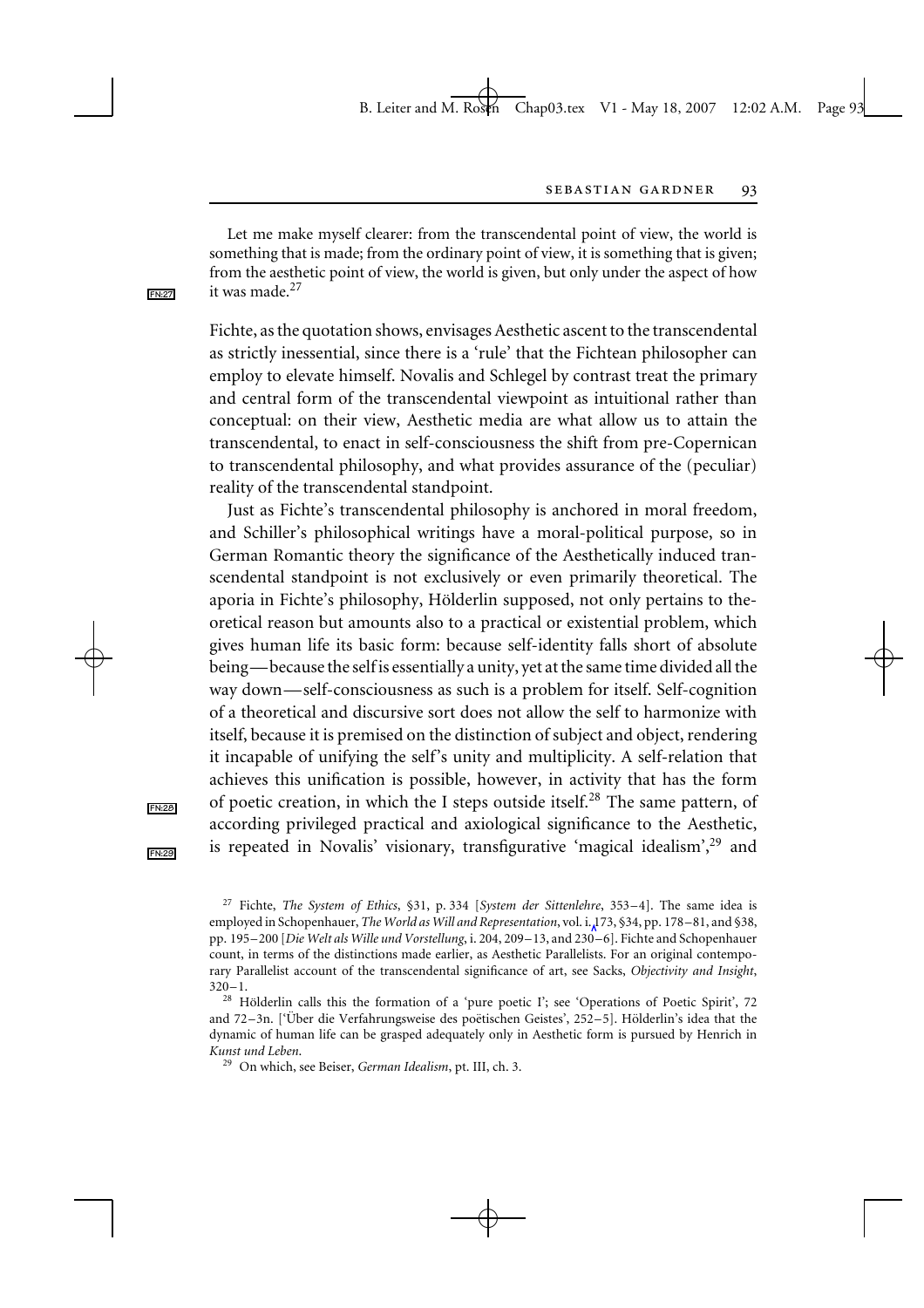#### 94 PHILOSOPHICAL AESTHETICISM

 $\oplus$ 

in Schleiermacher's Romantic account of religion as proceeding from an **FN:30** intuition or feeling of the infinite.<sup>30</sup>

> 4. While Hölderlin and Novalis argue for a radical Aestheticist turn within philosophy, a more philosophically conservative form of Philosophical Aestheticism, which agrees on the limitations of Fichtean philosophy but holds complete systematicity to be still attainable, was developed by Schelling in Part Six of his *System of Transcendental Idealism*. If Schiller's ideal of a unity of freedom and nature overshoots what the Kantian system warrants, it at least makes it possible to ask what revision of Kantianism *would* be sufficient to support Schiller's ideal, and to attempt to innovate Kantian metaphysics accordingly. This in effect is what Schelling does, in what is perhaps the finest integration of the claims of philosophy and of art in modern philosophy. In place of annexing a strong Aesthetic claim to a philosophical structure that has been designed to show the self-sufficiency of discursive reason, Schelling designs a post-Kantian system in which epistemological and metaphysical needs find their consummation in Aesthetic consciousness.

> The task that Schelling sets himself in the *System of Transcendental Idealism* is to put together Fichte's transcendental idealism, in a somewhat reworked form, with a philosophy of nature that, though remote from and opposed to any materialistic naturalism, regards nature in a realistic light and not as a mere counter-posit to the self-positing I. The result is a philosophical system with a remarkable, two-in-one structure. The key to the coherence of Schelling's double system lies in his innovation of the model that he took to be provided by Spinoza: just as Spinoza's One Substance is represented in terms of the two attributes of thought and extension, so we can, Schelling suggests, conceive a single philosophical system as composed from two sides, that of the subject and that of the object. The subjective side yields a Fichtean philosophy of freedom, the objective a philosophy of nature. As Schelling develops the two system-sides, they are discovered to interlock, each leading round to the starting-point of the other. The question arises nonetheless, what establishes the unity of the system as a whole—what shows the worlds of each system to be one and the same, the subjective and objective to be identical. Philosophy cannot supply a principle to perform this role: the highest principles that it can articulate are the self's freedom and nature's productivity, which constitute and so cannot overcome the subject–object division. Philosophy

<sup>&</sup>lt;sup>30</sup> See *On Religion*, esp. the Second Speech. Later this becomes a feeling of 'absolute dependence'; see *The Christian Faith*, Introduction, §4, pp. 12–18 [*Der christliche Glaube*, xiii/1. 32–40].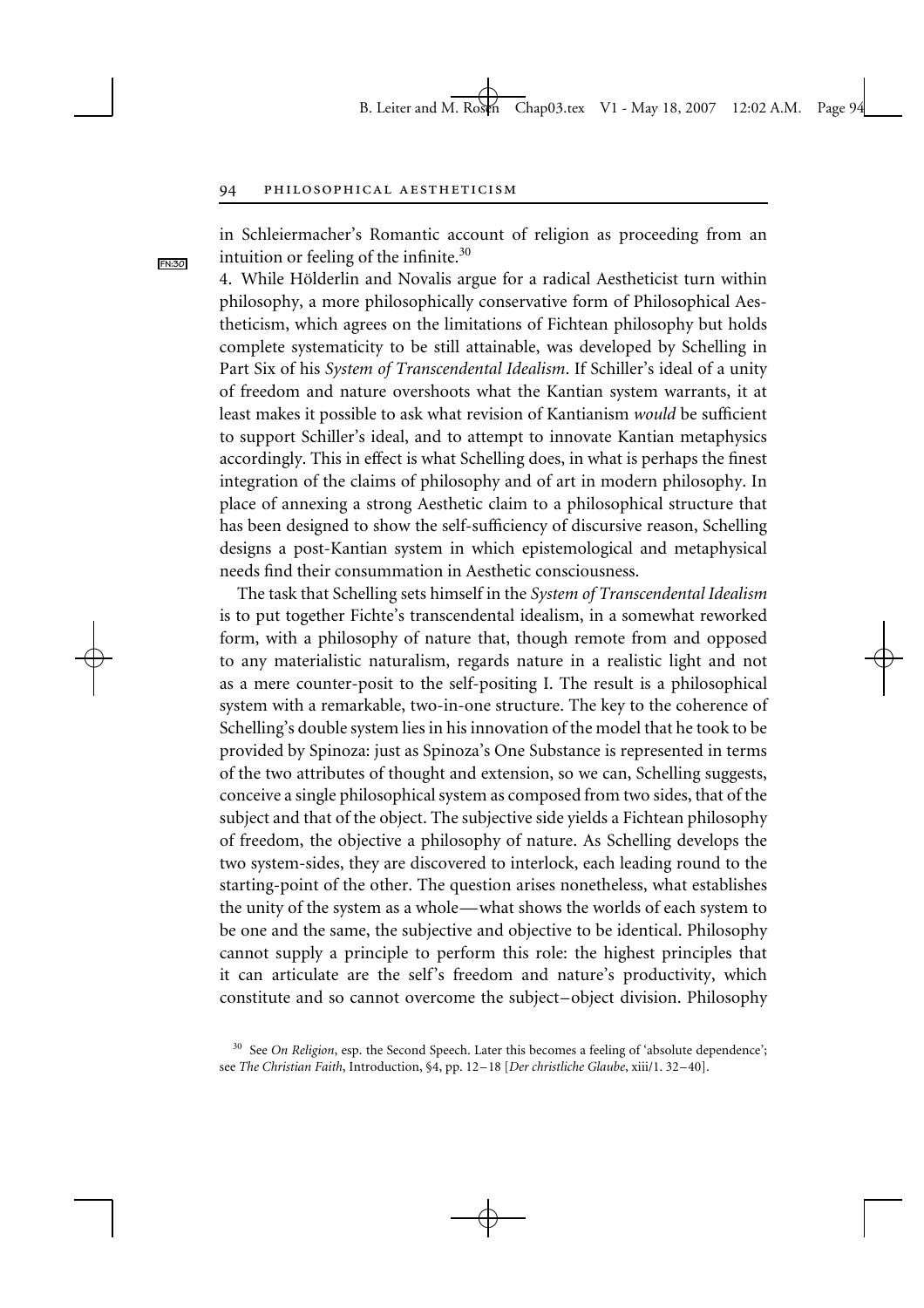$\oplus$ 

can do no more than postulate subject–object identity. This limit of discursive philosophy creates the context for Schelling's Aestheticism. The work of art, on Schelling's Romantic analysis, is an indissoluble unity of conscious and unconscious productive factors, of self and nature, freedom and necessity—a unity which, crucially, exists *as* such *for* the subject. Aesthetic intuition is thus what expresses subject–object identity and sets the seal of unity on Schelling's system.

Schelling's philosophy of art brings out well the way in which Aestheticism can avoid the paradox discussed earlier, by locating the Aesthetic's philosophically cognitive content in one sense inside and in another outside philosophy: the *concept* of the work of art, as Schelling analyses it, belongs to philosophical discourse, but what makes the concept more than an arbitrary discursive construction, and warrants the claim for its cognitive value, consists in an extra-conceptual, Aesthetic phenomenon. This is why Schelling describes the work of art as 'the only true and eternal organ and document of philosophy'.<sup>31</sup> **FN:31**

5. Though outside the orbit of German Romanticism, a brief comment is due on Nietzsche, whose relation to Philosophical Aestheticism is characteristically complex. Nietzsche's account of art and affect, although it includes many naturalistic elements, is not confined to the Humean schema described in Section 1. Though opposed to the post-Kantian idealist tradition, Nietzsche carries forward the Romantic theme of the involvement of art with fundamental questions of value, and *The Birth of Tragedy* presents what appears to be a hyper-Romantic case for regarding tragic art as a condition of possibility for genuine value. Nietzsche did not hold long to the view articulated in this early work, and in his later writings he rejects Romanticism in no uncertain FN:32 terms, keenly aware of art's potential to serve the ascetic ideal.<sup>32</sup> And yet, even in the writings of his maturity Nietzsche supposes that Aesthetic notions hold their place within a post-metaphysical world-view, and indeed (in a way that is not typical of philosophical naturalists) that they are *necessary* if we are to orientate ourselves and flourish under modern conditions. In view of his generally skeptical stance, Nietzsche cannot be said to endorse squarely the Aestheticist claim that art is cognitive, and is better interpreted as upholding a non-cognitive analogue of Philosophical Aestheticism, in which art plays the trick of releasing us from the authority of a theoretical reason which has

 $\bigoplus$ 

<sup>&</sup>lt;sup>31</sup> *System of Transcendental Idealism (1800)*, 231 [*System des transcendentalen Idealismus*, 627].<br><sup>32</sup> *The Gay Science*, bk. 5, sect. 370, pp. 327–31 [*Die fröhliche Wissenschaft*, 301–4].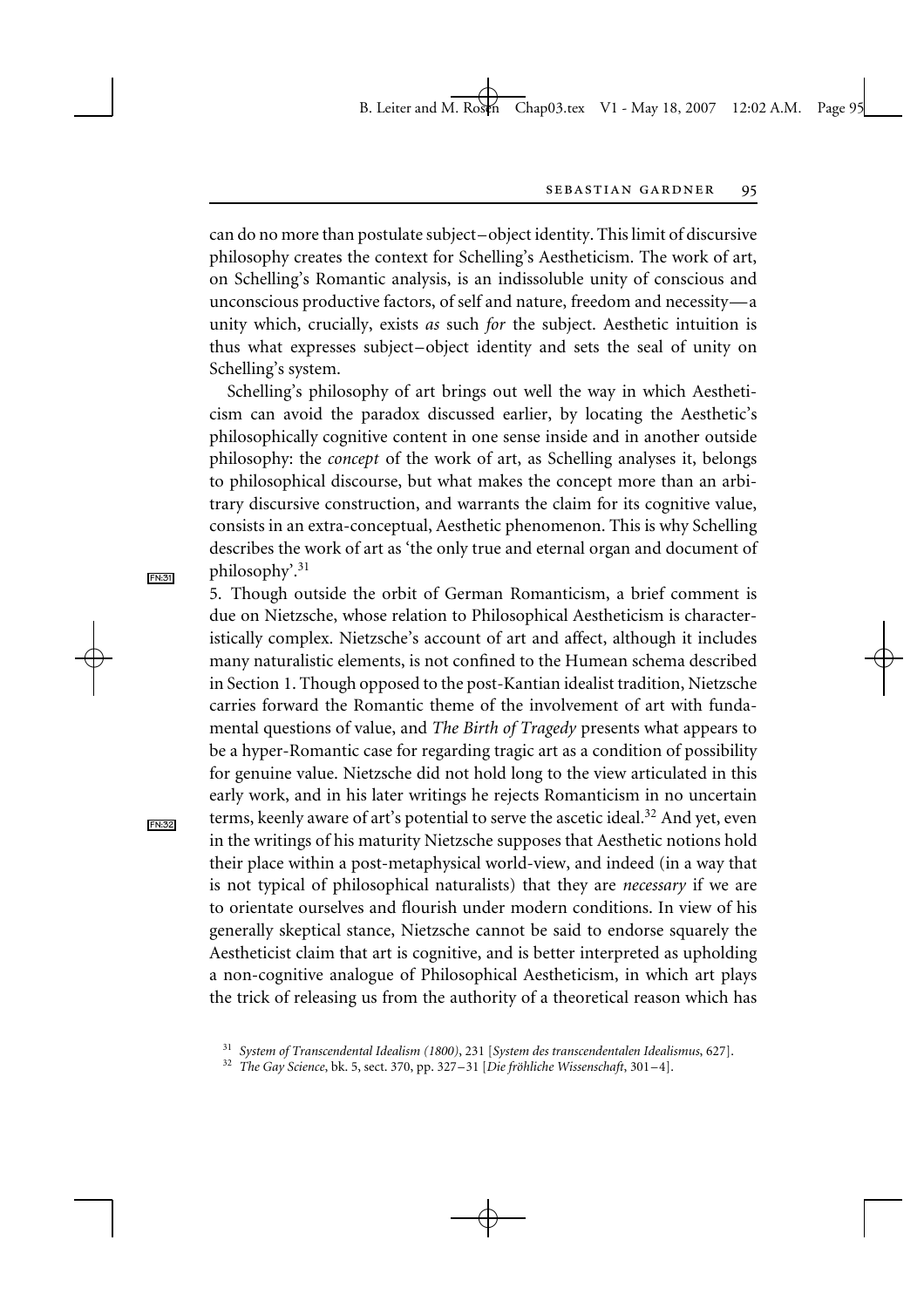#### 96 PHILOSOPHICAL AESTHETICISM

 $F<sub>FN:331</sub>$  become incompatible with life.<sup>33</sup> Whether or not his position qualifies as Aesthetic Subversivism, as French neo-structuralist writing assumes, depends on how exactly the mechanism of release is understood and on more general issues in Nietzsche interpretation.

### **3. Aestheticist strategies in twentieth-century philosophy**

••••••••••••••••••••••••••••••••••••••••••••••••••••••••••••••••••••••••••••••••••••••••••••••••••••••••••••••••••••••••••••••• ••••••••••••••••••••••

 $\oplus$ 

It may be asked how much, if anything, of Philosophical Aestheticism can survive the historical move away from classical German philosophy. That this is indeed possible is shown by Merleau-Ponty, Heidegger, and Adorno, all of whom take up Aestheticist positions. What they share, and what distinguishes them from the thinkers discussed in the previous section, is an intention to challenge, criticize, or revise ordinary, pre-philosophical selfunderstanding. So there is a shift in the goal of, and a new use for, the Aestheticist strategy: whereas Kant's early successors were seeking not to alter ordinary understanding but to embed it within systematic philosophy, and conscripted the Aesthetic to that end, the revisionary intentions of Merleau-Ponty, Heidegger, and Adorno mean that the Aesthetic is now set in opposition to ordinary self-understanding and to modes of philosophical thought that FN:34 **FIGHT** reflect and endorse what they consider its deficiencies.<sup>34</sup>

> 1. The philosophical positions which developed in the immediate post-Kantian context continue to conceive philosophy as, broadly speaking, a task of explanation, of uncovering the *grounds* of how things are and must be. Merleau-Ponty explicitly conceives philosophy instead as providing a special kind of *non*-explanatory description, which he calls 'giving voice to the

 $\bigoplus$ 

<sup>&</sup>lt;sup>33</sup> The trans-cognitive or para-cognitive character of Nietzsche's view of what art achieves goes back to his famous, cryptic remark in *The Birth of Tragedy* that it is 'only as an *aesthetic phenomenon*

that existence and the world are eternally *justified*' (sect. 5, p. 52) [*Die Geburt der Tragodie*, 43].<br><sup>34</sup> Whether this different style of employment of Philosophical Aestheticism counts as progress depends, of course, on matters of general philosophical outlook; what deserves emphasis here is simply that Philosophical Aestheticism itself is able to stand both independently of the strong systematic ambition of classical German philosophy and as a resource for those who affirm that ambition. Thus, if one considers that twentieth-century transcendental philosophy ultimately leads back to, rather than leaving behind, the concerns that motivated classical German philosophy, and if one also does not accept Hegel's execution of the systematic project (discussed below), then by no means may the forms of Philosophical Aestheticism discussed in the previous section be regarded as surpassed.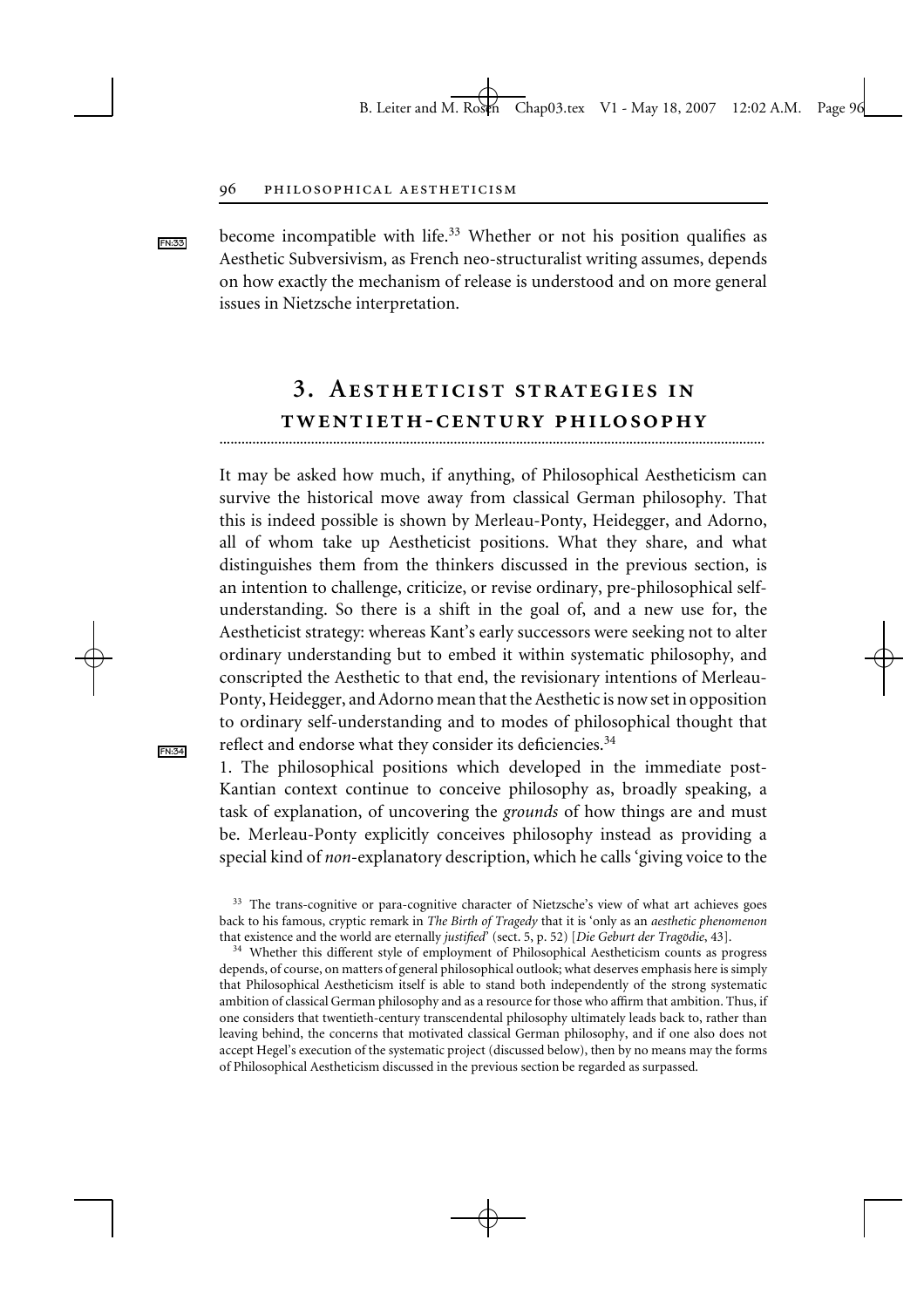$\oplus$ 

experience of the world': 'phenomenological or existential philosophy assigns itself the task, not of explaining the world *...* but rather of formulating an experience of the world, a contact with the world which precedes all thought FN:35 about the world.<sup>35</sup> This shift to a revelatory or expressive conception of philosophical cognition suggests immediately a convergence if not identity of aim with art, and a correlative conception of art as philosophically cognitive.

> Merleau-Ponty's *Phenomenology of Perception* attempts to establish the existence of what Merleau-Ponty calls 'pre-objective' (also 'lived', 'unreflected') consciousness. At the pre-objective level there is, Merleau-Ponty claims, no distinction of subject and object: when the accretions of 'objective thought' are stripped away, we discover in perception an original point of connection between ourselves and the world that is completely unanalysable. Phenomenology can make us aware of this point and show that it is always presupposed in conceptual activity, but no philosophy can reach back by means of concepts to anything more primordial that might elucidate it. What is primarily revealed about the world from the pre-objective standpoint, according to Merleau-Ponty, is its indeterminacy: the world as perceived pre-objectively is not composed of distinct objects to which determinate characteristics can be assigned. The pre-objective is strictly ineffable, and because this is so, we cannot say how the objective, reflective conception of the world—to which Merleau-Ponty accords, of course, its own, relative validity—arises out of it, although we can know that it does so.

> The path employed in the*Phenomenology* to establish these results consists in a critique of philosophical and psychological theories of perception, indicating their incoherences, explanatory failures, remoteness from phenomenological reality, antinomial structure, and so on. That this wholly negative procedure can never amount to *proof* of the reality of the pre-objective is a point acknowledged, indeed emphasized, by Merleau-Ponty. Art, however, in at least some of its forms, performs the same labour as the *Phenomenology*, employing positive and non-conceptual means. The artist whose expression of the passage from pre-objectivity to objectivity Merleau-Ponty regards as exemplary is Cézanne:

> Cézanne did not think he had to choose between feeling and thought, between order and chaos. He did not want to separate the stable things which we see and the shifting way in which they appear [as do the Impressionists]; he wanted to depict matter as it takes on form, the birth of order through spontaneous organisation. He makes a basic

 $\bigoplus$ 

<sup>&</sup>lt;sup>35</sup> 'Metaphysics and the Novel',  $27-8$  ['Le roman et la métaphysique',  $54-5$ ].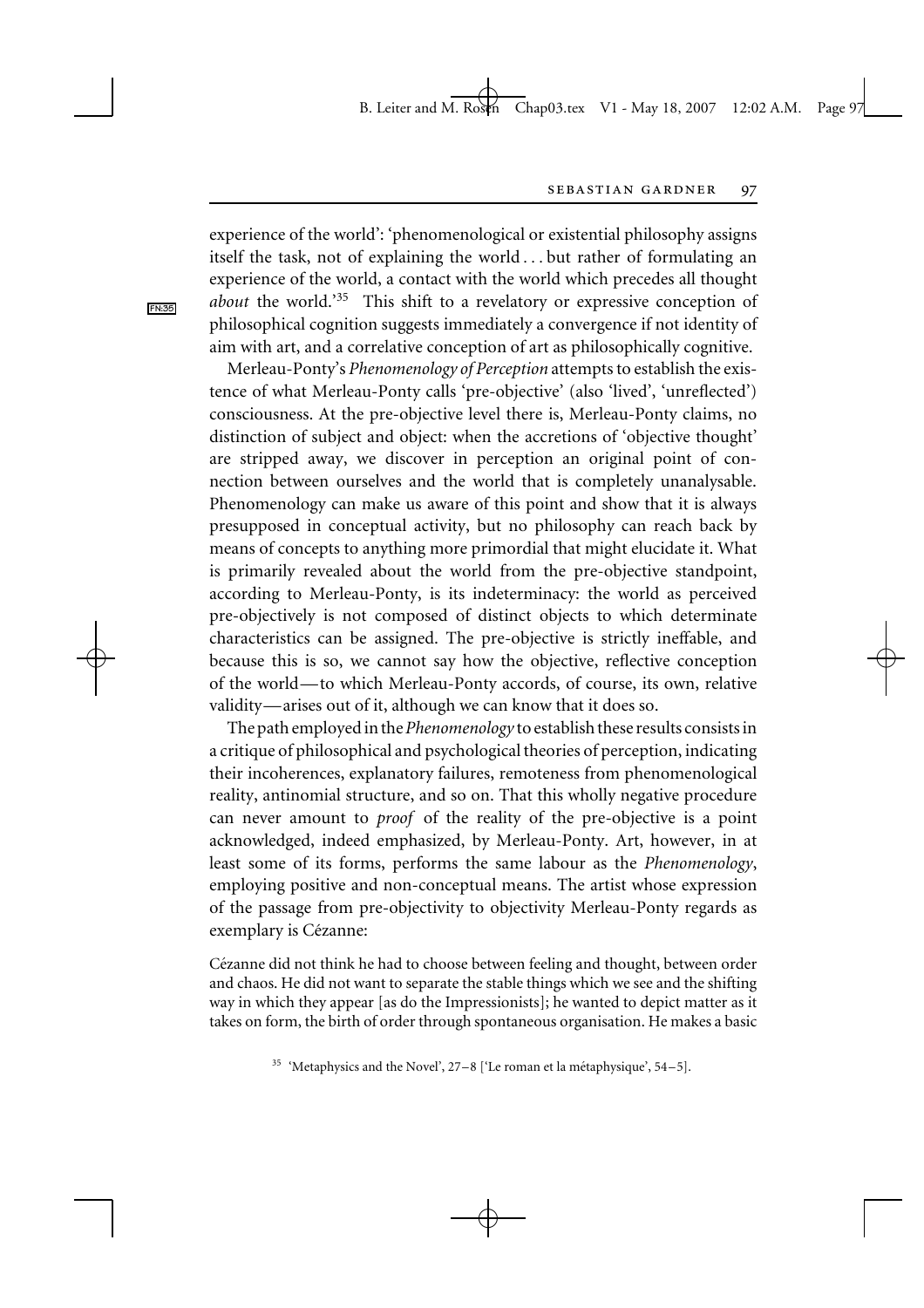#### 98 PHILOSOPHICAL AESTHETICISM

distinction not between 'the senses' and 'the understanding' [a distinction of objective thought] but rather between the spontaneous organisation of the things we perceive and the human organisation of ideas and sciences. We see things; we agree about them; we are anchored in them; and it is with 'nature' as our base that we construct our sciences. Cézanne wanted to paint this primordial world . . . He wished, as he said, to confront the sciences with the nature 'from which they came' *...* By remaining faithful to the phenomena in his investigations of perspective, Cézanne discovered what recent [Gestalt, phenomenological] psychologists have come to formulate: the lived perspective, that which we actually perceive, is not a geometric or photographic one  $\dots$  it is Cézanne's genius that when the over-all composition of the picture is seen globally *...*[we have] the impression of an emerging order, of an object in the act of **EN:36** appearing, organising itself before our eyes.<sup>36</sup>

> The identification proposed by Fichte of the aesthetic standpoint with the transcendental is here clearly reaffirmed: in Cézanne we find, as Fichte put it, the world given under the aspect of how it is made.

> 2. The idea that the work of art is concerned with a transcendental process of world-constitution belongs also to Heidegger, though Heidegger arrives at it quite differently, and carries it a step further.

It is best to start with the sections of *Being and Time*in which Heidegger lays FN:37 **FIN:37** out the category of 'mood', *Stimmung*.<sup>37</sup> What is under consideration here is our affectivity, philosophical understanding of which has, he says, 'been  $F<sub>FN:38</sub>$  able to make scarcely one forward step worthy of mention since Aristotle<sup>'.38</sup> This situation is not peculiar to affect, but a result of the general limitations of philosophical understanding since the Presocratics, which *Being and Time* diagnoses as consisting in the error of according priority to the mode of being of presence-at-hand (*Vorhandensein*), and which Heidegger's exposition of our properly fundamental mode of being-in-the-world aims to overcome.

> Despite the obvious enormous differences from Kant, there is a good sense in which the Heidegger's enquiry into Dasein is transcendental: Heidegger aims to explicate how there comes to be a world for us in terms that refer to the necessary, non-empirical structures that compose us, the subjects for whom the world is. The differences from Kant, stated baldly, are these: Heidegger expressly refuses to allow transcendental reflection to fix in advance our understanding of 'object' and 'condition of possibility' in a way that would narrow the field of inquiry to what Kant calls *Erfahrung*, objective

 $\bigoplus$ 

<sup>&</sup>lt;sup>36</sup> 'Cézanne's Doubt', 13–14 ['Le doute de Cézanne', 24–7].<br><sup>37</sup> *Being and Time*, §§29–30, pp. 172–82 [*Sein und Zeit*, 178–89], and §68 (b), pp. 389–96 [*Sein* und Zeit. 449–57].

<sup>&</sup>lt;sup>38</sup> Being and Time, 178 *[Sein und Zeit*, 185].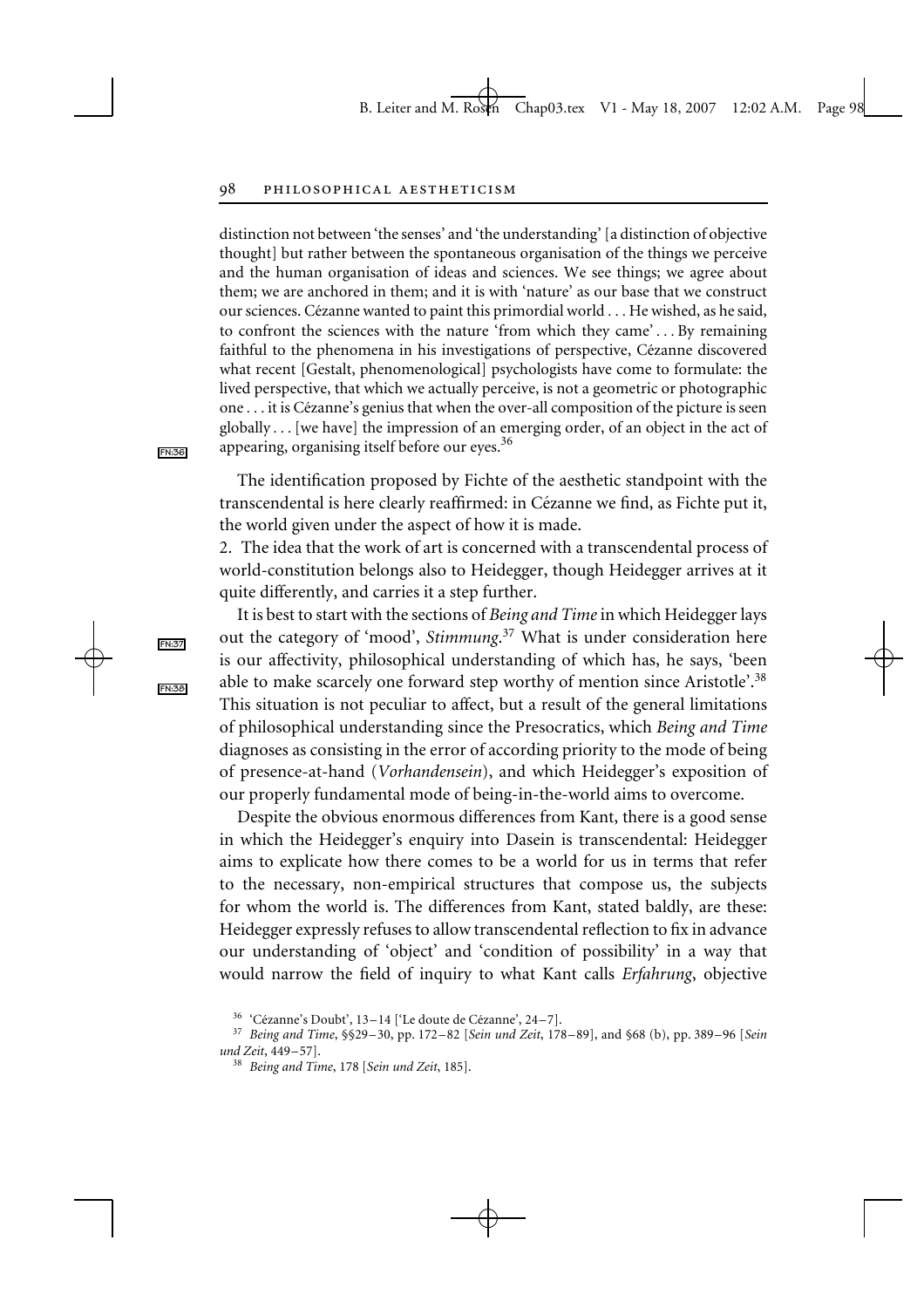knowledge. Also and connectedly, Heidegger's transcendental inquiry aims to do something which Kant's does not do, namely to put in question, renew, and alter our grasp of the given. What causes Heidegger's transcendental analysis to reshape the field whose conditions of possibility it investigates is the fact that his primary interest lies, not in the constitution of human subjectivity, but in 'fundamental ontology': the question of Being which originally gives reason to make Dasein a theme of enquiry is a non-Kantian, supra-transcendental question, one which, if Heidegger is correct, neither ordinary, pre-philosophical consciousness nor philosophy hitherto has the resources to answer. This is why the transcendental enquiry into Dasein which sub-serves ontological inquiry into Being is bound to do more than revalidate the conceptions of ordinary consciousness: Heidegger needs to wring from ordinary consciousness, by means of transcendental analysis, an answer to a question which it does not even recognize.

Heidegger produces, accordingly, an account of affect which revises common-sense psychology. On Heidegger's view, the field of phenomena taxonomized by common-sense psychology under the headings 'belief', 'desire', 'feeling', etc., cannot be accounted for without going back to more basic dimensions of Dasein. Dasein's 'being-there' comprises, Heidegger proposes, two basic structures: 'state-of-mind' (*Befindlichkeit*, Dasein's finding-itself-tobe some way or another) and 'understanding'. Mood is that which expresses *Befindlichkeit* in ordinary consciousness (in Heidegger's language: mood is the ontic phenomenon that expresses the ontological existentiale of *Befindlichkeit*). Heidegger's revisions to the understanding of affect in common-sense psychology and its philosophical counterparts are several. (i) Mood carries a meaning which affective episodes, bound to particular entities in the world, cannot carry, but which they presuppose: mood registers (without representing) the ontological dimension of Dasein. In mood Dasein is 'brought before its being as ''there'' ', its own 'burdensome character', the fact that it is 'delivered over to the Being which, in existing, it has to be', the 'thrownness' (*Geworfenheit*) or '*facticity of its being delivered over*'.<sup>39</sup> Incorporated in this **FN:39** registering is a practical element: we turn 'towards or turn away' from that FN:40 which mood discloses.<sup>40</sup> Mood is thus cognitive, though again, not in the manner of Kantian experience: in contradistinction to empirical cognition, mood is cognitive by virtue of its 'saying' something to us without offering us any object to grasp or proposition to entertain; it instead takes in all of the

 $\bigoplus$ 

<sup>39</sup> *Being and Time*, 173–4 [*Sein und Zeit*, 179–80]. <sup>40</sup> *Being and Time*, 174 [*Sein und Zeit*, 180].

 $\oplus$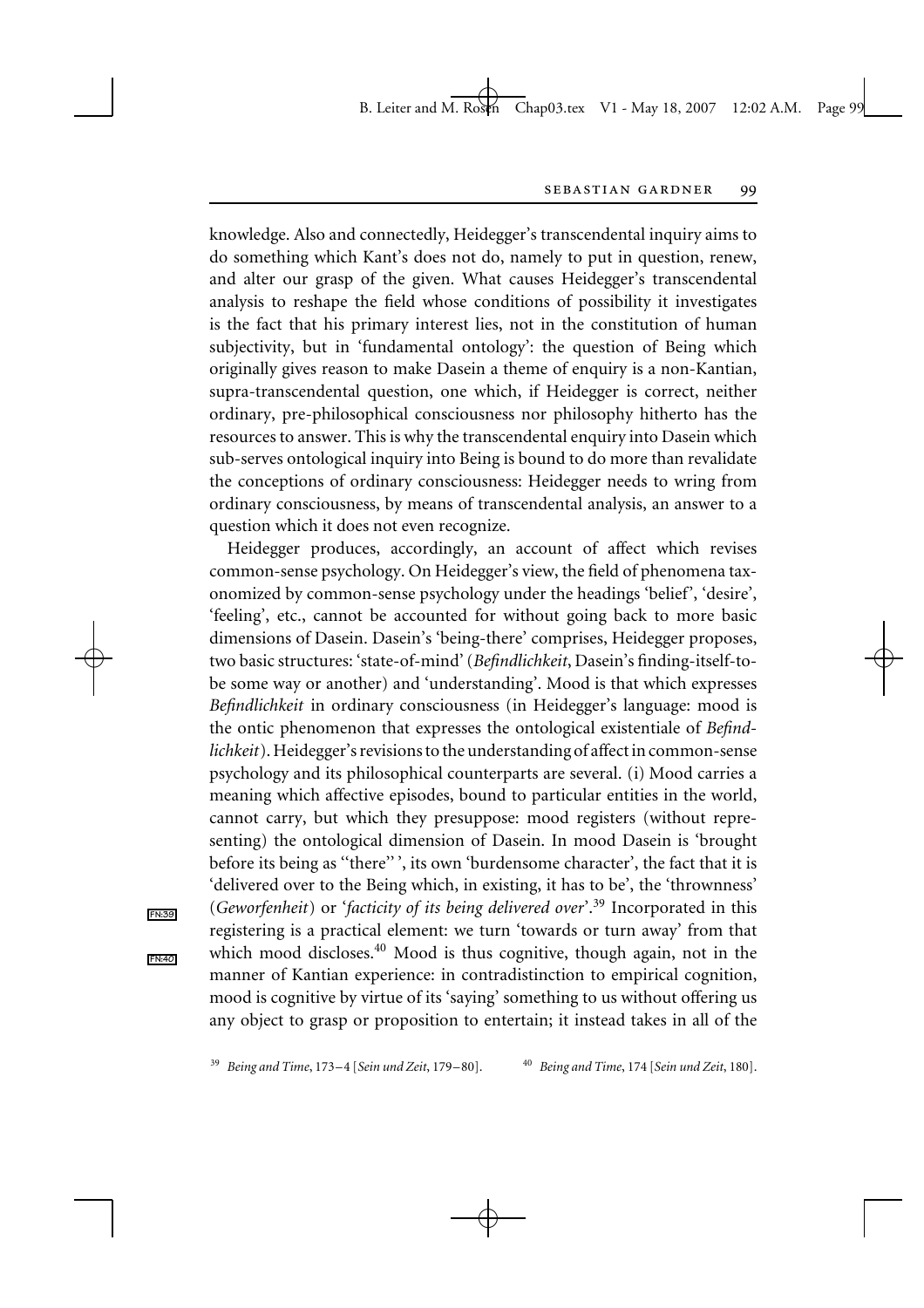#### 100 PHILOSOPHICAL AESTHETICISM

world. (ii) Mood is necessary: Dasein cannot be 'free of' mood, even though its mood may be 'bare' and invisible to introspection. (iii) Since the registering of Dasein's facticity is sufficient for the phenomenon of mood, mood presupposes no beliefs or desires; these representational states arrive later in the day. Indeed, mood is required for cognition, since cognition presupposes the existentiale of 'understanding', and understanding 'always has its mood'.<sup>41</sup> (iv) Far from being logically secondary to emotion—a case of peculiarly vague emotion, or of emotion that has somehow lost track of its object—mood is the original, autonomous form of affect, which precedes and makes possible the affective episodes ascribed in common-sense psychology. It follows that affect in general has nothing to do originally or essentially with sensation, sensory affection, or corporeal conditions. Finally, (v) mood is a condition for practical orientation: it is what first discloses Dasein's being-in-the-world '*as a whole*' and thereby '*makes it possible first of all to direct oneself towards something*'.<sup>42</sup> **FN:42**

> In arguing for this interpretation of mood as a transcendental condition (more accurately, as the ontic manifestation thereof) Heidegger appeals to those of its characteristic features which define it for (though without, he holds, allowing it to be rendered intelligible by) common-sense psychology: the way we slip from one mood to another, the way moods give themselves as independent of any 'why or wherefore', their fitful proneness to decay and to improve spontaneously, their enigmatic and inexorable quality, and so on. Heidegger's later intense preoccupation with art—in 'The origin of the work of art', with its famous accounts of van Gogh and of Greek temple architecture, and in the attention Heidegger gives to poetry, especially that of Hölderlin, from the late 1930s onwards—can be understood as an extension of his account of mood. In *Being and Time*, the conditions and structures that explicate there being a world for us are, as said above, 'subjective' in the sense that their description is a description of the mode of being of Dasein: though not themselves psychological, they show up at the 'ontic' level as elements of Dasein, in the way just described for mood. Heidegger's later thought may be regarded as providing a new locus for these conditions, which is in some degree outside Dasein (though not independent of it). Whereas, on the account given in *Being and Time*, mood is what most basically exposes Dasein to the ontological, in the later Heidegger this role is ascribed to works of art.

> > $\bigoplus$

<sup>41</sup> *Being and Time*, 182 [*Sein und Zeit*, 190]. <sup>42</sup> *Being and Time*, 176 [*Sein und Zeit*, 182].

 $\oplus$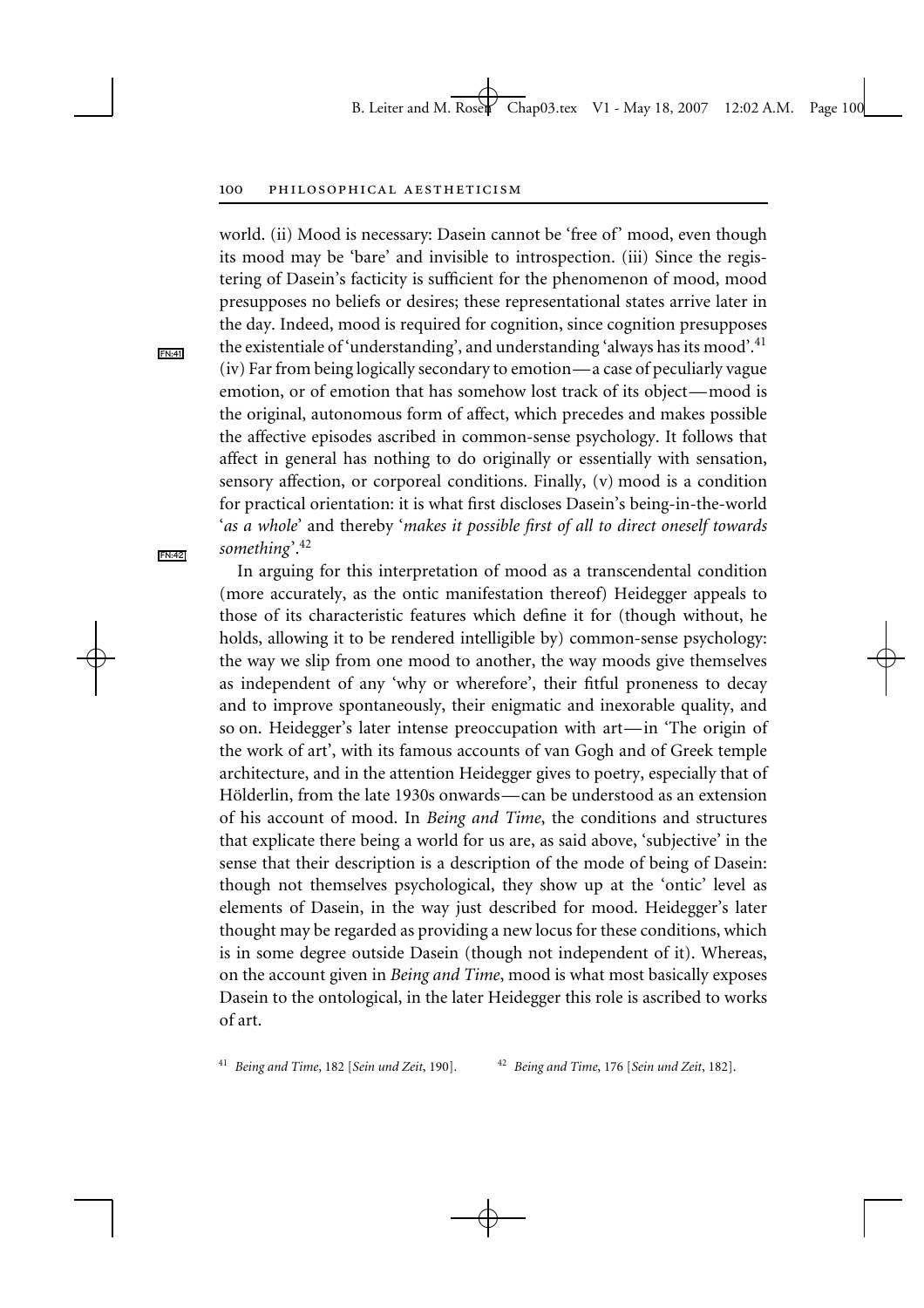$\oplus$ 

The Greek 'temple-work', Heidegger says,

opens up a world and at the same time sets this world back again on earth, which itself only thus emerges as native ground *...* To be a work means to set up a world *...* The work moves the earth itself into the Open region of a world and keeps it there *...* The setting up of a world and the setting forth of earth are two essential  $F<sub>IN:43</sub>$  features in the work-being of the work.<sup>43</sup>

The distinction between 'world' and what Heidegger calls 'earth' replaces the traditional distinction of form and matter. The work of art makes both possible, and sets them in a relation of 'strife' or opposition to one another. This opening-up of world, and setting-forth of earth, is conceived by Heidegger as something that the work *itself* does, not as something done by the artist: 'in great art *...* the artist remains inconsequential as compared with the work, almost like a passageway that destroys itself in the creative process for the work to emerge.<sup>'44</sup> Nor does the work of art exist for the sake of its audience: our role is to 'preserve' the work, not in a material sense, but in the sense that we, by relinquishing our accustomed ties with the world, abide with the work in order  $\frac{1}{\text{FN45}}$  to *let it be itself*; we enter into relation with the work, for the sake of the work.<sup>45</sup>

Heidegger's statements concerning the world-constitutive role of art invite the question whether they are to be read epistemologically (transcendentally) or ontologically: is the talk of the temple as 'setting up a world' talk of what it allows Dasein to cognize (relate to intentionally), or of an ontological operation? If there is one thing that is clear in the later Heidegger, however, it is that he—in this respect following the German idealists in their attempt to show the 'identity' or mutual implication of being and knowledge—wishes to overcome at the highest level of philosophical reflection the separation implied by this distinction, and that a merely epistemological (transcendental) reading of claims such as those that he makes about the Greek temple does not capture his meaning: 'The art work opens up in its own way the Being of beings. This opening up, i.e., this deconcealing, i.e., the truth of beings, happens in the work. In the art work, the truth of what is has set itself to work. Art is truth **FN:46** setting itself to work.<sup>46</sup> The temple therefore takes on the transcendental function of Dasein's mood, and with it, the ontological character of Dasein itself. Heidegger's conception is thus more radical than that of Merleau-Ponty, for whom art does no more than *represent* a transcendental process occurring

 $\bigoplus$ 



<sup>&</sup>lt;sup>43</sup> 'The Origin of the Work of Art', 42–8 ['Der Ursprung der Kunstwerkes', 28–34].<br><sup>44</sup> 'The Origin of the Work of Art', 40 ['Der Ursprung der Kunstwerkes', 26].<br><sup>45</sup> 'The Origin of the Work of Art', 66–7 ['Der Ursprung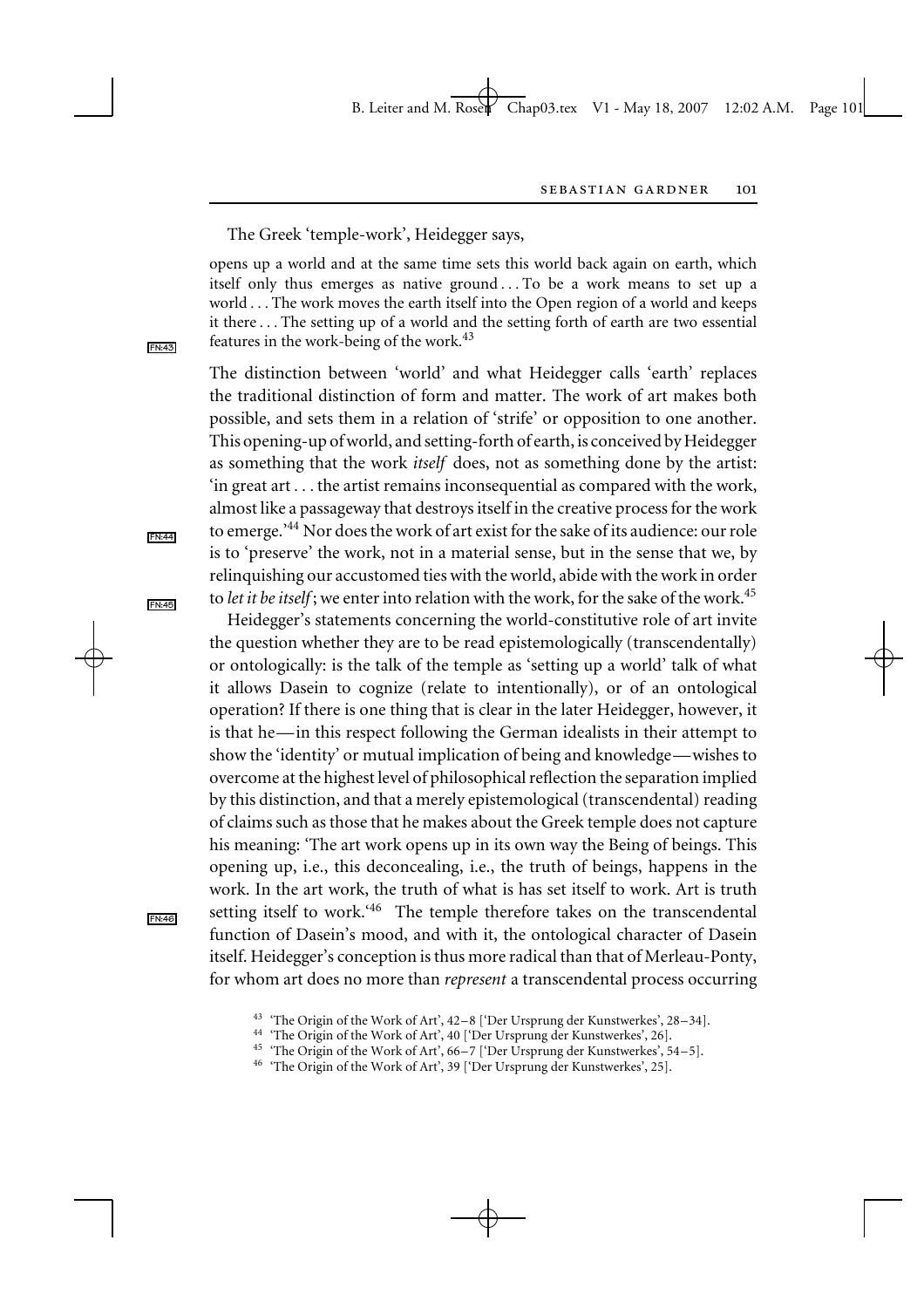#### philosophical aestheticism

 $\oplus$ 

within individual subjectivity: in Heidegger the transcendental function is taken to be in some sense enacted *in* or *by* the work of art.<sup>47</sup> Consequently, with Heidegger art is raised to a still higher power than it enjoys in German idealist forms of Philosophical Aestheticism: art does not merely reveal metaphysical truths *about* the world, instead, or rather in addition, it contributes to (is part of) the world's coming-to-be. The philosophical truth that we glean *from* art is in fact the truth that art *is itself* truth, according to Heidegger's understanding of truth as *alethea*, a unitary disclosing and releasing-into-being of entities.

> Heidegger's theory of art illustrates the general principle governing Aestheticist strategies, whereby the strength of the claim made on behalf of the Aesthetic is proportioned to the deficiency alleged in philosophy's ability to execute its task. In the present case, on account of the later Heidegger's assessment of the deep involvement of traditional philosophy with the danger posed by 'technology', the deficiency is considered extreme.

> 3. Adorno is of all philosophers the most explicitly and intensively concerned with the problem of truth in art, and he insists most strongly that the key to art's value lies in its claim to truth, while also thinking that the notion of art's truth is one of the most difficult to make sense of, and one of the most important problems that philosophy in general is faced with. Adorno's linkage of art and philosophical truth—enshrined in his central theoretical concept of art's 'truth-content'—constitutes a radically original version of the Aestheticist strategy. The term truth-content is meant to affirm the propriety of attributing truth-value to art while acknowledging that works of art themselves are not truth-bearers in an ordinary and straightforward sense: though not themselves true or false, they nevertheless *contain* truth. The truth-content of a work of art thus consists simply in the truth of whatever it is that the work says concerning the nature of the world in the most general and fundamental, hence philosophical, sense. The complexity lies in Adorno's complex account of *how* works of art possess truth-content.

> In the first place, though committed to a constitutive connection of philosophical knowledge with social criticism, Adorno rejects vehemently the idea that the truth-content of art is something that can be determined on a theoretical, external basis—as for instance naive Marxist art criticism may impute truth to representational art on account of its social verisimilitude or didactic political potential. For Adorno the truth-content of art is aesthetically

 $47$  In the full picture of the later Heidegger, 'language' takes on this role, but the connection with art is preserved through an identification of 'poetry' with ur-language.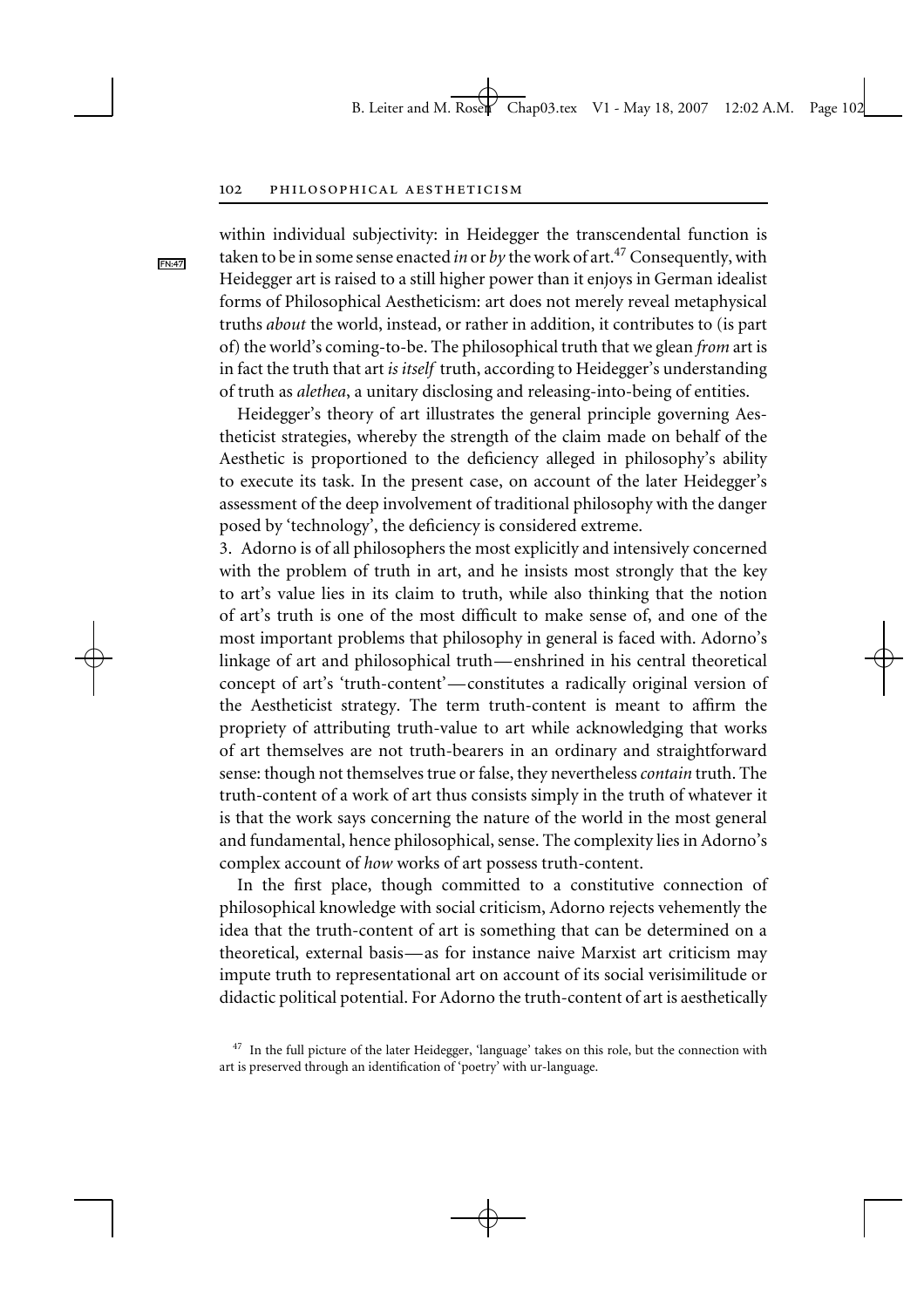$\oplus$ 

realized in the *form* of the work, and it presupposes the work's autonomy. In part for this reason, on Adorno's account it is above all *music* that presses, in an exemplary pure form, a claim to truth, with which philosophy should concern itself. Despite the condition that music's truth-content be realized aesthetically—that it be something which one can either succeed in hearing musically or be said to be 'deaf to'<sup>48</sup> —it is not situated by Adorno at the level of the work's primary aesthetic appearance, where Schiller for example would locate it. On the contrary, this level of musical meaning is declared illusory:

The ideological element of music, its affirmative element, does not lie, as with other arts, in its specific content, or even in whether or not its form operates in terms of harmony. It lies merely in the fact that it is *a voice lifted up*, that it is music at all. Its language is magical in itself, and the transition to its isolated sphere has *a priori* a quality of transfiguration. The suspension of empirical reality and the forming of a second reality *sui generis* seem to say in advance: all is well. Its tone is by origin consoling, and to that origin it is bound. But that does not apply unambiguously to music's status as *truth...* <sup>49</sup> **FN:49**

Achieving the status of truth requires further moments, in which this first moment—called by Adorno 'aesthetic semblance', which he thinks belongs to the 'ideological', 'affirmative', transfigurative level at which we are told,  $F<sub>NS0</sub>$  falsely, that 'all is well'—is overcome.<sup>50</sup> The truth-content of art involves, Adorno supposes, a (non-sensuous, yet aesthetically realized) *operation on* aesthetic semblance, namely, a *negation* of the affirmation expressed in aesthetic semblance: we so to speak *hear* the music pass judgement on its own beauty, exposing it as untrue, as *not* reflecting how things truly are. This undoing of the message given out by aesthetic semblance is at the same time a criticism of the existing world order: 'Its depth is that of a judgement pronounced against the negative aspects of the existing world. The basis for judgement in music, as a cognitive force, is aesthetic form *...* In the cognitive act performed by art, the artistic form represents a criticism' of existing  $F<sub>RE51</sub>$  reality;<sup>51</sup> art negates 'the categorial determinations stamped on the empirical **FN:52** world'.<sup>52</sup> This idea is followed out in Adorno's brilliant, whether or not correct,

 $\bigoplus$ 

<sup>48</sup> *Beethoven*, 171 [*Beethoven*, 246]. <sup>49</sup> *Beethoven*, 6–7 [*Beethoven*, 25–6]. <sup>50</sup> Art's truth-content is something that 'appears aesthetically', but that the work bears 'beyond aesthetic semblance': 'What is beyond the semblance of what appears is the aesthetic truth content: that aspect of semblance that is not semblance' (*Beethoven*, 172 [*Beethoven*, 247]). <sup>51</sup> *Philosophy of Modern Music*, 125 [*Philosophie der neuen Musik*, 119].

<sup>&</sup>lt;sup>52</sup> Aesthetic Theory, 5 [Ästhetische Theorie, 15]. Art 'seeks to aid the nonidentical', which is repressed by the compulsion to identity: see *Aesthetic Theory*, 4 [*Asthetische Theorie*, 14].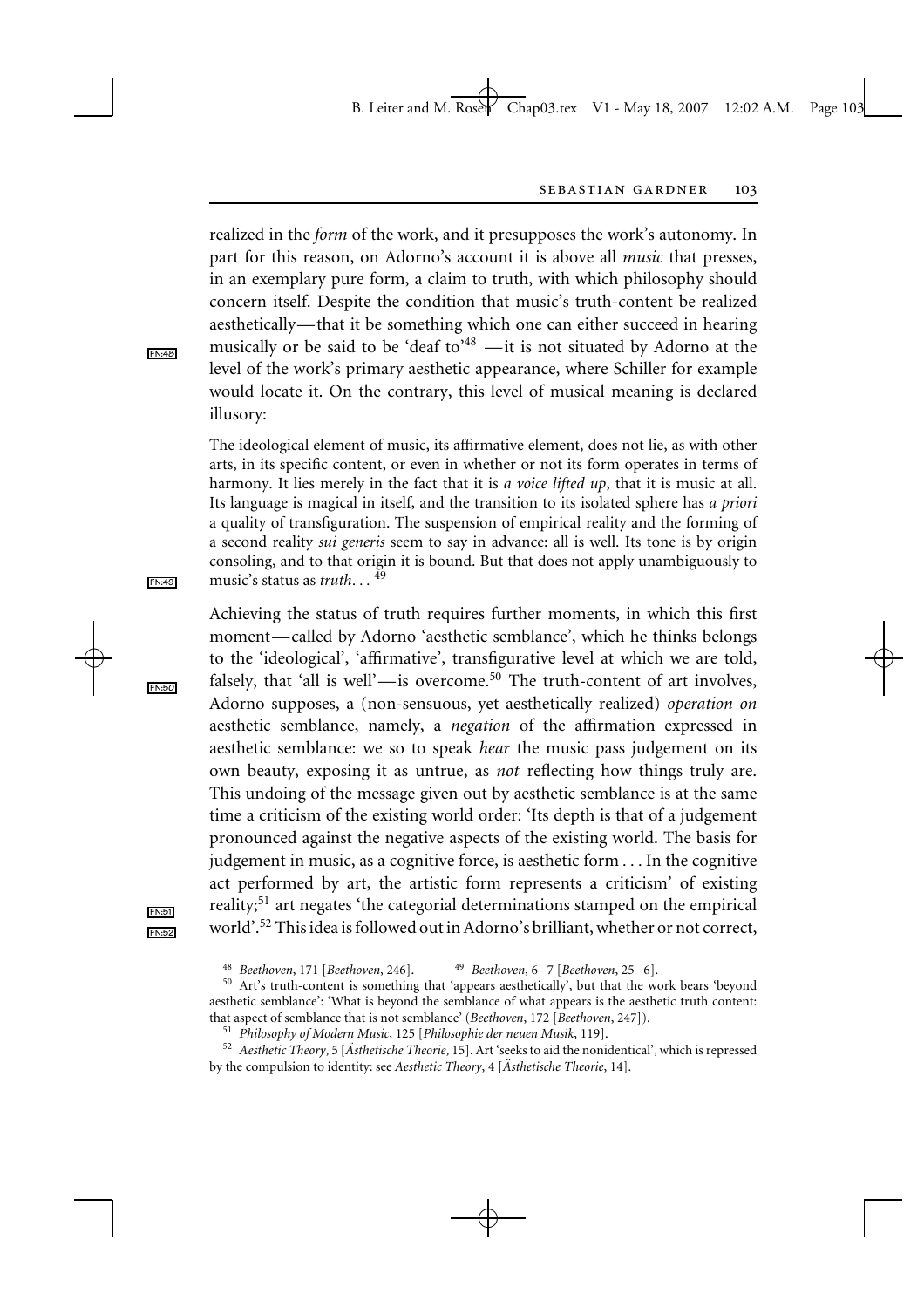#### philosophical aestheticism

interpretations of particular artists and works—his account, for instance, of the inexpressive fracturedness of Beethoven's late style and the calculated alienation of his *Missa Solemnis*, <sup>53</sup> and of how Schoenberg's negation of **FN:53** and antenation of his *Missa Solemnis*, and of how Schoenberg's negation of aesthetic semblance allows perception of 'untransfigured suffering'.<sup>54</sup> (Also illustratively relevant is the 'taking back' of Beethoven's Ninth by Adrian Leverkühn, the fictional composer in Thomas Mann's Adorno-influenced *Doctor Faustus*: after witnessing the death of a child, Leverkühn pronounces that the all-affirming humanistic Ninth *ought not to be*, and to this end composes his great '*Apocalypsis*'.)

Bound up with this second, negative moment is a third, positive moment: art's indication of the 'non-absolute aspect' of existing reality and of the FN:55 <sup>'</sup> possibility of reconciliation', and thus its articulation of 'authentic hope'.<sup>55</sup>

In describing truth-content as involving this complex conjunction of three moments—ideological-transfigurative, negative-critical, and hope-sponsoring—Adorno is in a sense simply taking seriously the common idea that musical structure is akin to argumentation. Regarding the 'how' of musical negation and affirmation, this remains ultimately ungraspable: while musicological analysis has a contribution to make, the means by which music negates and affirms cannot be spelled out—music has necessarily an 'enig-FN<sub>IS6</sub> matic' quality and its enigma 'cannot be solved'.<sup>56</sup>Aesthetic Theory, 122 ff. [*Asthetische Theorie*, 182 ff.]] the extent that music's capacity to achieve judgemental import defies analysis, a limit is reached regarding what Adorno can say by way of explicating the concept of artistic truth-content in positive philosophical terms, indispensable though it remains for the theory of art. All that can be done at this point is to turn to concrete musical examples and their interpretation.

> Adorno's reason for thinking that the negation of the world order and correlative articulation of authentic hope requires art and is unavailable in its full import outside it, lies in his general critical theory of reason as bound (by its conceptuality) to an instrumental, repressive, ideological function. This thesis plays in Adorno's Aestheticist strategy the role played in Merleau-Ponty by the critique of objective thought and in Heidegger by the critique

 $\bigoplus$ 

<sup>&</sup>lt;sup>53</sup> Beethoven, 123–53 [Beethoven, 180–222].<br><sup>54</sup> Philosophy of Modern Music, 29 ff. [Philosophie der neuen Musik, 34 ff.].<br><sup>55</sup> Beethoven, 172 [Beethoven, 247]. The account given here is simplified, in so far as Adorno's account of music's truth-content is not uniform: what it amounts to exactly depends on which musical era (e.g., Beethoven or Schönberg) is in question.

<sup>56</sup> Aesthetic Theory, 122 ff. [Ästhetische Theorie, 182 ff.].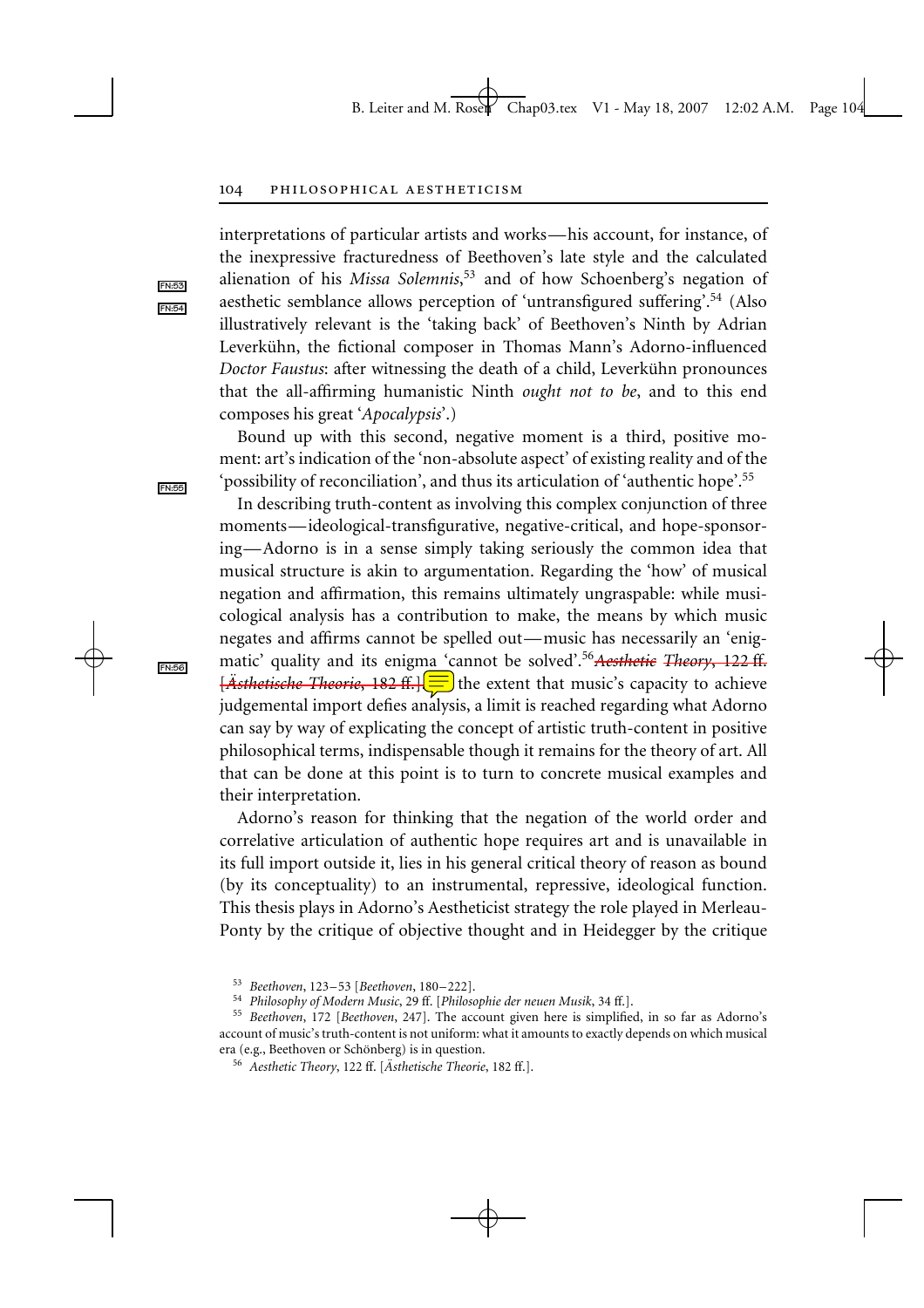$\oplus$ 

of traditional ontology, of setting limits to what philosophy can achieve by discursive means and thereby preparing the context for Aesthetic insight. The element of 'authentic hope' that Adorno locates in the work's truth-content can have no discursive validation, for the reason that, on Adorno's account, no rational grounds can be given for anything but despair or melancholy.

Adorno's Aestheticist strategy both presupposes and subjects to critique the Philosophical Aestheticism of the German philosophical tradition. Schiller's claim that art aims at human emancipation, the Romantic programme of magical idealism, Hegel's claim that art realizes the Idea—all these ideas are accepted by Adorno, in the sense that, he agrees, they do indeed correspond to the telos which art, by virtue of its aesthetic semblance, projects. What sets Adorno apart from his predecessors is his conviction that the *realizability* of this telos, with its incorporated claim that suffering is redeemable, is, for us now, unintelligible. Hence the falsity of (idealist) philosophies of art that promise more than reality can deliver, and the predominantly negative character of the truth-content of art. Hence, also, Adorno's esotericism—the strong suggestion that the 'audibility' (visibility, etc.) of the truth content of an artwork presupposes a philosophically informed consciousness, one that FN:57 has passed through (and gone beyond) German idealism.<sup>57</sup>

> 4. That it should be possible for three philosophies as diverse and conflicting as those of Heidegger, Adorno and Merleau-Ponty nonetheless to concur in regarding art as, in Schelling's words, a 'document and organon' of philosophy, testifies to the appeal and versatility of the Aestheticist strategy.

 $\oplus$ 

Claims concerning the transcendence of philosophy by art and affect continue to be made in present-day Continental philosophy. They are of course not all of a piece, but typically they have an orientation which differs importantly from that of the three twentieth-century philosophers just discussed, and which reflects the influence of deconstruction. The radical critiques of rationality offered in deconstruction go beyond what is attempted in Merleau-Ponty, Heidegger, or Adorno, whose intention in criticizing objective thought, traditional ontology, and identity thinking, is to contest an entrenched philosophical paradigm, but not philosophical thought as such;

<sup>&</sup>lt;sup>57</sup> Thus in some places Adorno suggests that the truth-content of art comes to light fully only through the mediation of philosophical commentary (which is not the same as saying that this commentary takes over its truth-content). It will be clear from what has been said that Adorno's form of Philosophical Aestheticism, to the extent that it may be estimated apart from his philosophy as a whole, is less epistemologically robust than those discussed earlier, in so far as the heavy burden that Adorno asks art to carry rests on super-fine conditions.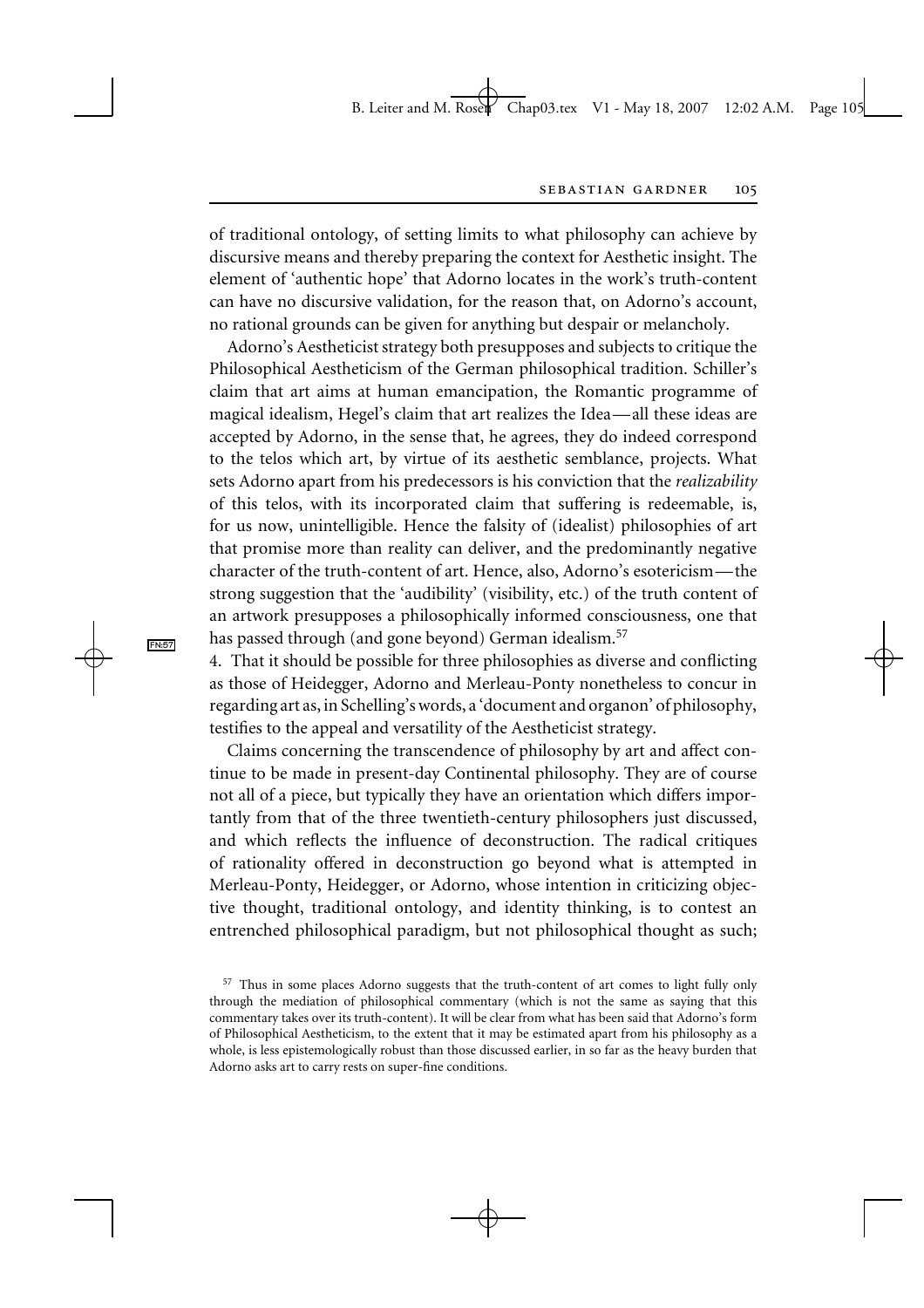#### philosophical aestheticism

 $\oplus$ 

for which reason these thinkers, though relatively closer than the German Romantics to Aesthetic Subversivism, remain distinct from it.

In this hyper-critical context, it is not surprising that themes in philosophical **Romanticism should have been picked up on,<sup>58</sup> but there is a deep difference** of Philosophical Aestheticism from deconstruction which it is crucial to keep in view in order that the former should not be exposed to criticism drawn by the latter. Philosophical Aestheticism seeks to interpret in *philosophically coherent* terms the features of the Aesthetic that, the Platonist believes, make art indifferent or inimical to reason, and thereby to exhibit their true rationality; deconstructionist appropriations of art and affect insist, by contrast, in a Platonic way but to anti-Platonic ends, on the irreconcilable antagonism of reason and the Aesthetic. Deconstruction of this species therefore crosses the line between a *philosophically grounded* elevation of the Aesthetic designed to complement and extend philosophical reflection, such as Philosophical Aestheticism provides, to a *philosophically ungrounded* critique of philosophy from the standpoint of the Aesthetic.

> When the Aesthetic is conscripted in opposition to philosophy in the deconstructionist manner, we have what was called earlier the Subversive view of the relation of art to philosophy. Such a view, where the Aesthetic is as if credited with a rationality, or 'logic', of its own, one that at no point joins up with ordinary or philosophical discursive reason, is hard to interpret. The problem lies in seeing how this Aesthetic (anti-)rationality can be recognized as such. If the opposition of the Aesthetic to philosophy is held to be total and unmediated, i.e. not an opposition that can be so much as *stated* within philosophy, but rather an opposition of philosophy to something which is absolutely 'other' to it, then it is not thinkable *as* an opposition. If on the other hand the opposition is philosophically mediated, then it seems that the moment which the Aesthetic is held to represent is really a further moment of philosophy. In the former case, the Aesthetic protest against philosophy seems mute and contentless; in the latter, the Aesthetic seems reduced to a mere cypher for discursive philosophical claims, i.e. it is instrumentalized in the very way that, Subversivists typically object, traditional, 'dogmatic' philosophy of art has done. The point to be grasped, in any case, is the logical distance of this scenario from that of Philosophical Aestheticism. The suspicion must be, furthermore, that Aesthetic strategies in deconstruction trade off the authority

<sup>58</sup> See Lacoue-Labarthe and Nancy, *The Literary Absolute*, for an example of deconstructionist reading of German Romanticism.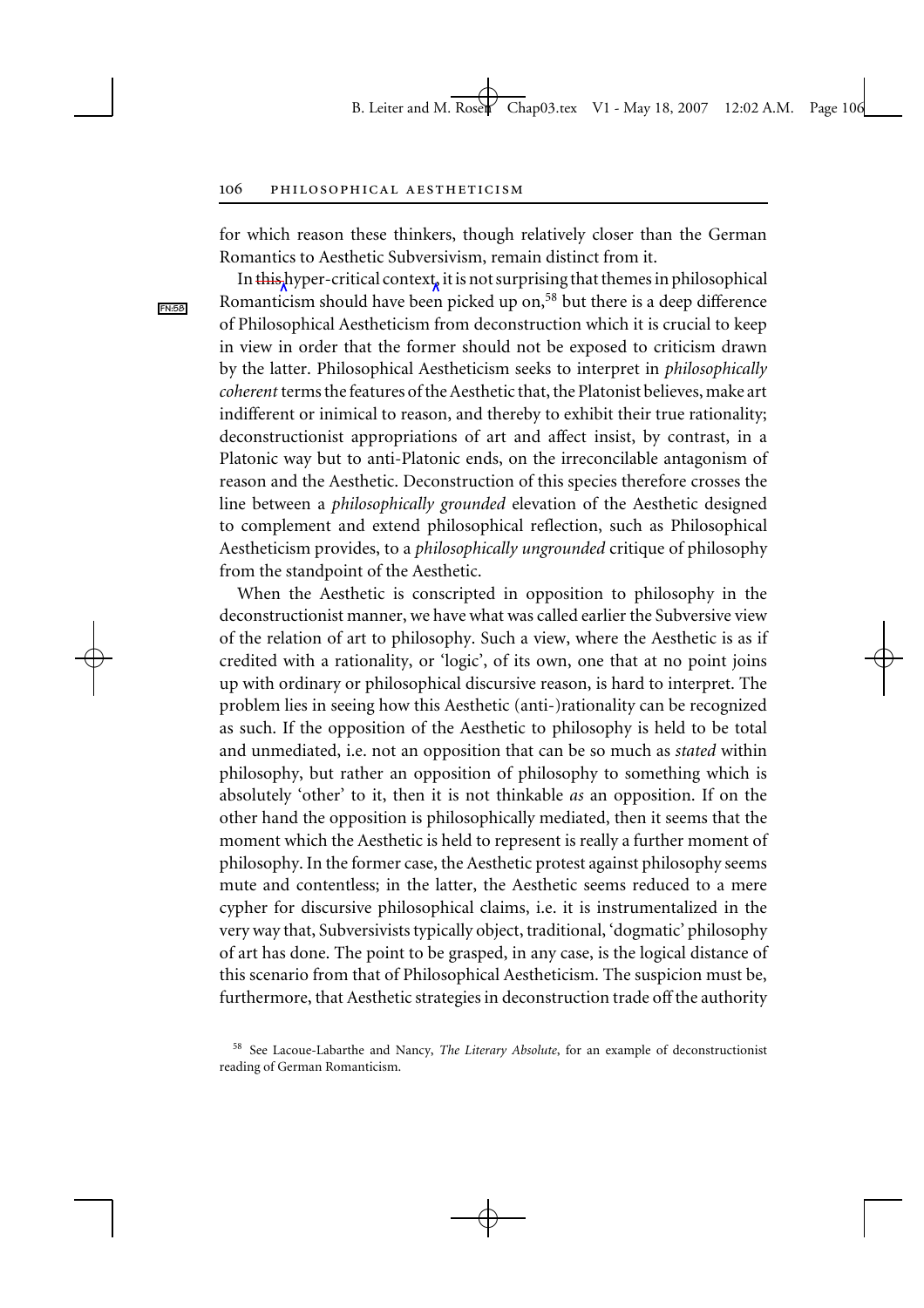of the Aesthetic that philosophical Romanticism established historically, while undermining the qualified affirmation of philosophy's claim to systematic **knowledge which was required to create that authority.**<sup>59</sup>

# **4. Critics of Philosophical Aestheticism**

••••••••••••••••••••••••••••••••••••••••••••••••••••••••••••••••••••••••••••••••••••••••••••••••••••••••••••••••••••••••••••••• ••••••••••••••••••••••

Individual instances of Philosophical Aestheticism can, of course, be evaluated only in the context of the philosophical position to which they belong. As regards the strategy itself, the historical discussion in the last two sections bears out, I suggest, the contention in Section 1 that Philosophical Aestheticism is in principle coherent and defensible, within the context of a broadly transcendental, non-naturalistic conception of the task of philosophy, where understanding is sought of the world's non-empirical constitution or comingto-be. Philosophical Aestheticism represents, I have also tried to suggest, the strongest claim that can be made coherently on behalf of the idea that the Aesthetic contributes to the task of philosophy; any stronger claim will either result in epistemological irresponsibility (Jacobi), or run into logical difficulty (Aesthetic Subversivism).

Two figures in the history of post-Kantian philosophy, Hegel and Sartre, are of particular interest from the point of view of arriving at a balanced critical assessment of Philosophical Aestheticism. It will be instructive to consider briefly their reasons for rejecting the notion that the Aesthetic enjoys cognitive privileges.

1. Hegel's relation to Philosophical Aestheticism is complex. On the one hand, Hegel appears to fall in line with his Romantic contemporaries when he includes art among the forms of 'absolute' spirit: by characterizing art as the realization of the Idea in sensuous form, a unity of form and content that may be taken as an expression of freedom and a presentation of the absolute, Hegel accepts the Romantic characterization of works of art as concerned with the relation, which it is the task of philosophy to grasp, of the finite to the infinite. What cancels the seeming consequent commitment to at least Aesthetic Parallelism, if not to Philosophical Aestheticism, is Hegel's crucial

<sup>59</sup> For an extended critique of what I have been calling Aesthetic Subversivism, see Megill, *Prophets of Extremity*.

 $\bigoplus$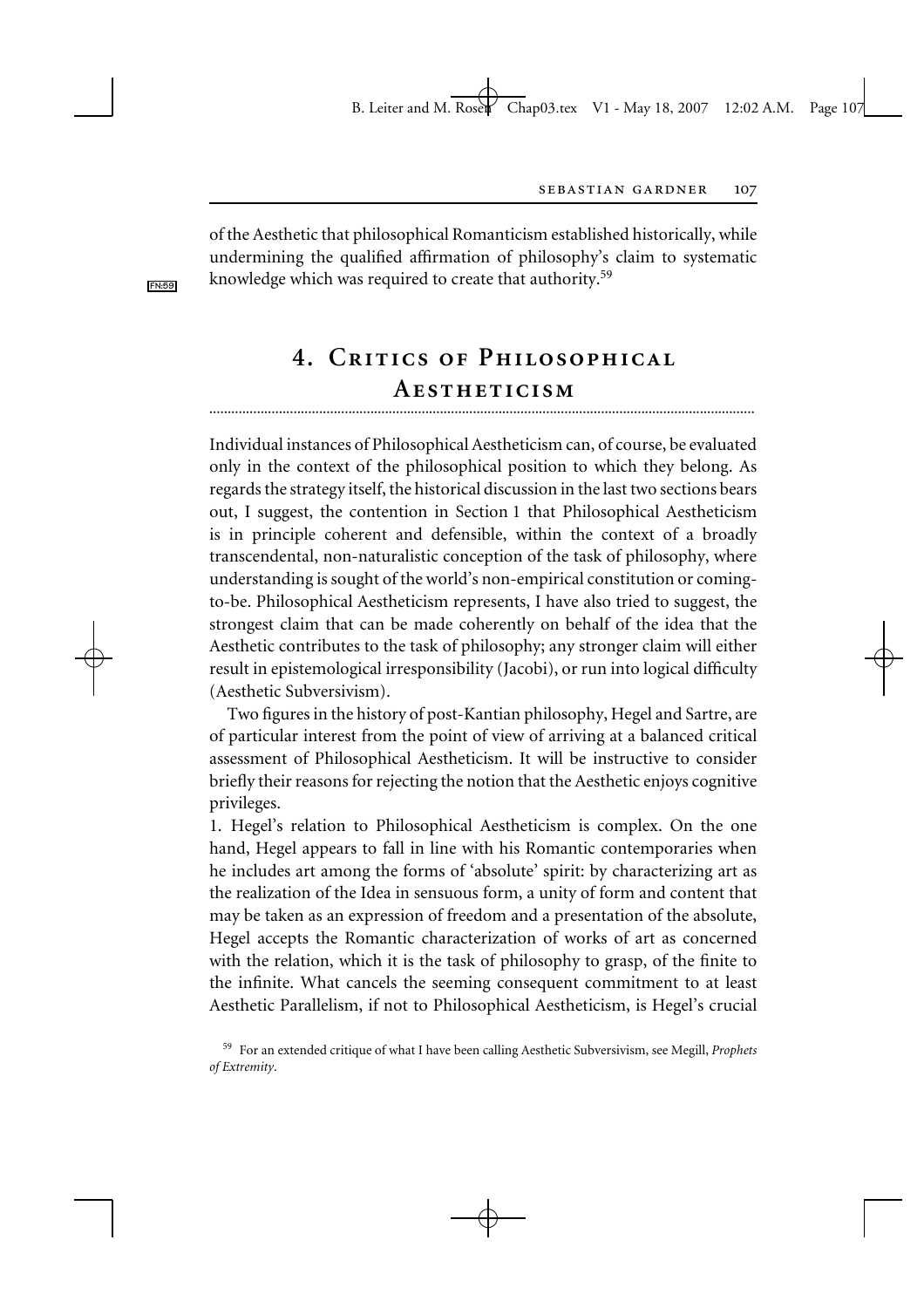#### 108 PHILOSOPHICAL AESTHETICISM

 $\oplus$ 

historical qualification, that art is no longer 'the highest mode' of truth but has 'has lost for us genuine truth'.60 Philosophical Aestheticism, on Hegel's **FN:60** account, is a misguided attempt to take up in contemporary philosophical self-consciousness an attitude which can be ascribed to historically earlier shapes of consciousness but which it is impossible to adopt for us in the present tense. Art has, Hegel accepts, served to project the unity of finite and infinite, but he denies that we now can regard a sensible appearance as incarnating the Idea. Art's loss of import leaves no cognitive deficit, however, because the need to which it once answered, philosophy shows, has been fulfilled. The Romantics' formulation of the concept of Aesthetic cognition comes too late, when there is nothing more for us to learn philosophically from art.

Hegel's grounds for maintaining this position derive from his broader opposition, spelled out in numerous contexts, to claims of feeling and FN:61 immediacy.<sup>61</sup> Hegel grants that all productions of thought should, upon completion, become matters of feeling, as in the moral consciousness of a fully formed ethical agent. What he denies is that there can be more *original* content in feeling than in thought, in particular, elevated content of the sort claimed in Jacobi's theory of *Gefühl* and in Schleiermacher's account of religion. Hegel's argument is that feeling, because its form is that of mere immediacy, particularity, and subjectivity, is by its nature incapable of bearing the kind of universal content claimed by Romantics. Further, Hegel argues that if religion for instance is allowed to become a matter of feeling, then, absurdly, so may everything, and that in any case the pressure to ground belief on feeling dissolves when it is grasped that the limits of mere finite understanding are not those of philosophical reason. What Aestheticism mistakes for a content of feeling is in fact, Hegel claims, a completed product of reason that has **passed over into the form of feeling.**<sup>62</sup>

in which the Romantic emphasis on art and the affective is interpreted as irrationalist and an index of conceptual deficiency, is discussed in Bohrer, *Die Kritik der Romantik*, pt. II. A striking restatement,

<sup>60</sup> *Aesthetics: Lectures on Fine Art*, vol. i, Introduction, p. 103 and p. 11 [*Vorlesungen uber die ¨* Ästhetik, xiii. 140 and 24]. Hegel's well-known but enigmatic thesis that art is at an end, at least with respect to its highest vocation, is found at: pp. 9–11 [xiii. 21–5]; Introduction to Part 1, 'Position of art in relation to the finite world and to religion and philosophy', esp. pp. 101–3 [xiii. 138–41]; and

<sup>&#</sup>x27;The end of the romantic form of art', pp. 602–11 [xiv. 230–41]. <sup>61</sup> See *Philosophy of Mind*, §§446–8, pp. 192–8 [*Philosophie des Geistes*, 245–52]; 'Foreword to Hinrichs', 346 ff. ['Vorrede zu Hinrichs' Religionsphilosophie', 55 ff.]; and *Encyclopaedia Logic*, §§61–78, pp. 108–24, 'Third position of thought with respect to objectivity: immediate knowing' [*Logik*, 147–67]. <sup>62</sup> The tradition of criticism descending from Hegel, which includes Carl Schmitt and Georg Lukacs, ´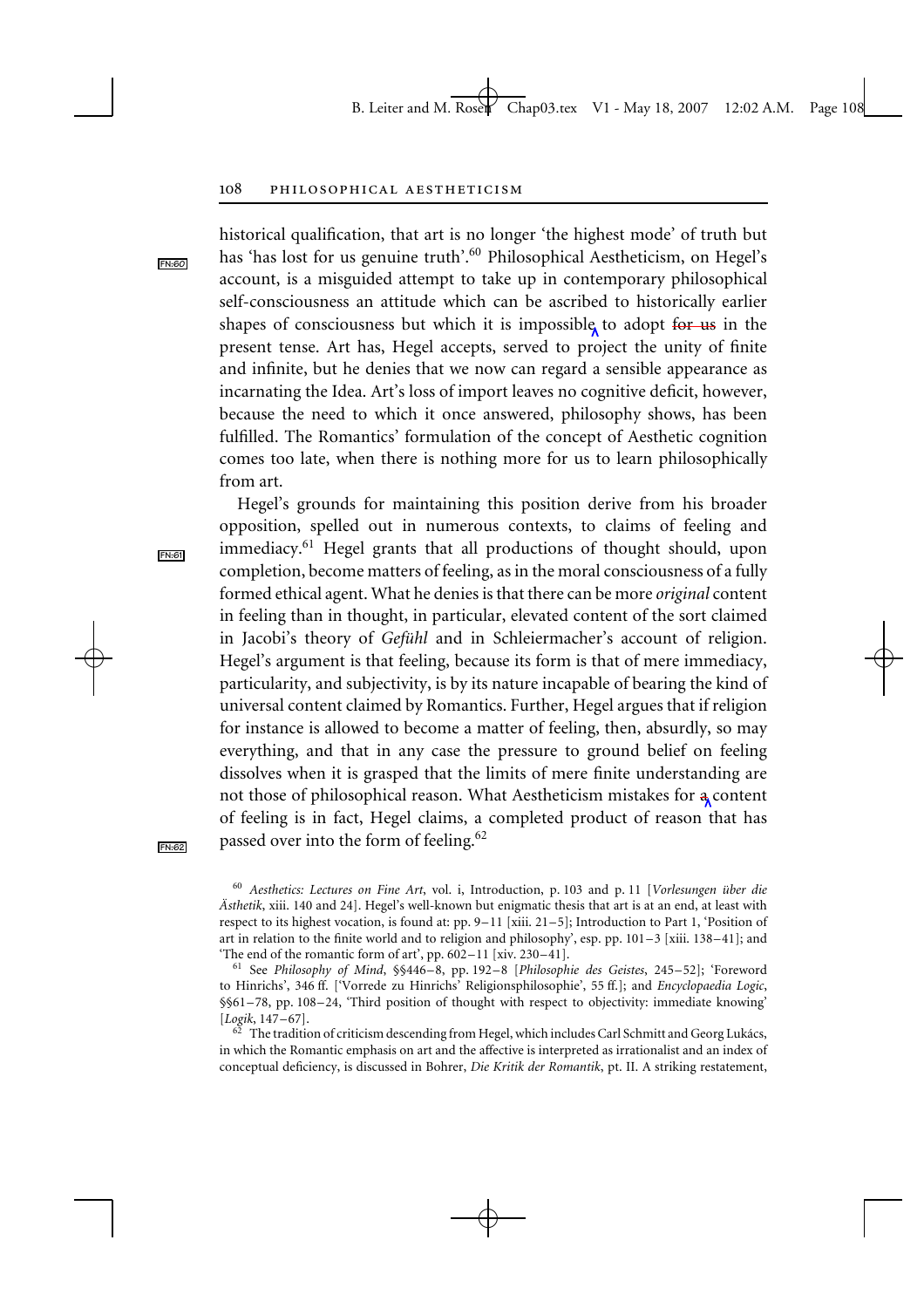$\oplus$ 

2. Whereas Hegel treats Philosophical Aestheticism as a philosophical error, deriving from attachment to an inferior shape of rationality in the development of spirit, Sartre locates its origin in ordinary consciousness, in the a priori motivational dynamics of the individual subject. Discrediting the truth-claims of art and affect is a central motive of Sartre's early studies of emotion and imagination. Both of these modes of consciousness emerge from Sartre's analyses as, in effect, forms of self-deception. The essence of emotion consists, Sartre argues, in its phenomenological transformation of the subject's world, and the constant meaning of emotional transformations, he proposes, is to deny the existence or bury awareness of some respect in which the world poses a difficulty for the subject. The point of affect is to endow objects with qualities which reconfigure the world in such a way as to bring it into conformity with our wishes, 'as though the relations between things and their potentialities FN:63 were not governed by deterministic processes but by magic.<sup>'63</sup> Imagination, similarly, presupposes a negation of reality: the act of imagination 'is a magical act. It is an incantation destined to make the object of one's thought, the thing one desires, appear in such a way that one can take possession of FINIGA it.<sup>264</sup> The impossibility of art's having cognitive significance follows directly: art presupposes imaginative consciousness, and so is premised on a rupture with the real world in favour of unrealities; because the work of art is 'an  $F<sub>IN:65</sub>$  irreality<sup>'</sup>,<sup>65</sup> so too are beauty and all the other qualities that art bestows on its objects—'the real is never beautiful'.<sup>66</sup> The concealed aspiration of art is to relocate subjectivity outside the world, to become God-like, in denial of FRIGT 0ne's project and radical freedom.<sup>67</sup> This holds, according to Sartre, for all of the arts that presuppose the 'poetic attitude', which include poetry, music, and painting; only prose literature, he argues, declines to exploit the unreal

> and updating, of Hegel's anti-Romantic position is found in Pippin, 'What Was Abstract Art? (From Hegel's Point of View)'.

> <sup>63</sup> *Sketch for a Theory of the Emotions*, 63 [*Esquisse d'une th´eorie des ´emotions*, 33]. *Being and Nothingness* shifts partially away from this standpoint, in so far as some instances of affective consciousness are interpreted, in line with Heidegger, as ontological cognitions: see pp. 29–33 [*L'être et le n´eant*, 64–9] and p. 464 [520] on anguish (which 'manifests our freedom to our consciousness'), and pp. 288–9 [335–6] on shame ('the original feeling of having my being *outside*, engaged in another being'). But the official line remains as it was in the *Sketch*: see pp. 444–5 [499–500], reaffirming the

 $\oplus$ 

'magical' nature of affect.<br>
<sup>64</sup> The Imaginary, 125 [L'Imaginaire, 161].<br>
<sup>65</sup> The Imaginary, 188 [L'Imaginaire, 239].<br>
<sup>66</sup> The Imaginary, 193 [L'Imaginaire, 245].<br>
<sup>67</sup> What is Literature?, 9–10 [Qu'est ce que la litté [85–7 n. 4], where some trace of a different view is to be found. The theme of art's 'mystification' and 'transcendental' illusoriness—its being 'really a magical attempt to satisfy desire'—is resumed and elaborated in the *Notebooks for an Ethics*, 551–4 [*Cahiers pour une morale*, 566–70].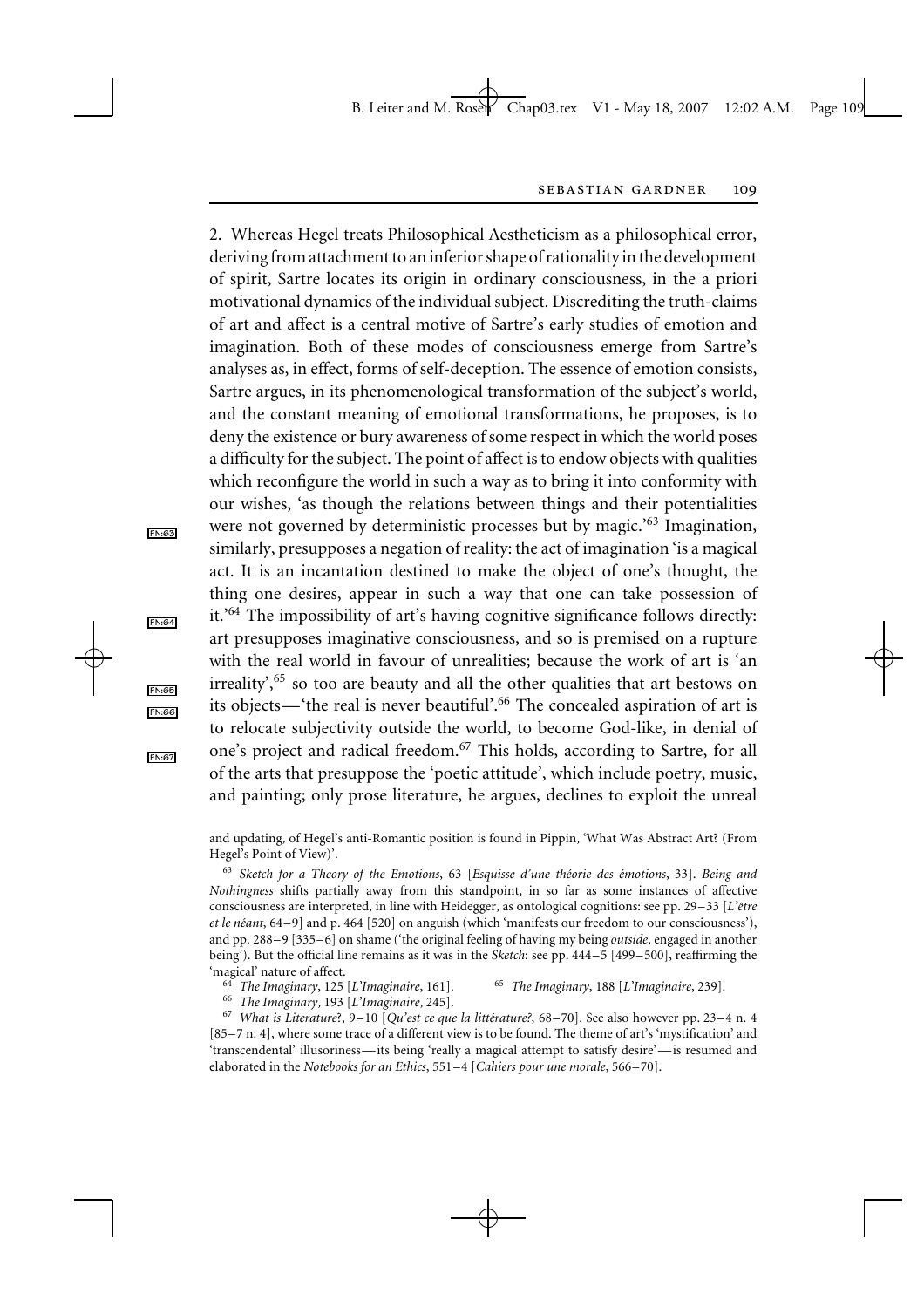#### philosophical aestheticism

and expresses an existential stance consistent with human freedom. To set cognitive store by art, as Philosophical Aestheticism affirms that we should, is therefore to engage in an intentional falsification of reality and to negate human freedom.

3. The grounds on which Hegel and Sartre criticize Philosophical Aestheticism go back, in a sense, to Kant. Hegel's basic complaint is that Philosophical Aestheticism flouts the Kantian condition of conceptuality that cognition stands under, while Sartre's repudiation of art and affect as illusory modes of consciousness is a reaffirmation of the original, austere Kantian conception of the conditions for freedom, which Philosophical Aestheticism is viewed as undermining. Both are open to challenge. Hegel's objection of epistemological irresponsibility has force only against an Aestheticist position like Jacobi's, which makes *Gefühl* a general criterion of knowledge. The objection that Aestheticism evades the demands of conceptuality is not a straightforward matter, to be settled by a direct appeal to Kant's Transcendental Deduction. Hegel's own claim that philosophy has come to appreciate the comprehensiveness of conceptuality in a sense that leaves no shortfall in the power of philosophical discourse to express truth, for which art or anything else would be required to compensate, requires that this comprehensiveness be demonstrated; to that extent, his criticism of Philosophical Aestheticism presupposes his *Logic*. Sartre's anti-Aestheticism, for its part, promises to return us to the much-criticized Kantian dualism of freedom and nature. For as long as a question-mark hangs over the alternatives, the Aesthetic turn in post-Kantian philosophy may be claimed to hold its own.

4. Criticism of a different sort, taking the form of a charge of conceptual or logical confusion, has come from aestheticians with an analytic orientation. Thus, in a detailed critical study of the German aesthetic tradition, it has been claimed by Jean-Marie Schaeffer that the distortions (as he sees them) of the 'speculative theory of Art' are founded on a '*category error*', compounded by FN:68 a decision to 'sacralize' profane reality,<sup>68</sup> much as, very much earlier, I. A. Richards had argued that 'Revelation Doctrines' of literary art are rooted in a confusion of referential and emotive language use.<sup>69</sup> **FN:69** The weakness of such external criticism lies in the difficulty it faces in demonstrating non-circularly the methodological failing it alleges in Philosophical Aestheticism and its tendency simply to disregard the motivation Aestheticism lays claim to. For

<sup>68</sup> *Art of the Modern Age*, 64; see also pp. 12–13, 273. <sup>69</sup> *The Principles of Literary Criticism*, chs. 32–5.

 $\bigoplus$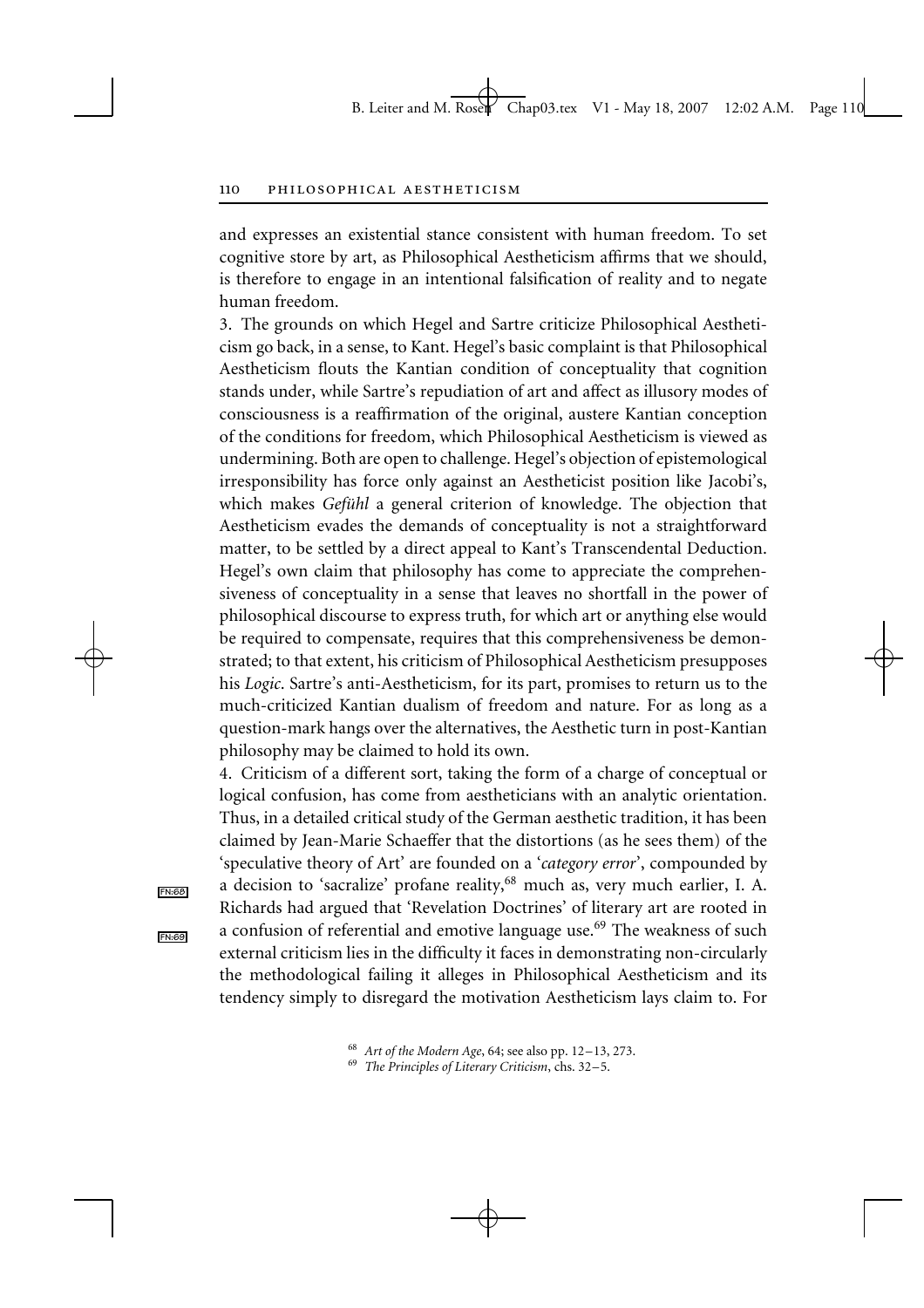$\oplus$ 

example, Schaeffer's claim that the speculative theory errs in so far as it **EN:70 treats art as a specific ontic domain** by virtue of its value<sup>70</sup> hardly succeeds in showing a confusion unless a negative thesis concerning the ontological non-significance of value is assumed;<sup>71</sup> the alleged mere 'decision to sacralize' is, from another angle, an axiological discovery. Similar remarks—to the effect that what presents itself as a logical criticism turns really on disputed matters of doctrine—apply to Richards' (undisguised) reliance on the assumption that **knowledge is necessarily discursive, indeed coextensive with natural science.**<sup>72</sup>

### **5. The contemporary persuasiveness of Philosophical Aestheticism**

••••••••••••••••••••••••••••••••••••••••••••••••••••••••••••••••••••••••••••••••••••••••••••••••••••••••••••••••••••••••••••••• ••••••••••••••••••••••

In view of the remoteness of the philosophical preconditions of Philosophical Aestheticism from the basic, predominantly naturalistic working assumptions of much current anglophone philosophy, it is appropriate to raise the question of the strength of its claim to attention outside the sphere of Continental philosophy.

In the first instance it is clear that there can be no question of undermining or weakening, let alone refuting, the naturalistic outlook which stands opposed to Philosophical Aestheticism through a direct appeal to the phenomena—any description of the phenomena substantial enough to count as 'evidence' against naturalism will be gravely tendentious. However, this still leaves another task in view, namely to show that Philosophical Aestheticism has plausibility from the standpoint of one whose philosophical commitments are (to the extent  $F<sub>1</sub>$  $F<sub>1</sub>$  $F<sub>3</sub>$  that this is possible) neutral as between naturalism and transcendentalism,<sup>73</sup> and on this score there are various things to be said, centred on two connected

<sup>72</sup> Further criticism of Philosophical Aestheticism may be found in Geuss, *Outside Ethics*, essays 11–12. Geuss presents his negative verdict regarding what he calls 'Romantic common sense' in company with a strongly anti-realist, Nietzschean view of value, and to that degree his criticisms are

<sup>73</sup> This is perhaps how Gadamer's project in *Truth and Method*, pt. I, 'The question of truth as it emerges in the experience of art', should be understood, i.e. as arguing from the experience of art to

 $\bigoplus$ 

<sup>70</sup> *Art of the Modern Age*, 64. <sup>71</sup> Genette, in *The Aesthetic Relation*, Introduction, approves Schaeffer's conclusions, adding that the speculative theory mistakes the proper function of aesthetics, which 'is not called upon either to justify or excoriate the aesthetic relation; its function is, if possible, to define, describe, and analyze it' (p. 5)—a thesis which again circumscribes philosophy of art in a way unacceptable to Philosophical Aestheticism.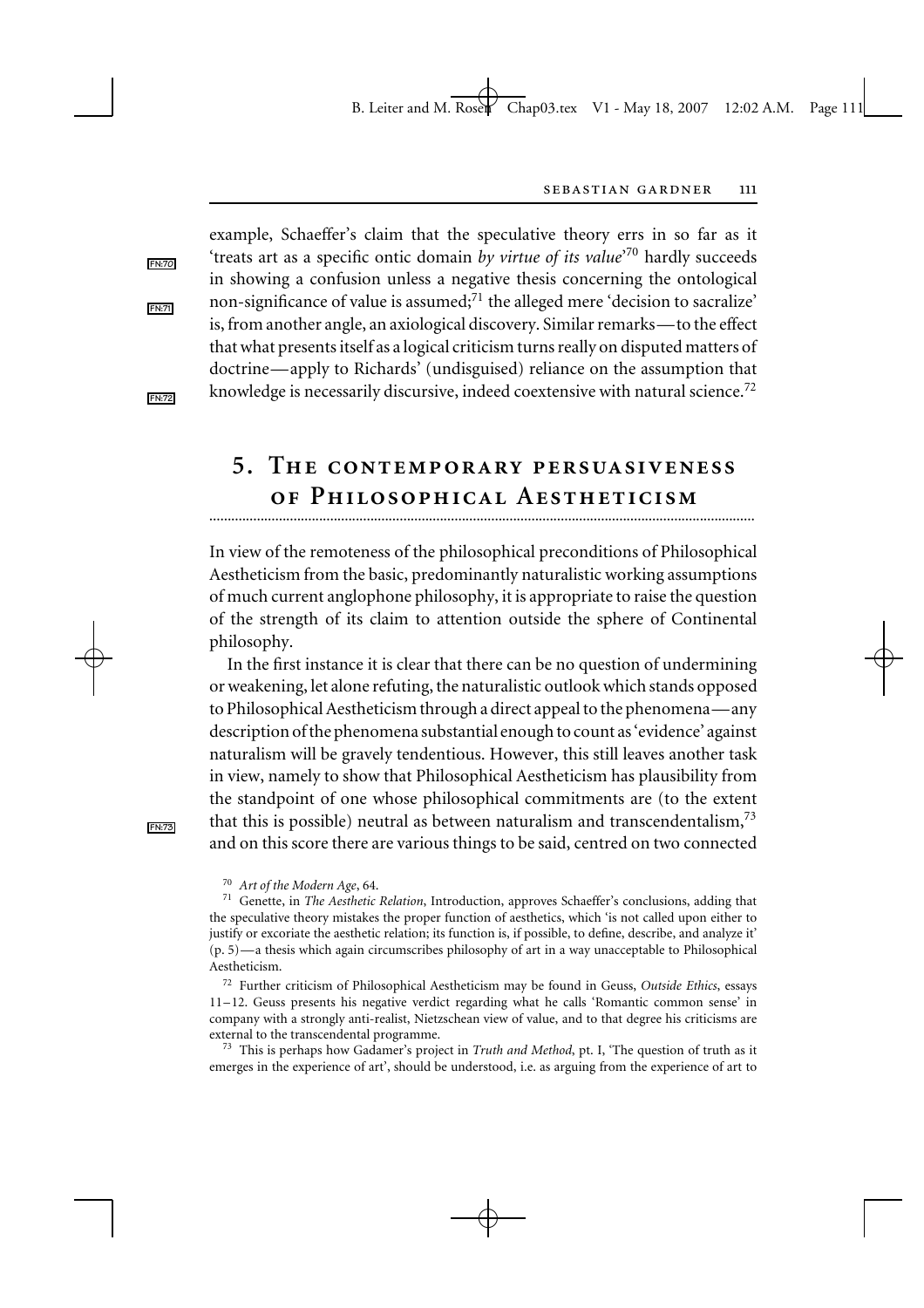#### philosophical aestheticism

 $\oplus$ 

ideas: that there is a natural route to be plotted from the pre-philosophical interior of aesthetic experience towards transcendentalism, and that, unless art is thought about in a transcendental light, the value which we ascribe to it cannot be fully accounted for. I will begin with the second.

1. Appeals to 'our' conception of the value of art encounter inevitably the initial complication that no view of art which is free of the rich and complex cumulative history of reflection on art, a history which exhibits (if we take the full span from classical times to contemporary post-modernism) much greater diversity than reflection on moral matters, can be pinned on a wouldbe naive, pre-philosophical natural consciousness. Nor even should it be supposed that there is any unitary view of art that we can collectively selfascribe—most probably the 'folk' view of art of late modernity is fragmented FN:74 and inconsistent.<sup>74</sup> Yet, allowing that the ideas of 'common sense' concerning art's value are infected by Romanticism (just as they are by scientism, a reminder that the difficulty affects all sides), there is overwhelming evidence that the idea that art is a privileged source of the deepest and most important truths represents at least *one*, central and abiding component of the folk FN:75 understanding of art in late modernity.<sup>75</sup> Our practice of setting a special kind of value on the experience of art, and our attribution to it of an elevated spiritual authority, which would have appeared bizarre and irrational to many earlier ages, is not self-justifying and *prima facie* makes no sense if art is cognitively impotent. This is Adorno's deep insight: that in so far as engagement with art is distinguished from consumption or entertainment, it is impossible to take works of art in any other way than as saying *how things are*; cognitivity, though not among the manifest primary characteristics on the basis of which entities are distinguished as works of art, is a necessary, teleological condition on artistic *validity*; the experience of beauty impresses us

> the *possibility* of a kind or mode of truth which falls outside the scope of natural science, although Gadamer also allows himself to be read more ambitiously (and less plausibly) as attempting to *overturn* natural science's claim to a monopoly on truth by an appeal to art. <sup>74</sup> For which reason the Hegelian objection that Philosophical Aestheticism is at odds with

> modernity as such expresses at most a half-truth: see, e.g., Bürger, Zur Kritik der idealistischen Ästhetik, esp. pp. 17–25 and 87–90, and Genette, *The Aesthetic Relation*, 4. This criticism is especially weak

> when unsupported by a comprehensive theory of modernity such as Hegel himself offers.<br><sup>75</sup> 'A painting is a statement of the artist's notions of reality in the terms of plastic speech. In that sense the painter must be likened to the philosopher rather than to the scientist' (Rothko, *The Artist's Reality*, 22). Illustrations from the writings of artists and critics could be multiplied indefinitely. Distinguished expressions of the idea include Fry's statement of the 'metaphysical hypothesis' regarding the significance of 'significant form' in chapter 3 of *Art*, Sullivan's description of our expectation regarding art's relation to reality in *Beethoven*, bk. I, ch. 1, and Steiner's evocation of the experience of literary meaning in *Real Presences*.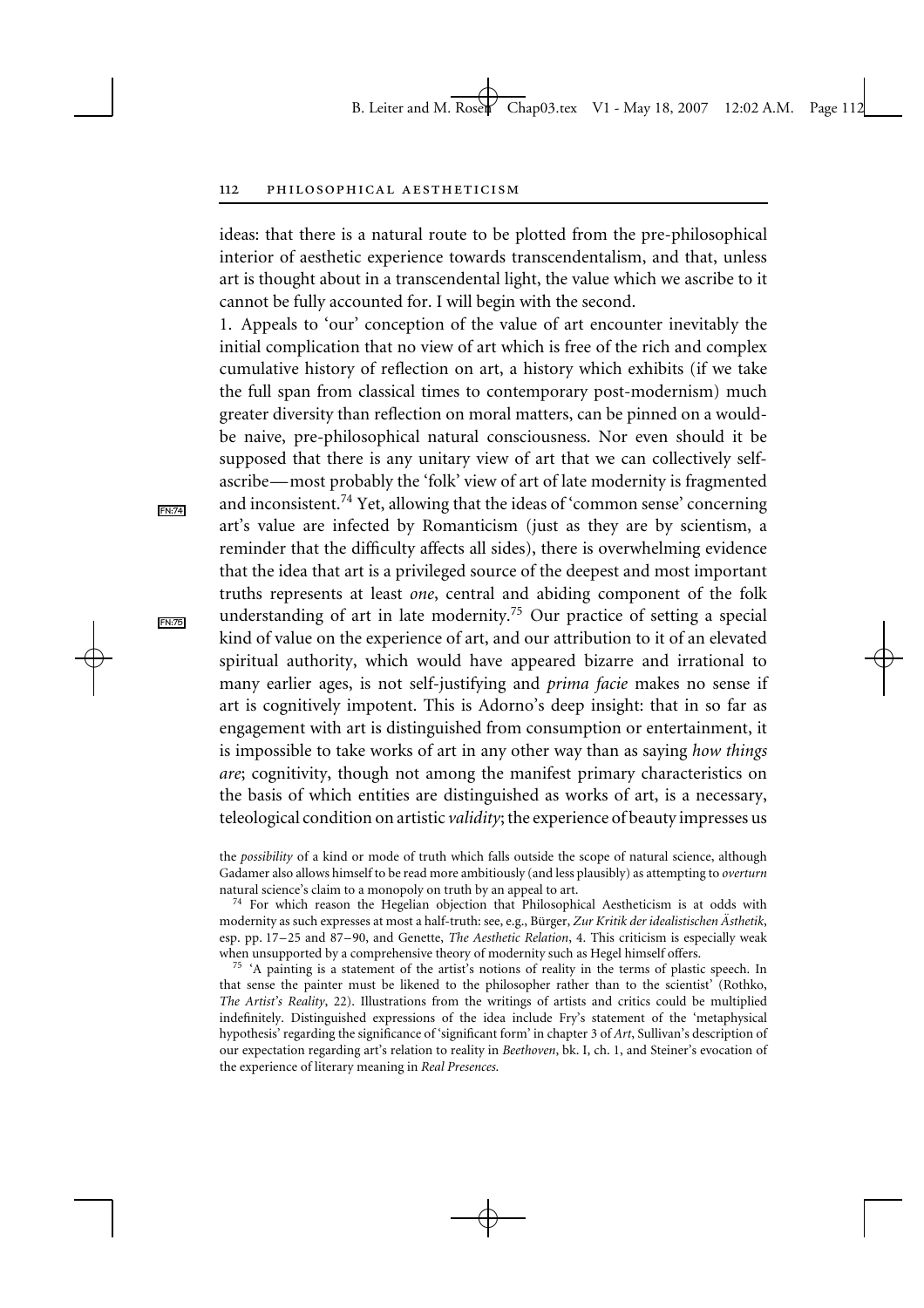$\oplus$ 

as having *importance*, and this claim cannot be got to stand without ascribing to beauty the import of an act of judgement. Approximately the same thought was articulated by Schiller in a letter to Goethe deploring the return to a neo-classical aesthetics:

I think that recent analysts, in their struggle to separate out the concept of beauty and present it in a certain purity, have almost hollowed it out and turned it into an empty sound, and that the opposition between the beautiful and the true or correct has been taken much too far*...* I should like somebody to venture to dismiss from circulation the concept and even the word beauty, to which all those false notions are attached inseparably, and, as is proper, to set up in its place truth in the fullest sense  $F<sub>N:76</sub>$  of the word.<sup>76</sup>

> This then raises the questions: can art's claim to truth be understood in naturalistic terms, or can it be redeemed only through transcendentalism (or some other 'metaphysical' position)? And, if naturalism cannot underwrite art's claim to truth, can it nevertheless offer an adequate account of the value of art?

While there is no space here for a proper discussion, some brief points may be made suggesting that a detailed examination of naturalistic aesthetics is likely to return a negative answer to both questions. To the extent that we take our bearings from the results of analytic aesthetics—which, to be sure, is not as such committed to philosophical naturalism, but with which, as indicated previously, it typically shares the presently relevant assumptions—there are good grounds for doubting that any reconstruction of artistic truth which grants it more than an incidental connection with the value of art can  $F<sub>EN:77</sub>$  emerge.<sup>77</sup> The tendency of empirically orientated inquiry is to locate artistic 'truth' at the level of sense rather than reference, i.e. in the presentational or 'illustrative' power of art (art makes vivid, gives a feeling of actuality, represents things in emotion-arousing ways, etc.), or to identify art-based cognition with interpersonal tourism (fictional art allows us to take up foreign points of view), and neither of these functions is in any way unique to art, or cannot be performed just as well or better by historical and biographical writing, documentary film-making, face-to-face conversation, etc. This is furthermore a conclusion that analytic aestheticians themselves have come to: John Passmore, pursuing the question whether we have grounds for taking art as seriously as we do and considering cognitivity as a candidate, concludes

 $\bigoplus$ 

<sup>76</sup> Letter to Goethe, Jena 7 July 1797, in *Briefe 1796–98*, no. 104, p. 98. <sup>77</sup> For a recent attempt to make the connection more than incidental, see Young, *Art and Knowledge*.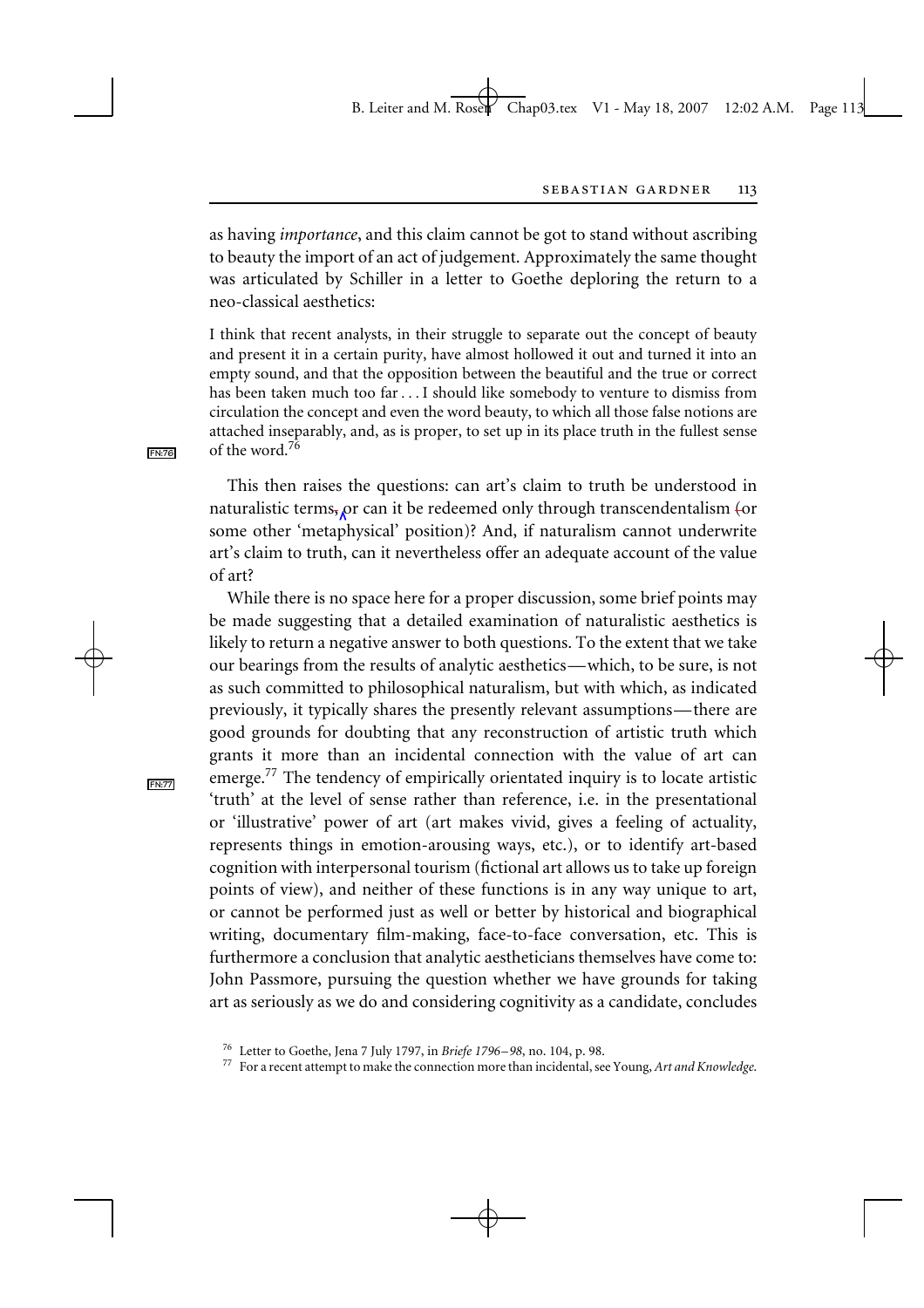#### philosophical aestheticism

that little more can be said than that art may focus attention in ways that prove cognitively fruitful, while Jerome Stolnitz emphasizes the embarrassing banality of the propositionally articulated 'truths' that literary works of art may be said to communicate.<sup>78</sup> The likely result of empiricist aesthetics, therefore, is that talk of 'artistic truth' either falls away, or reduces to the sincerity or self-expressive achievement of the artist, or serves as an infelicitous way of referring to the formal unity or some other non-cognitive merit of the artwork.

If so, naturalistically orientated aesthetics, to the extent that it accepts the challenge of accounting for the value of art in general (a question which for a long time, precisely on account of its historical association with 'metaphysical' systems, remained off the agenda of analytic aesthetics), is bound to interpret the value of art apart from any idea of a cognitive vocation. While here again no survey of the field is possible, it is fair to say that the basic thrust of analytic accounts of art's value has been, unsurprisingly, towards a broadly  $F<sub>FN:79</sub>$  affective, Humean view.<sup>79</sup> The point to make accordingly is that dissatisfaction with such accounts—which revise the ordinary understanding of aesthetic experience by, among other things, making the aesthetic subject's mental state bear the value that the subject herself ascribes to the aesthetic object—is the systematic as well as historical starting point of anti-empiricist, transcendental theories of the aesthetic.<sup>80</sup> **FN:80**

> 2. The second idea which, I said, can be pursued in support of Philosophical Aestheticism is that aesthetic experience tends by nature towards transcendentalism.

> It is generally agreed that aesthetic experience exhibits the following characteristics: (i) *Rupture with the attitude ordinarily entertained towards the world*, leading traditional theorists to posit a special kind of 'disinterestedness', 'aesthetic attitude', 'psychic distance', etc., as the mark of the aesthetic. (ii) *Apprehension of distinctive unity*, in the sense that the aesthetic object is experienced as exhibiting a special kind of wholeness, naturally glossed in 'organic' terms, whereby whole and parts stand in a relation of mutual explanation and exist for the sake of one another. (iii) *Fusion of fact and value*, in the sense that the aesthetic object is experienced as saturated with value, and value is

 $\bigoplus$ 

<sup>78</sup> Passmore, *Serious Art*, chs. 6–7, and Stolnitz, 'On the Cognitive Triviality of Art'. <sup>79</sup> For an exceptionally thorough statement of a naturalistic conception of aesthetic value, see Railton, 'Aesthetic Value'.<br><sup>80</sup> It is also to be observed that, the more naturalistic theories of the aesthetic fill themselves out

in the attempt to do art full justice, the weaker their naturalistic commitment becomes: Dewey's endeavour in *Art and Experience* to forge a conception of 'experience' adequate to elucidate aesthetic value, for example, moves in the direction of German idealism.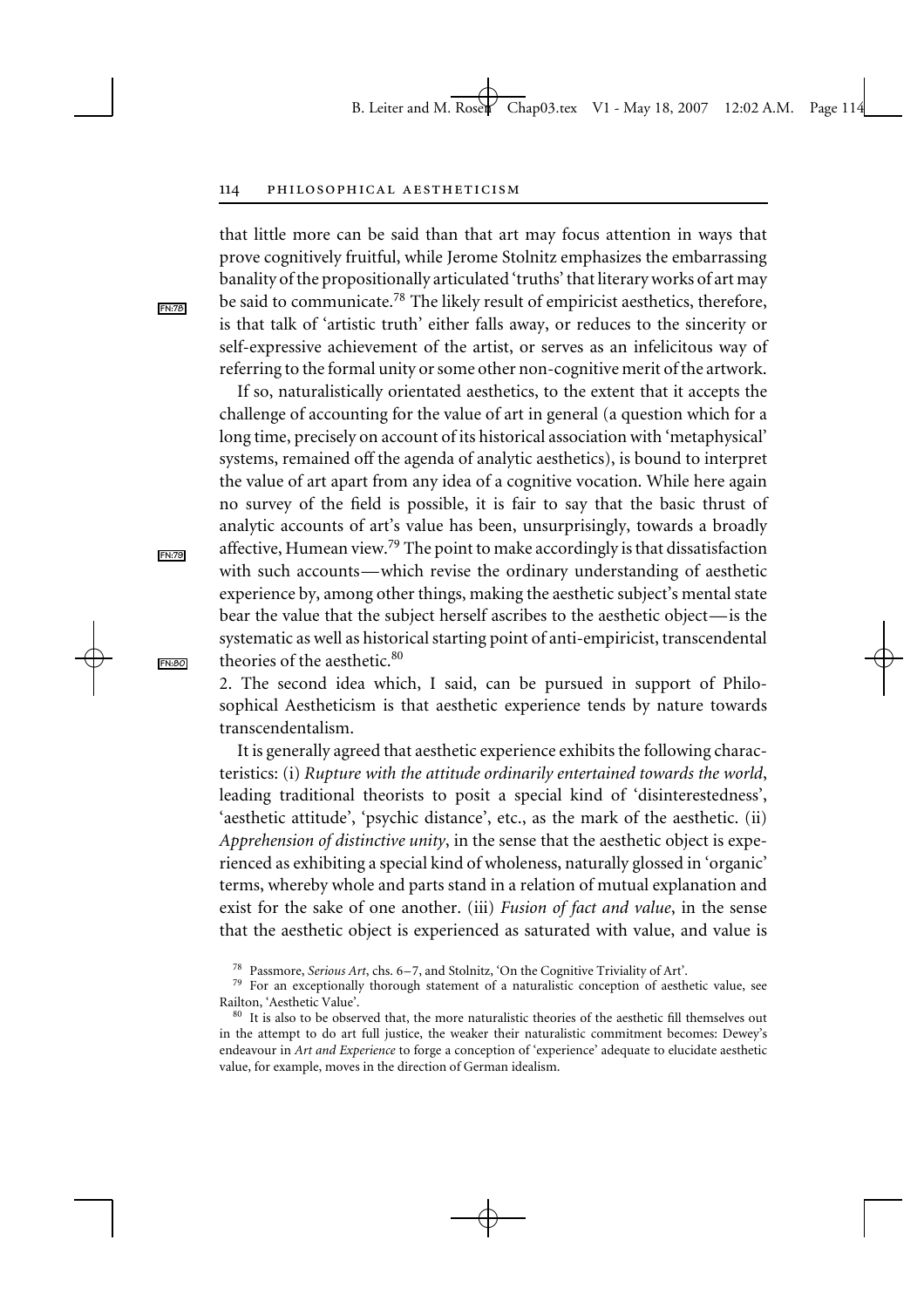$\oplus$ 

accordingly experienced as 'real', 'present', 'immediately given', etc.; value figures phenomenologically in aesthetic experience as a kind of object, as part of what-is-experienced, not merely an attribute of the subjective upshot that results from the encounter with the object.

Now while the existence of experience which is taken to have these properties is by no means inconsistent with naturalism—empirical-psychological, evolutionary, etc., explanations of the human organism's disposition to *represent* certain objects in the aesthetic way are entirely possible—the point to be emphasized is that the structure of the experience is itself *non-naturalistic*: when objects are experienced aesthetically, they are experienced in a way that differs from and is inconsistent with the naturalistic way in which empirical objects are (centrally, if not exhaustively) ordinarily experienced. Though aesthetic experience does not involve the application of a conceptual scheme, if a conceptual scheme were to be articulated on its behalf, it would not be naturalistic: the 'implicit conceptual scheme' of aesthetic experience would correspond to a world governed by final not efficient causality, in which the distinction of empirical from evaluative properties, the realism of the natural attitude, and empirical determinacy itself are all broken down, and to whose contents the subject is related as something other than a further, causally enmeshed empirical item. As Schiller formulates this idea more specifically in his *Letters*, artistic form is autonomy, the freedom which cannot be found  $F<sub>IN:81</sub>$  in nature.<sup>81</sup> At the same time, the non-naturalistic form or 'conceptual scheme' of aesthetic experience is proto-transcendental—the 'invitation in art' so often spoken of is, among other things, an invitation to transcendental philosophy. Hence the suggestion of Fichte (and Schopenhauer) that the aesthetic and transcendental standpoints are not simply analogous, but that aesthetic experience is itself an *instance* of taking the transcendental turn, an intuitive enactment or phenomenological realization of the conceptual shift from pre-Copernican philosophy and common-sense realism to the plane of transcendental reflection.<sup>82</sup> **FN:82**

 $\oplus$ 

There is a further and important connection with the earlier idea that truth is a condition on artistic value. The developments in transcendental philosophy

<sup>81</sup> And Adorno: 'Music recognises no natural law; therefore, all psychology of music is questionable'

(*Philosophy of Modern Music*, 32 [*Philosophie der neuen Musik*, 37]). <sup>82</sup> Closely connected is the way in which the experience of art resists explanation in terms of the schemata of common-sense psychology—aesthetic response is not a case of coming to believe, desire-satisfaction, perception, emotional reaction, symbol comprehension, etc.; responses that can be explained on these familiar patterns belong, for all the good reasons given by Collingwood, to the sphere of craft and not art. Hence the standard resort to the catch-all category of 'imagination'.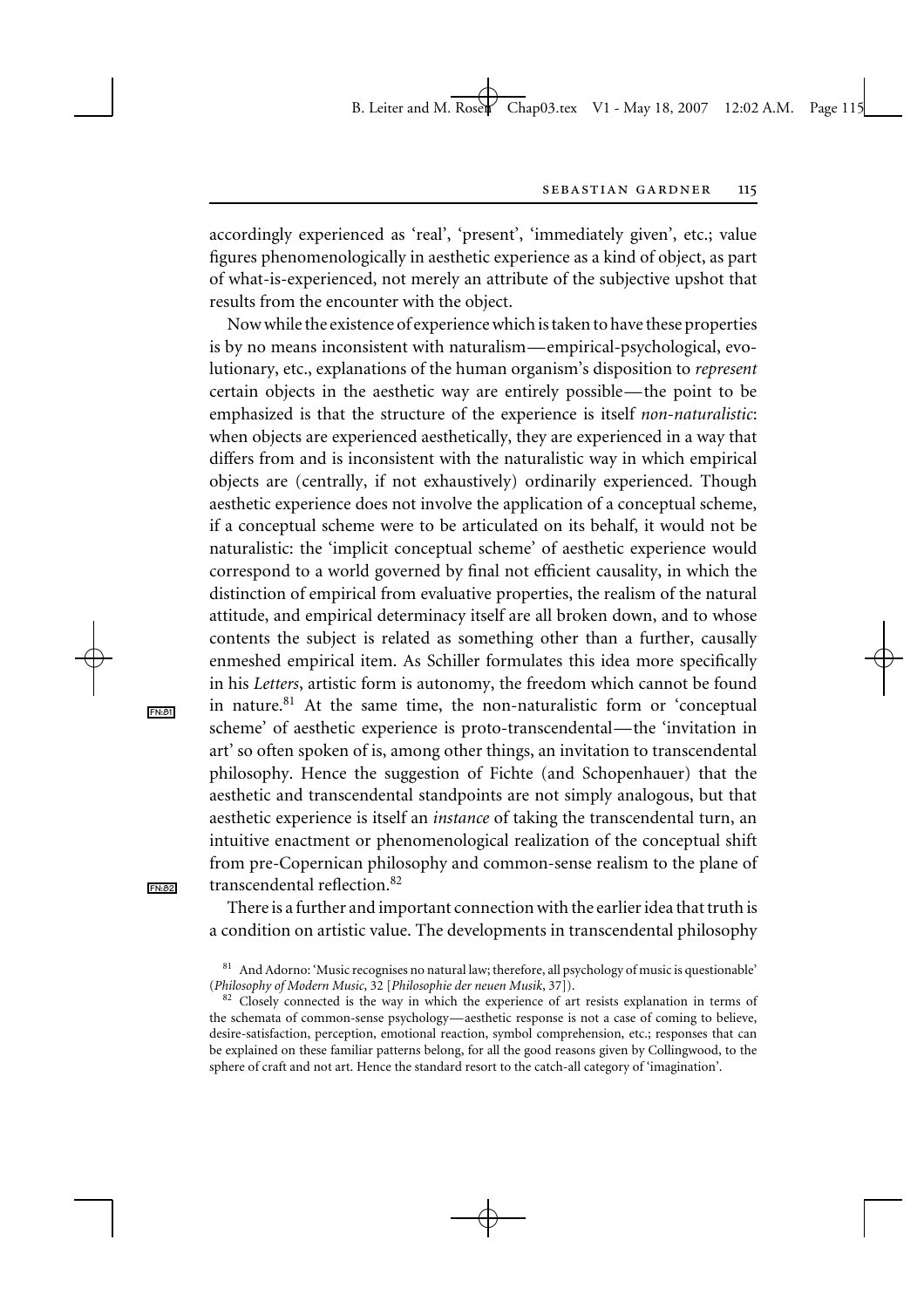#### philosophical aestheticism

after Kant that ascribe philosophical significance to the Aesthetic involve a reaction against the sharp differentiation of modes of validity (theoreticalcognitive, practico-moral, aesthetic) that results from Kant's *Critiques*, in favour of the idea that these are but different 'moments' of a single, unified, underlying mode of validity. Now this pursuit of 'higher unity of reason' again receives a warrant from the interior perspective of aesthetic experience, which as it were—that is, in so far as we again speak on its behalf—denies the absoluteness of Kant's differentiation by affirming the identity of the True, the Good, and the Beautiful: the integrity and comprehensiveness of aesthetic experience resists the idea that truth is irrelevant to and can be disentwined from a supposedly 'purely aesthetic', non-cognitive mode of validity. (For which reason post-Kantian idealists were drawn to the idea that the aesthetic is not just one member-branch of human reason, but that it is, or anticipates, *the* point in human reason at which *all* of its branches are united.) In this light, an explanation of the aesthetic in naturalistic terms will be necessarily, once again, a sideways-on explaining *away*, which imputes error to the consciousness it explains.

That there are limits to what naturalism can make of art, and that there is an elective affinity of aesthetic experience with transcendental reflection, is not sufficient to justify Philosophical Aestheticism, since Aesthetic Parallelism is equally consistent with those conclusions. It does, however, take us to the **point where the Aestheticist strategy can begin to be argued for.**83

 $\oplus$ 

 $\oplus$ 

#### **References**

Adorno, Theodor W., *Aesthetic Theory*, trans. and ed. R. Hullot-Kentor (London: Athlone Press, 1997) [*Asthetische Theorie, Gesammelte Schriften ¨* , vii, ed. Gretel Adorno and Rolf Tiedemann (Suhrkamp: Frankfurt am Main, 1970)].

*Beethoven: The Philosophy of Music: Fragments and Texts*, trans. Edmund Jephcott, ed. Rolf Tiedemann [*Beethoven: Philosophie der Musik: Fragmente und Texte*, in *Nachgelassene Schriften*, ed. Theodor W. Adorno Archiv, Abt. 1, Bd. i, ed. Rolf Tiedemann (Frankfurt am Main: Suhrkamp, 1970)].

<sup>&</sup>lt;sup>83</sup> For further discussion of the figures and themes discussed in this chapter, in addition to works already referred to, see the following: Bowie, *Aesthetics and Subjectivity* and *Romanticism and Critical Theory*; Crowther, *Art and Embodiment*; Eldridge, *The Persistence of Romanticism*; Geuss, 'Art and Theodicy'; Hammermeister, *The German Aesthetic Tradition*; Redding, *The Logic of Affect*; and Zuidervaart, *Artistic Truth*.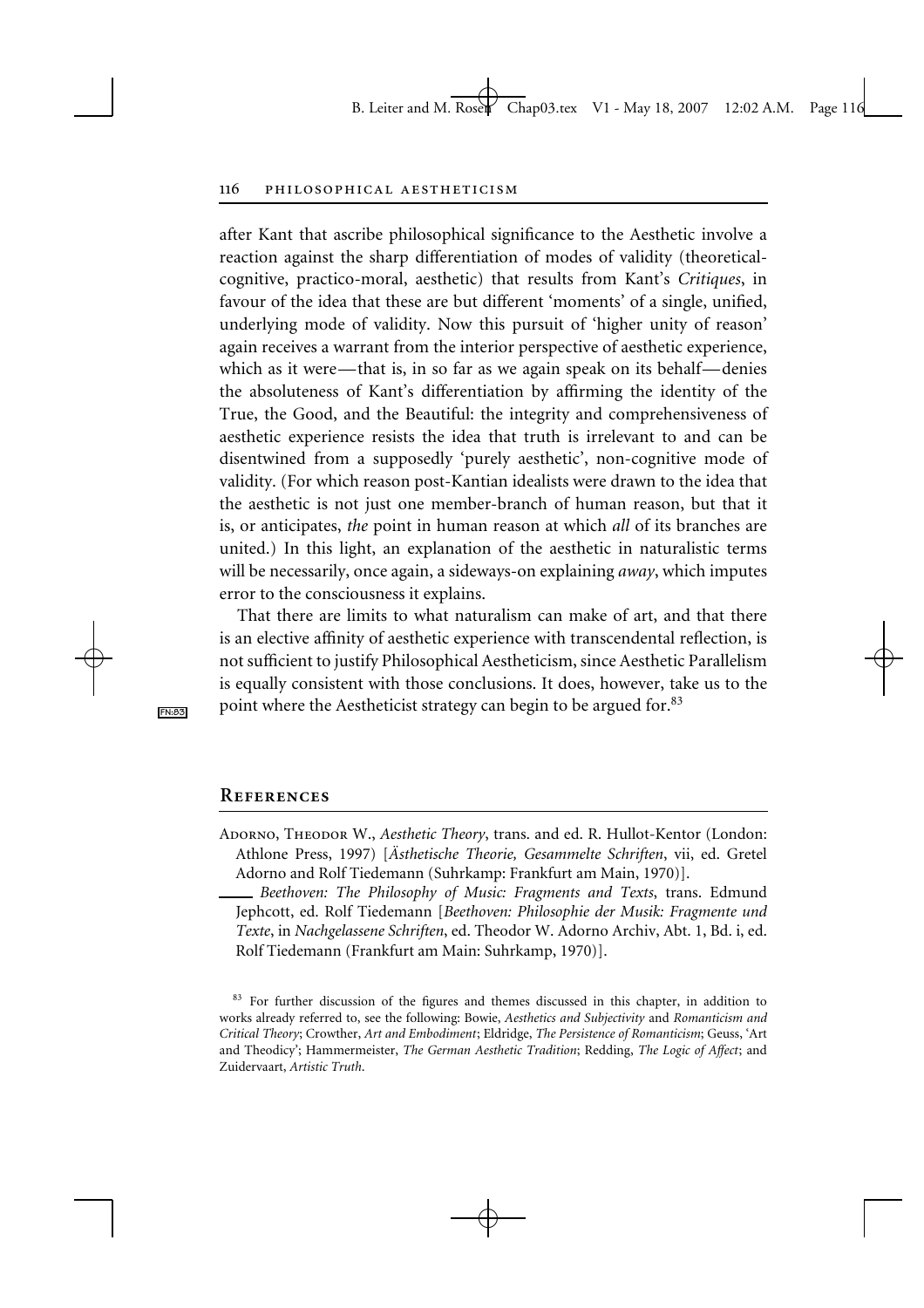$\oplus$ 

- *Philosophy of Modern Music*, trans. Anne G. Mitchell and Wesley V. Blomster (New York: Continuum, 2003) [*Philosophie der neuen Musik*, rev. edn. (Frankfurt am Main: Europäische Verlagsanstalt, 1958)].
- BEISER, FREDERICK C., *The Fate of Reason: German Philosophy from Kant to Fichte* (Cambridge, Mass.: Harvard University Press, 1987).
- *German Idealism: The Struggle against Subjectivism, 1781–1801* (Cambridge, Mass.: Harvard University Press, 2002).
- *The Romantic Imperative: The Concept of Early German Romanticism* (Cambridge, Mass.: Harvard University Press, 2003).
- Beiser, Frederick C., *Schiller as Philosopher: A Re-Examination* (Oxford: Clarendon, 2005).
- Bernstein, J. M., *The Fate of Art: Aesthetic Alienation from Kant to Derrida and Adorno* (Cambridge: Polity, 1992).
- Bohrer, KarlHeinz,*Die Kritik der Romantik* (Frankfurt am Main: Suhrkamp, 1989).
- Bowie, Andrew, *Aesthetics and Subjectivity: From Kant to Nietzsche* (Manchester: Manchester University Press, 1990).
- *Romanticism and Critical Theory: The Philosophy of German Literary Theory* (Manchester: Manchester University Press, 1990).
- Bubner, Rudiger ¨ , *Asthetische Erfahrung ¨* (Frankfurt am Main: Suhrkamp, 1989).
- Crowther, Paul,*Art and Embodiment: From Aesthetics to Self-Consciousness*(Clarendon: Oxford, 1993).
- Bürger, Peter, Zur Kritik der idealistischen Ästhetik (Frankfurt am Main: Suhrkamp, 1983).
- Dewey, John, *Art as Experience* (New York: Minton, Balch & Co., 1934).

 $\bigoplus$ 

- Eldridge, Richard, *The Persistence of Romanticism: Essays in Philosophy and Literature* (Cambridge: Cambridge University Press, 2001).
- FICHTE, J. G., *The System of Ethics*, ed. Daniel Breazeale and Günter Zöller (Cambridge: Cambridge University Press, 2005) [*Das System der Sittenlehre nach den Prinzipien der Wissenschaftslehre* (1798), in *Johann Gottlieb Fichtes sammtliche Werke ¨* , ed. Immanuel Hermann Fichte (Berlin: Walter de Gruyter, 1971), iv. 1–365].
- Frank, Manfred, *The Philosophical Foundations of Early German Romanticism*, trans. Elizabeth Millán-Zaibert (Albany, NY: State University of New York Press, 2004) [*'Unendliche Annaherung': Die Anf ¨ ange der philosophischen Fr ¨ uhromantik ¨* (Frankfurt am Main: Suhrkamp, 1997), pt. III].
- Gadamer, Hans-Georg, *Truth and Method*, 2nd rev. English edn., trans. Joel Weinsheimer and Donald G. Marshall (London: Sheed & Ward, 1993) [*Wahrheit und Methode: Grundzuge einer philosophischen Hermeneutik ¨* , 6. Auflage, in *Gesammelte Werke*, *i* (Tübingen: Mohr, 1990)].
- GENETTE, GÉRARD, *The Aesthetic Relation*, trans. G. M. Goshgarian (Ithaca, NY: Cornell University Press, 1999) [*L'Oeuvre de l'art. La relation esthétique* (Paris: Seuil, 1996)].
- GEUSS, RAYMOND, 'Art and Theodicy', in *Morality, Culture, and History: Essays on German Philosophy* (Cambridge: Cambridge University Press, 1999), 78–115.

 $\bigoplus$ 

*Outside Ethics* (Princeton: Princeton University Press, 2005).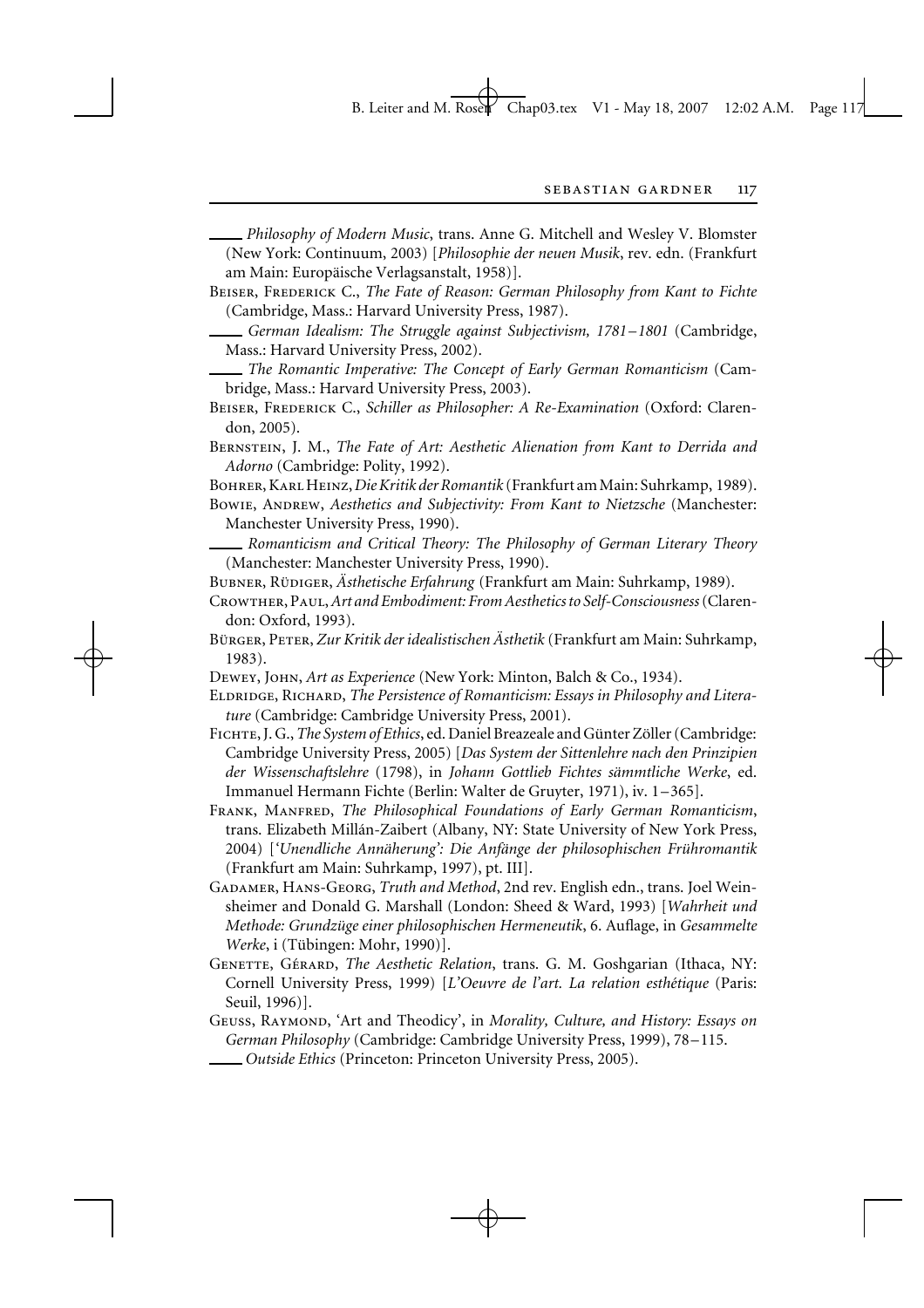#### philosophical aestheticism

 $\bigoplus$ 

- Hammermeister, Kai, *The German Aesthetic Tradition* (Cambridge: Cambridge University Press, 2002).
- Hegel, Georg Wilhelm Friedrich, *Aesthetics: Lectures on Fine Art*, 2 vols., trans. T. M. Knox (Oxford: Clarendon, 1975) [*Vorlesungen uber die ¨ Asthetik ¨* (1823, 1826, 1828–9), in *Werke. Auf der Grundlage der Werke von 1832–1845 neu edierte Ausgabe*, ed. Eva Moldenhauer and Karl Markus Michel (Frankfurt am Main: Suhrkamp, 1979) (Theorie-Werkausgabe), vols. xiii–xv].
	- *The Encyclopedia Logic: Part 1 of the Encyclopaedia of Philosophical Sciences*, trans. T. F. Geraets, W. A. Suchting, and H. S. Harris (Indianapolis: Hackett, 1991) [*Die Wissenschaft der Logik* (1830), in *Werke. Auf der Grundlage der Werke von 1832–1845 neu edierte Ausgabe*, ed. Eva Moldenhauer and Karl Markus Michel (Frankfurt am Main: Suhrkamp, 1979) (Theorie-Werkausgabe), vol. vii].
- 'Foreword to Hinrichs' *Religion in its Inner Relation to Science*', in *Miscellaneous Writings of G. W. F. Hegel*, ed. Jon Stewart (Evanston, Ill.: Northwestern University Press, 2002) ['Vorrede zu Hinrichs' Religionsphilosophie' (1822), in *Werke. Auf der Grundlage der Werke von 1832–1845 neu edierte Ausgabe*, ed. Eva Moldenhauer and Karl Markus Michel (Frankfurt am Main: Suhrkamp, 1979) (Theorie-Werkausgabe), ii. 41–66].
- *Philosophy of Mind: Being Part Three of the Encyclopaedia of Philosophical Sciences* (1830), trans. William Wallace (Oxford: Clarendon Press, 1971) [*Die Philosophie des Geistes*, in *Werke. Auf der Grundlage der Werke von 1832–1845 neu edierte Ausgabe*, ed. Eva Moldenhauer and Karl Markus Michel (Frankfurt am Main: Suhrkamp, 1979) (Theorie-Werkausgabe), vol. x].
- Heidegger, Martin, *Being and Time*, trans. John Macquarrie and Edward Robinson (Oxford: Basil Blackwell, 1978) [*Sein und Zeit* (1927), in *Gesamtausgabe*(Frankfurt am Main: Klostermann, 1975—), Abt. 1, Bd. 2, ed. Friedrich-Wilhelm von Herrmann (1977)].
- 'The Origin of the Work of Art', trans. Albert Hofstadter, in *Poetry, Language, Thought*(New York: Harper & Row, 1971), 15–87 ['Der Ursprung der Kunstwerkes' (1935–1936), in *Gesamtausgabe* (Frankfurt am Main: Klostermann, 1975-), Abt. 1, Bd. 5, *Holzwege*, ed. Friedrich-Wilhelm von Herrmann (1977), 1–74].
- HENRICH, DIETER, Versuch über Kunst und Leben: Subjektivität-Weltverstehen-*Kunst* (München: Hanser, 2001).
- *Between Kant and Hegel: Lectures on German Idealism*, ed. David S. Pacini (Cambridge, Mass.: Harvard University Press, 2003).
- HILMER, BRIGITTE, 'Kunst als Spiegel der Philosophie', in Andrea Kern & Ruth Sonderegger (eds.), *Falsche Gegensatze: Zeitgen ¨ ossische Positionen zur philosophischen ¨*  $\ddot{A}$ *sthetik* (Suhrkamp: Frankfurt am Main, 2002).
- HÖLDERLIN, FRIEDRICH, *Hyperion* (Die vorletzte Fassung) (1796), in *Sämtliche Werke*: *Große Stuttgarter Ausgabe*, iii, ed. Friedrich Beißner (Stuttgart: Kohlhammer, 1957),  $235 - 52$ .

'Operations of Poetic Spirit', in *Essays and Letters on Theory*, trans. and ed. Thomas Pfau (Albany: State University of New York Press, 1988) ['Über die Verfahrungsweise des poëtischen Geistes' (1800), in *Sämtliche Werke: Große*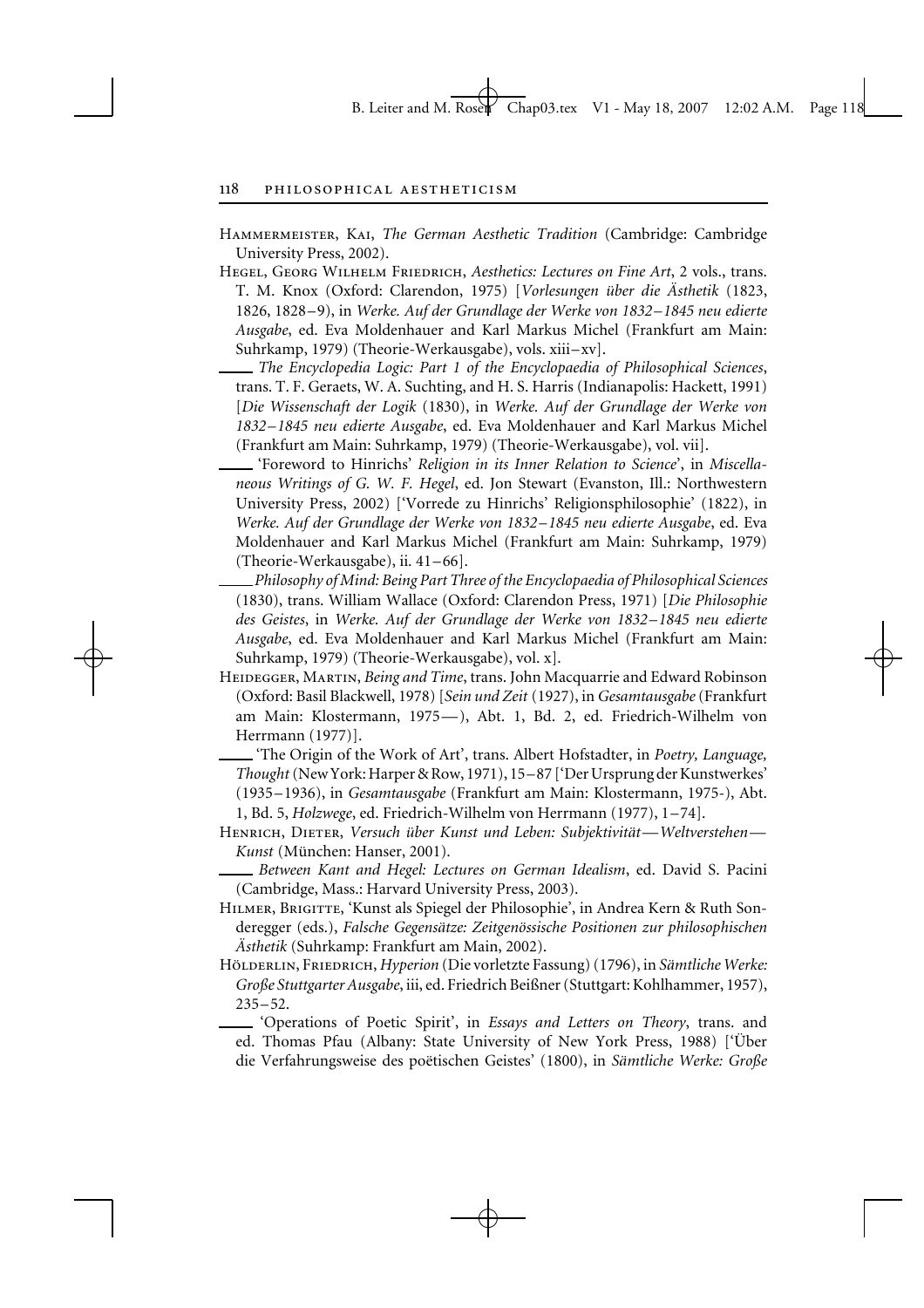$\oplus$ 

*Stuttgarter Ausgabe*, Bd. 4, 1e Halfte, ed. Friedrich Beißner (Stuttgart: Kohlhammer, ¨ 1961), 241–65].

Jacobi, Friedrich Heinrich, *Concerning the Doctrine of Spinoza in Letters to Herr Moses Mendelssohn* (1785), in *The Main Philosophical Writings and the Novel*Allwill, trans. George di Giovanni (Montreal and Kingston: McGill-Queen's University Press, 1994), 173–251 [*Ueber die Lehre des Spinoza, in Briefen an den Herrn Moses Mendelssohn* (Breslau: Gottl. Löwe, 1785)].

*David Hume on Faith, or Idealism and Realism, A Dialogue: Preface and also Introduction to the Author's Collected Philosophical Works* (1815), in *The Main Philosophical Writings and the Novel* Allwill, trans. George di Giovanni (Montreal and Kingston: McGill-Queen's University Press, 1994), 537–90 [*David Hume über den Glauben, oder Idealismus und Realismus: Ein Gespräch. Vorrede,zugleich Einleitung in des Verfassers sammtlichte philosophische Schriften ¨* , in *Werke*, ed. Friedrich Roth and Friedrich Köppen, ii (Leipzig: Gerhard Fleischer, 1815; reprod. Darmstadt: Wissenschaftliche Buchgesellschaft, 1976), 3–123].

James, Susan, *Passion and Action: The Emotions in Seventeenth-Century Philosophy* (Oxford: Oxford University Press, 1997).

- Lacoue-Labarthe, Philippe, and Jean-Luc Nancy, *The Literary Absolute: The Theory of Literature in German Romanticism*, trans. Philip Barnard and Cheryl Lester (Albany, NY: State University of New York Press, 1988).
- Megill, Allan, *Prophets of Extremity: Nietzsche, Heidegger, Foucault, Derrida* (Berkeley: University of California Press, 1985).
- Merleau-Ponty, Maurice, 'Cezanne's Doubt', in ´ *Sense and Non-Sense*, trans. Hubert L. Dreyfus and Patricia Allen Dreyfus (Evanston, Ill.: Northwestern University Press, 1964) ['Le doute de Cézanne', in Sens et non-sens (Paris: Nagel, 1948), 15–49].
- 'Metaphysics and the Novel', in *Sense and Non-Sense*, trans. Hubert L. Dreyfus and Patricia Allen Dreyfus (Evanston, Ill.: Northwestern University Press, 1964) ['Le roman et la métaphysique', in *Sens et non-sens* (Paris: Nagel, 1948), 51–81]

Moore, A. W., *Points of View* (Oxford: Clarendon, 1997).

 $\bigoplus$ 

Nietzsche, Friedrich, *The Birth of Tragedy out of the Spirit of Music and The Case of Wagner*, trans. Walter Kaufmann (New York: Vintage Books, 1967) [*Die Geburt der Tragodie. Oder: Griechenthum und Pessimismus ¨* , in *Werke: kritische Gesamtausgabe*, ed. Giorgio Colli und Mazzino Montinari, Abt. 3, Bd. 1 (Berlin: de Gruyter, 1972)].

*The Gay Science*, trans. Walter Kaufmann (New York: Vintage, 1974) [*Die frohliche Wissenschaft ¨* , in *Werke: kritische Gesamtausgabe*, ed. Giorgio Colli und Mazzino Montinari, Abt. 5, Bd. 2 (Berlin: de Gruyter, 1973)].

Novalis, *Fichte Studies*, ed. Jane Kneller (Cambridge: Cambridge University Press, 2003) [*Fichte-Studien*, in *Schriften*, ii, *Das philosophische Werke I*, ed. Richard Samuel, Hans-Joaquim Mahl, and Gerhard Schulz (Stuttgart: Kohlhammer, 1981)]. ¨

Passmore, John, *Serious Art: A Study of the Concept in all the Major Arts* (London: Duckworth, 1991).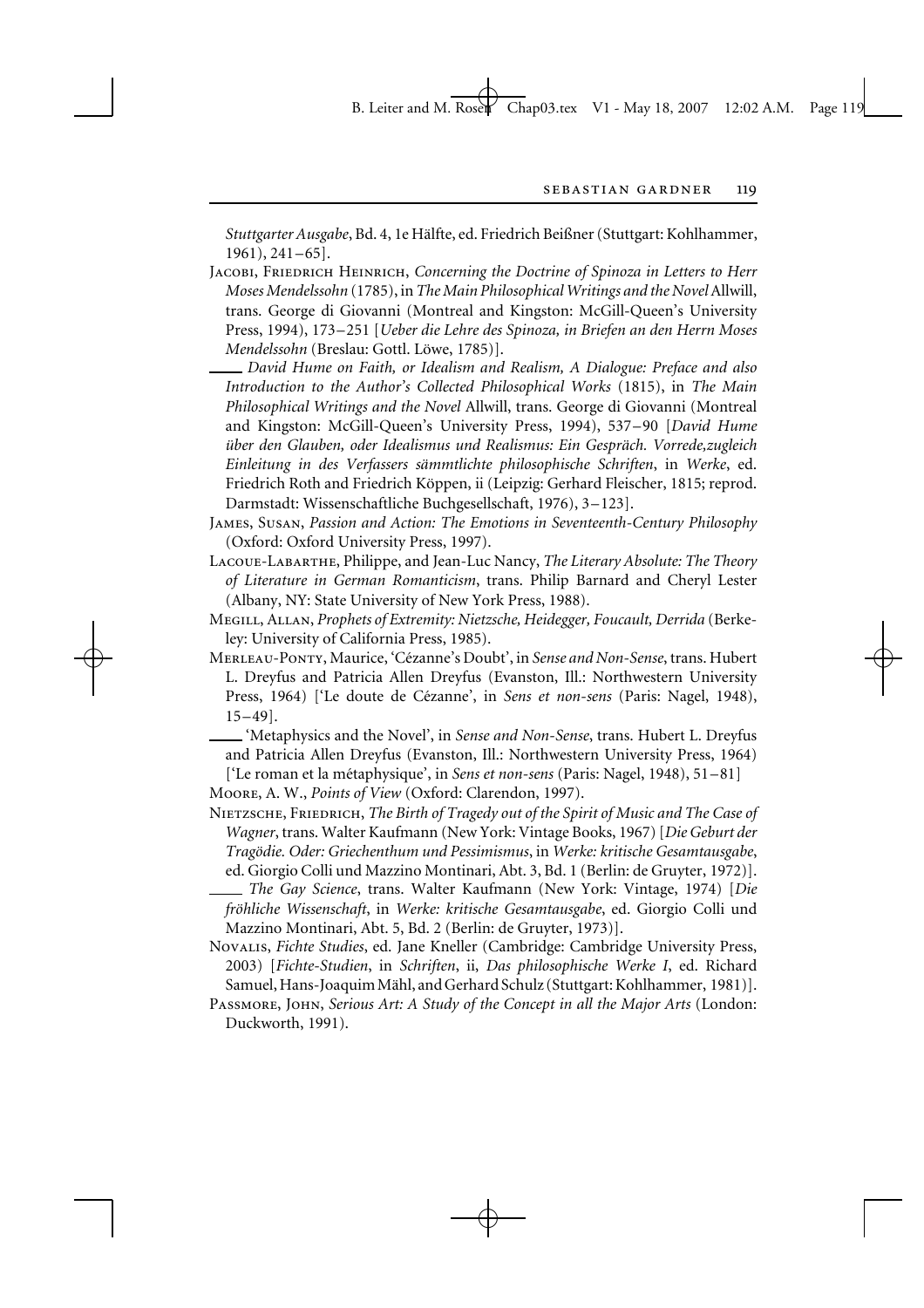#### philosophical aestheticism

 $\bigoplus$ 

- Pippin, Robert, 'What Was Abstract Art? (From Hegel's Point of View)', in *The Persistence of Subjectivity: On the Kantian Aftermath* (Cambridge: Cambridge University Press, 2005), 279–306.
- Railton, Peter, 'Aesthetic Value, Moral Value, and the Ambitions of Naturalism', in *Facts, Values, Norms: Essays towards a Morality of Consequence* (Cambridge: Cambridge University Press, 2003), 85–130.
- Redding, Paul, *The Logic of Affect* (Ithaca, NY: Cornell University Press, 1999).
- Richards, I. A., *The Principles of Literary Criticism*, 2nd edn. (London: Routledge & Kegan Paul, 1926).
- Rothko, Mark, *The Artist's Reality: Philosophies of Art*, ed. Christopher Rothko (New Haven, Conn.: Yale University Press, 2004).
- Sacks, Mark, *Objectivity and Insight* (Oxford: Clarendon, 2000).
- Sartre, Jean-Paul, *Being and Nothingness: An Essay of Phenomenological Ontology* (London: Methuen, 1957) [*L'ˆetre et le n´eant. Essai d'ontologie ph´enom´enologique* (Paris: Gallimard, 1943)].
	- *The Imaginary: A Phenomenological Psychology of the Imagination*, trans. Jonathan Webber (London: Routledge, 2004) [L'Imaginaire: psychologie phénomé*nologique de l'imagination* (Paris: Gallimard, 1940)].
- *Notebooks for an Ethic*s, trans. David Pellauer (Chicago: University of Chicago Press, 1992) [*Cahiers pour une morale* (1947–8) (Paris: Gallimard, 1983)].
- *Sketch for a Theory of the Emotions*, trans. Philip Mairet (London: Methuen, 1962) [*Esquisse d'une théorie des émotions* (Paris: Hermann, 1939)].

 $\oplus$ 

- *What is Literature*?, trans. Bernard Frechtman (London: Methuen, 1986) [*Qu'est ce que la litt´erature?*, Situations 2 (Paris: Gallimard, 1948)].
- Schaeffer, Jean-Marie, *Art of the Modern Age: Philosophy of Art from Kant to Heidegger*, trans. Steven Rendall (Princeton, NJ: Princeton University Press, 2000) [*L'art de l'âge moderne* (Paris: Gallimard, 1992)].
- Scheler, Max, *The Nature of Sympathy*, trans. Peter Heath (London: Routledge & Kegan Paul, 1979) [*Wesen und Formen der Sympathie*, 6. Auflage, in *Gesammelte Werke*, vii, ed. Manfred S. Frings (Bern and München: Francke, 1973)].
- Schelling, F. W. J., *System of Transcendental Idealism* (1800), trans. Peter Heath (Charlottesville: University Press of Virginia, 1978) [*System des transcendentalen Idealismus*, in *Schellings Werke. Nach der Originalausgabe in neuer Anordung*, ed. Manfred Schröter (München: Beck, 1927—), ii. 327-634].
- Schiller, Friedrich, *Briefe 1796–98, Schillers Werke: Nationalausgabe*, xxix, ed. Norbert Oellers and Fritjhof Stock (Weimar: Böhlaus, 1977).
- *On the Aesthetic Education of Man: In a Series of Letters*, trans. Elizabeth M. Wilkinson and L. A. Willoughby (Oxford: Clarendon, 1982) [*Über die äesthetische Erziehung des Menschen in einer Reihe von Briefen* (1793–5), in *Schillers Werke: Nationalausgabe*, xx (Philosophische Schriften, Teil 1), ed. Benno von Wiese and Helmut Koopmann (Weimar: Böhlaus, 1962), 309-412].